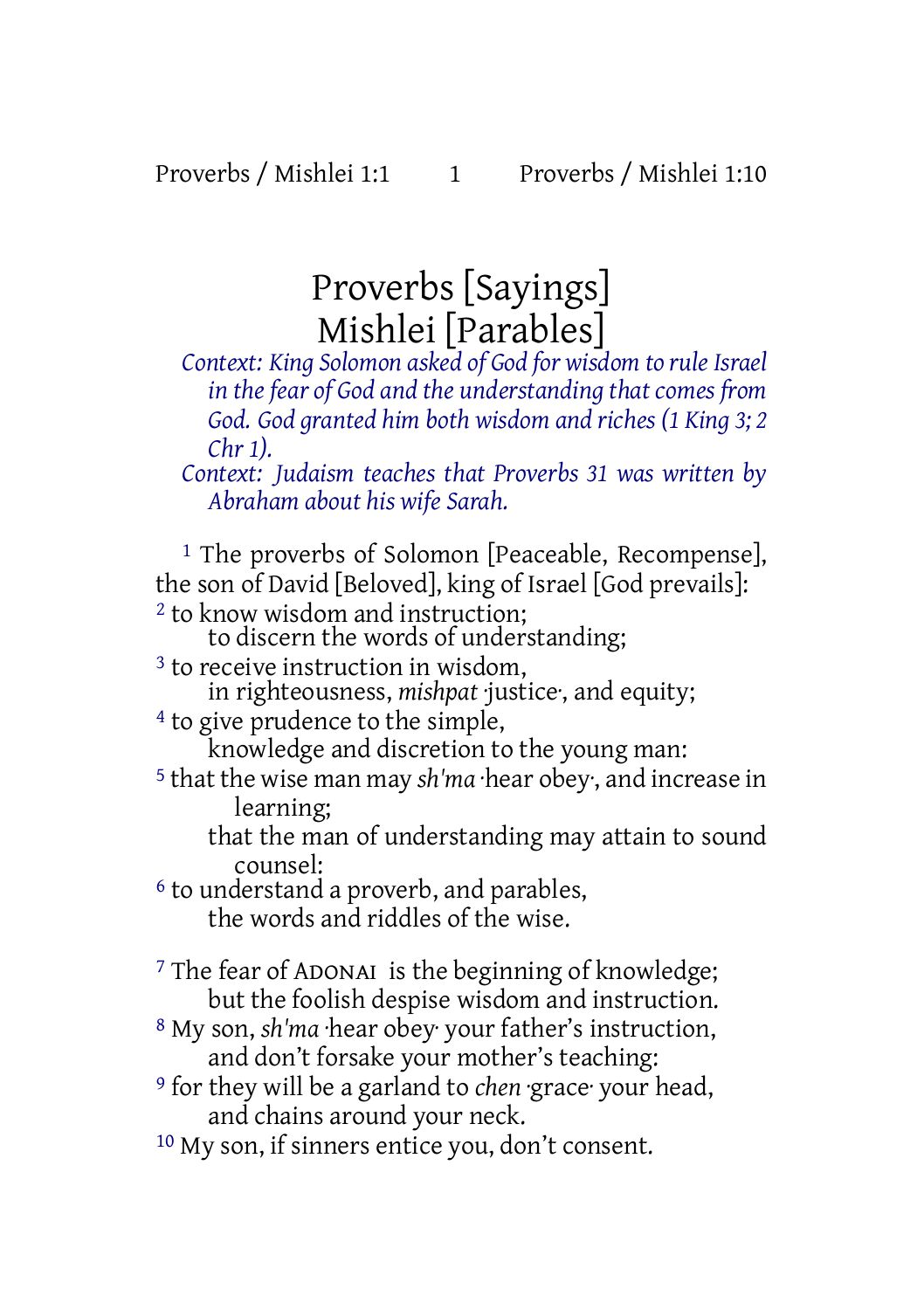Proverbs / Mishlei 1:11 2 Proverbs / Mishlei 1:23

11 If they say, "Come with us, Let's lay in wait for blood; let's lurk secretly for the innocent without cause; 12 let's swallow them up alive like *Sheol* ·Place of the dead·, and whole, like those who go down into the pit (of *Abbadon*, the unrighteous side of *Sheol*). 13 We'll find all valuable wealth. We'll fill our houses with plunder. 14 You shall cast your lot among us. We'll all have one purse." <sup>15</sup> My son, don't walk on the path with them. Keep your foot from their path, 16 for *their feet* run to evil. They *hurry to shed blood.* \* <sup>17</sup> For in vain is the net spread in the sight of any bird: 18 but these lay wait for their own blood. They lurk secretly for their own lives. 19 So are the ways of everyone who is greedy for gain. It takes away the life of its owners. 20 Wisdom calls aloud in the street. She utters her voice in the public squares. 21 She calls at the head of noisy places. At the entrance of the city gates, she utters her words: 22 "How long, you simple ones, will you *'ahav* ·affectionately love· thoughtless living? How long will mockers delight themselves in mockery, and fools hate knowledge? 23 Turn at my reproof. Behold, I will pour out my spirit on you.

<sup>\*</sup> 1:16 Quoted in Rom 3:15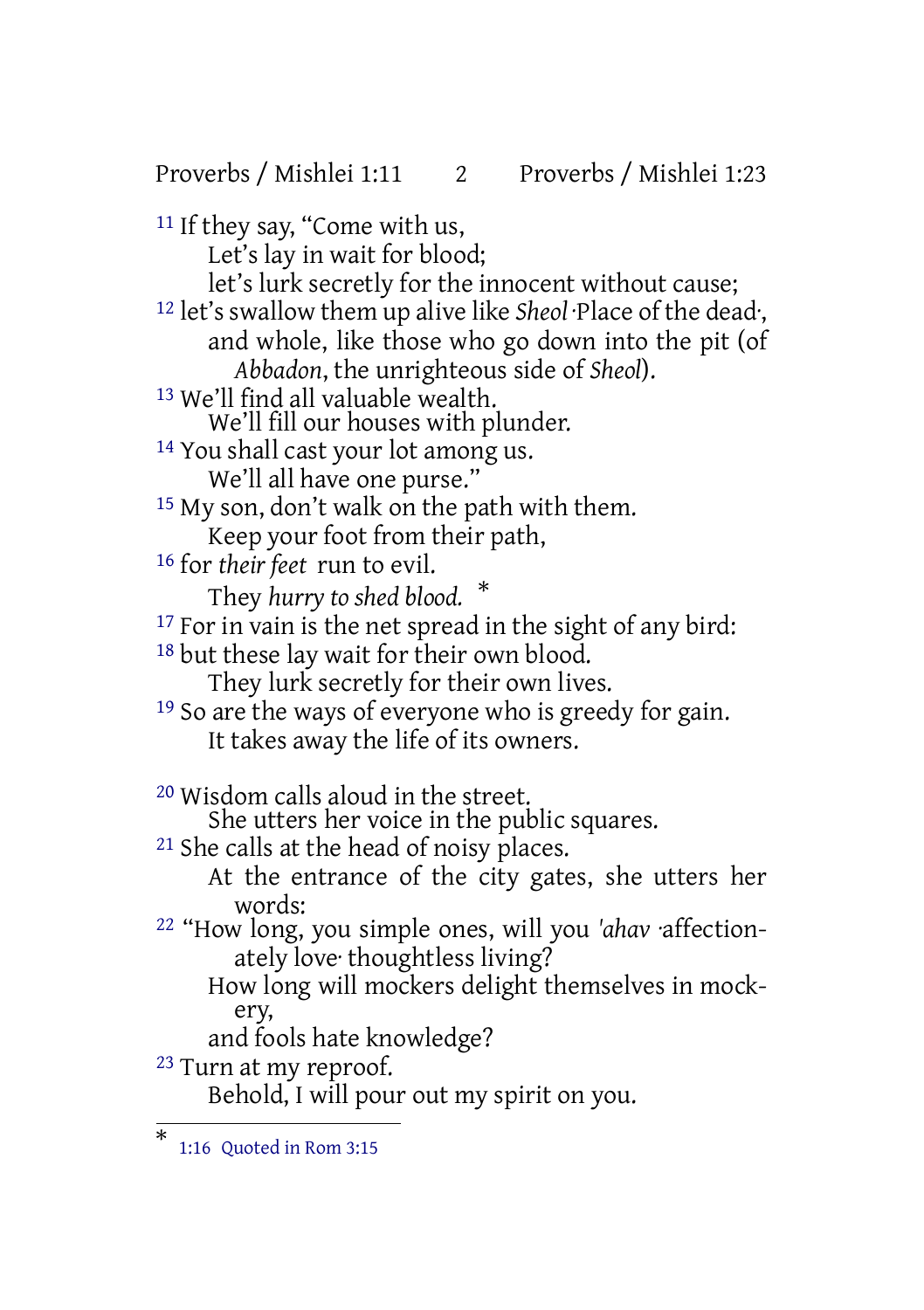Proverbs / Mishlei 1:24 3 Proverbs / Mishlei 2:4

I will make known my words to you. <sup>24</sup> Because I have called, and you have refused; I have stretched out my hand, and no one has paid attention; 25 but you have ignored all my counsel, and wanted none of my reproof; 26 I also will laugh at your disaster. I will mock when calamity overtakes you; 27 when calamity overtakes you like a storm, when your disaster comes on like a whirlwind; when distress and anguish come on you. 28 Then will they call on me, but I will not answer. They will seek me diligently, but they will not find me; <sup>29</sup> because they hated knowledge, and didn't choose the fear of ADONAI . 30 They wanted none of my counsel. They despised all my reproof. <sup>31</sup> Therefore they will eat of the fruit of their own way, and be filled with their own schemes. <sup>32</sup> For the backsliding of the simple will kill them. The careless ease of fools will destroy them. 33 But whoever *sh'ma* ·hears obeys· me will dwell securely, and will be at ease, without fear of harm."  $\overline{\mathcal{L}}$ <sup>1</sup> My son, if you will receive my words, and store up my *mitzvot* ·instructions· within you;

2 So as to turn your ear to wisdom,

and apply your heart to understanding;

3 Yes, if you call out for discernment,

and lift up your voice for understanding;

4 If you seek her as silver,

and search for her as for hidden treasures: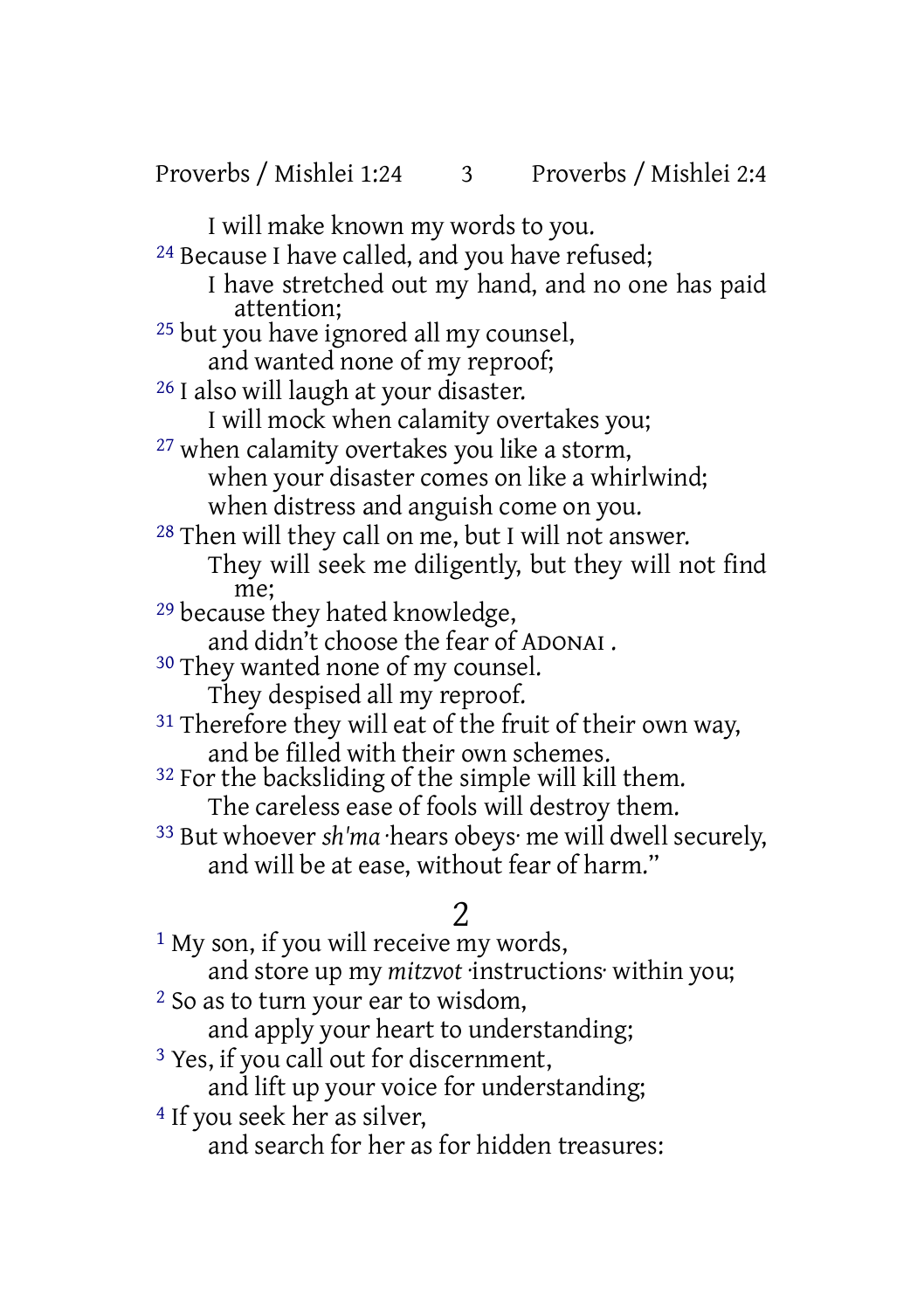5 then you will understand the fear of ADONAI , and find the knowledge of God. 6 For ADONAI gives wisdom. Out of his mouth comes knowledge and understanding. 7 He lays up sound wisdom for the upright. He is a shield to those who walk in integrity; 8 that he may guard the paths of *mishpat* ·justice·, and preserve the way of his saints. 9 Then you will understand righteousness and *mishpat* ·justice·, equity and every good path. 10 For wisdom will enter into your heart. Knowledge will be pleasant to your soul. 11 Discretion will watch over you. Understanding will keep you, <sup>12</sup> to deliver you from the way of evil, from the men who speak perverse things; 13 who forsake the paths of uprightness, to walk in the ways of darkness; 14 who rejoice to do evil, and delight in the perverseness of evil; 15 who are crooked in their ways, and wayward in their paths: <sup>16</sup> To deliver you from the strange woman, even from the foreigner who flatters with her words; <sup>17</sup> who forsakes the friend of her youth, and forgets the covenant ·binding contract between two or more parties· of her God: 18 for her house leads down to death, her paths to the departed spirits. 19 None who go to her *teshuvah* ·completely return· again, neither do they attain to the paths of life: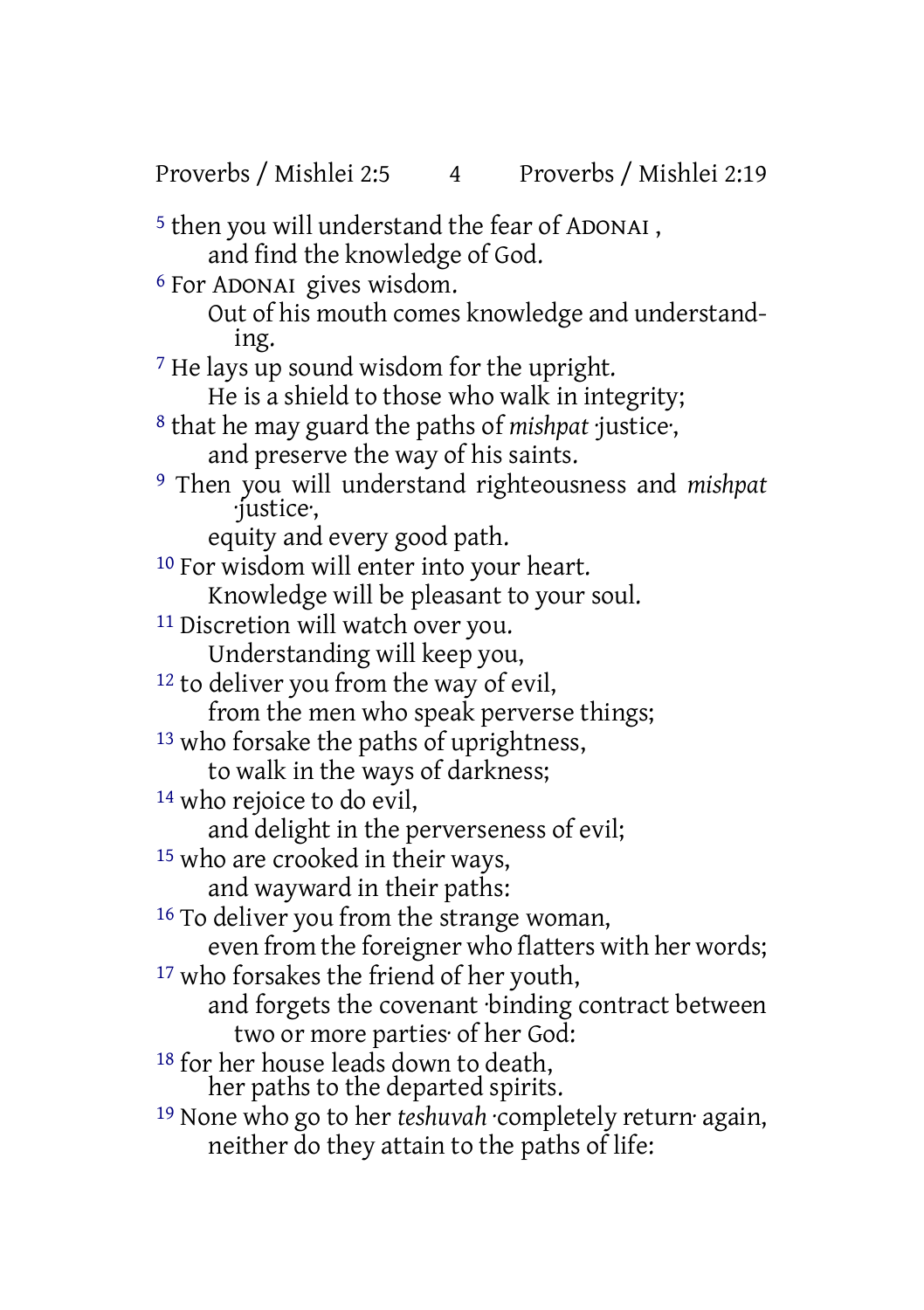Proverbs / Mishlei 2:20 5 Proverbs / Mishlei 3:10

20 that you may walk in the way of good men, and keep the paths of the upright. 21 For the upright will dwell in the land. The perfect will remain in it. 22 But the wicked will be cut off from the land. The treacherous will be rooted out of it.

#### 3

<sup>1</sup> My son, don't forget my teaching; but keep my *mitzvot* ·instructions· in your heart: 2 for length of days, and years of life, and peace, will they add to you. 3 Don't let*cheshed* ·loving-kindness· and truth forsake you. Bind them around your neck. Write them on the tablet of your heart. 4 So you will find *chen* ·grace·, and good understanding *in thesight of God and man.* \* † 5 Trust in ADONAI with all your heart, and don't lean on your own understanding. 6 In all your ways acknowledge him, and he will make your paths straight. 7 Don't be wise in your own eyes. Fear ADONAI , and depart from evil. 8 It will be health to your body, and nourishment to your bones. 9 Honor ADONAI with your substance, with the first fruits of all your increase: 10 so your barns will be filled with plenty, and your vats will overflow with new wine.

<sup>\*</sup> 3:4 Greek *Septuagint* version: "So shall you find favor: and you *do* provide *what is right in the sight of Adonai and of men."* † 3:4 Greek *Septuagint* is Quoted in Cor 8:21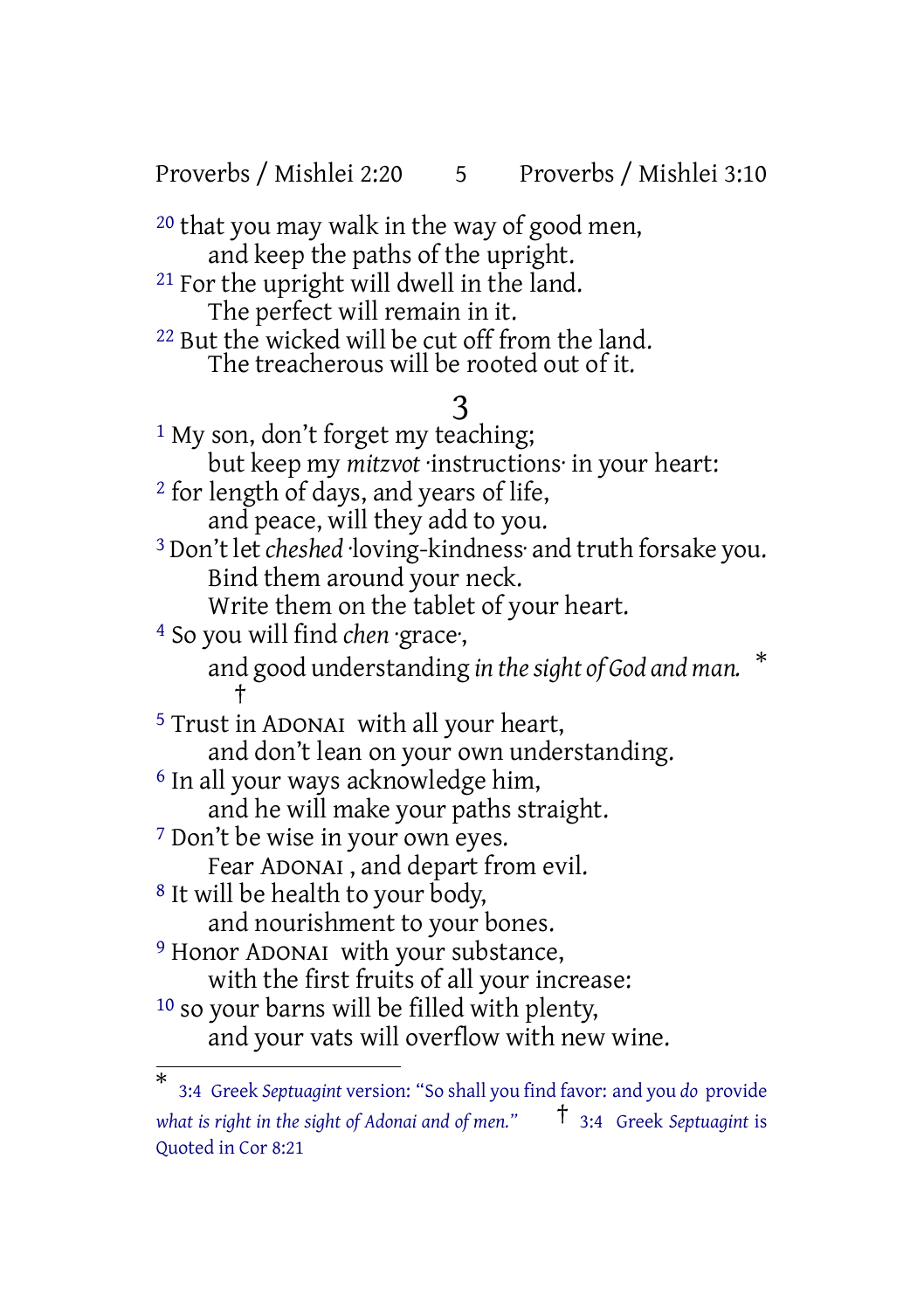Proverbs / Mishlei 3:11 6 Proverbs / Mishlei 3:23

11 *My son, don't despise* ADONAI *'s discipline, neither be despondent when he corrects you:* 12 *for whom* ADONAI *'ahav ·affectionately loves·, hereproves;* ‡

even as a *father* § *reproves his son* \* in whom he delights.

13 Happy is the man who finds wisdom, the man who gets understanding. 14 For her good profit is better than getting silver, and her *teshuvah* complete return is better than fine gold. <sup>15</sup> She is more precious than rubies. None ofthe things you can desire are to be compared to her. 16 Length of days is in her right hand. In her left hand are riches and *kavod* ·weighty glory·. <sup>17</sup> Her ways are ways of pleasantness. All her paths are peace. 18 She is a tree of life to those who lay hold of her. Happy is everyone who retains her. 19 By wisdom ADONAI founded the earth. By understanding, he established the heavens. 20 By his knowledge, the depths were broken up, and the skies drop down the dew. 21 My son, let them not depart from your eyes. Keep sound wisdom and discretion: 22 so they will be life to your soul,

- and *chen* ·grace· for your neck.
- 23 Then you shall walk in your way securely. Your foot won't stumble.

 $\ddagger$  3:12 Quoted in Rev 3:19  $\,$   $\frac{\pi}{3}$  3:12 Quoted in Heb 12:7  $\,$   $\frac{\pi}{3}$  3:12 Quoted in Heb 12:5-6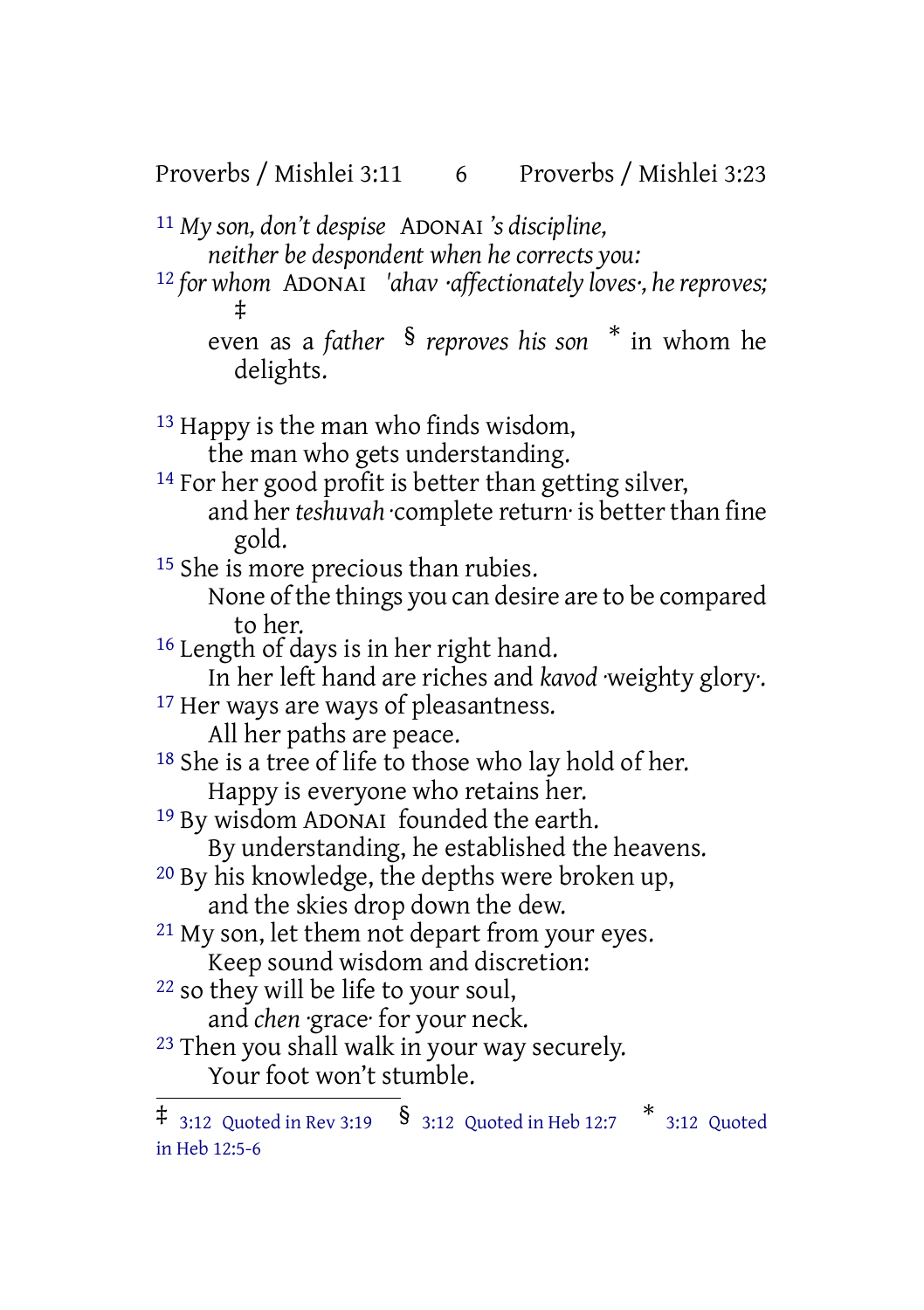Proverbs / Mishlei 3:24 7 Proverbs / Mishlei 4:2

24 When you lie down, you will not be afraid.

Yes, you will lie down, and your sleep will be sweet.

25 Don't be afraid of sudden fear, neither of the desolation of the wicked, when it comes:

26 for ADONAI will be your confidence, and will keep your foot from being taken.

27 Don't withhold good from those to whom it is due, when it is in the power of your hand to do it.

28 Don't say to your neighbor, "Go, and come again; tomorrow I will give it to you," when you have it by you.

29 Don't devise evil against your neighbor, since he dwells securely by you.

30 Don't strive with a man without cause, if he has done you no harm.

<sup>31</sup> Don't envy the man of violence.

Choose none of his ways.

<sup>32</sup> For the perverse is an abomination to ADONAI, but his friendship is with the upright.

33 ADONAI 's curse is in the house of the wicked, but he blesses the habitation of the upright.

34 Surely he *opposes the mockers,*

*but he gives chen ·grace· to the humble.* †

35 The wise will inherit *kavod* ·weighty glory·, but shame will be the promotion of fools.

#### 4

1 *Sh'ma* ·Hear obey·, sons, to a father's instruction. Pay attention and know understanding; 2 for I give you sound learning.

<sup>†</sup> 3:34 Quoted in James 4:6; <sup>1</sup> Pet 5:5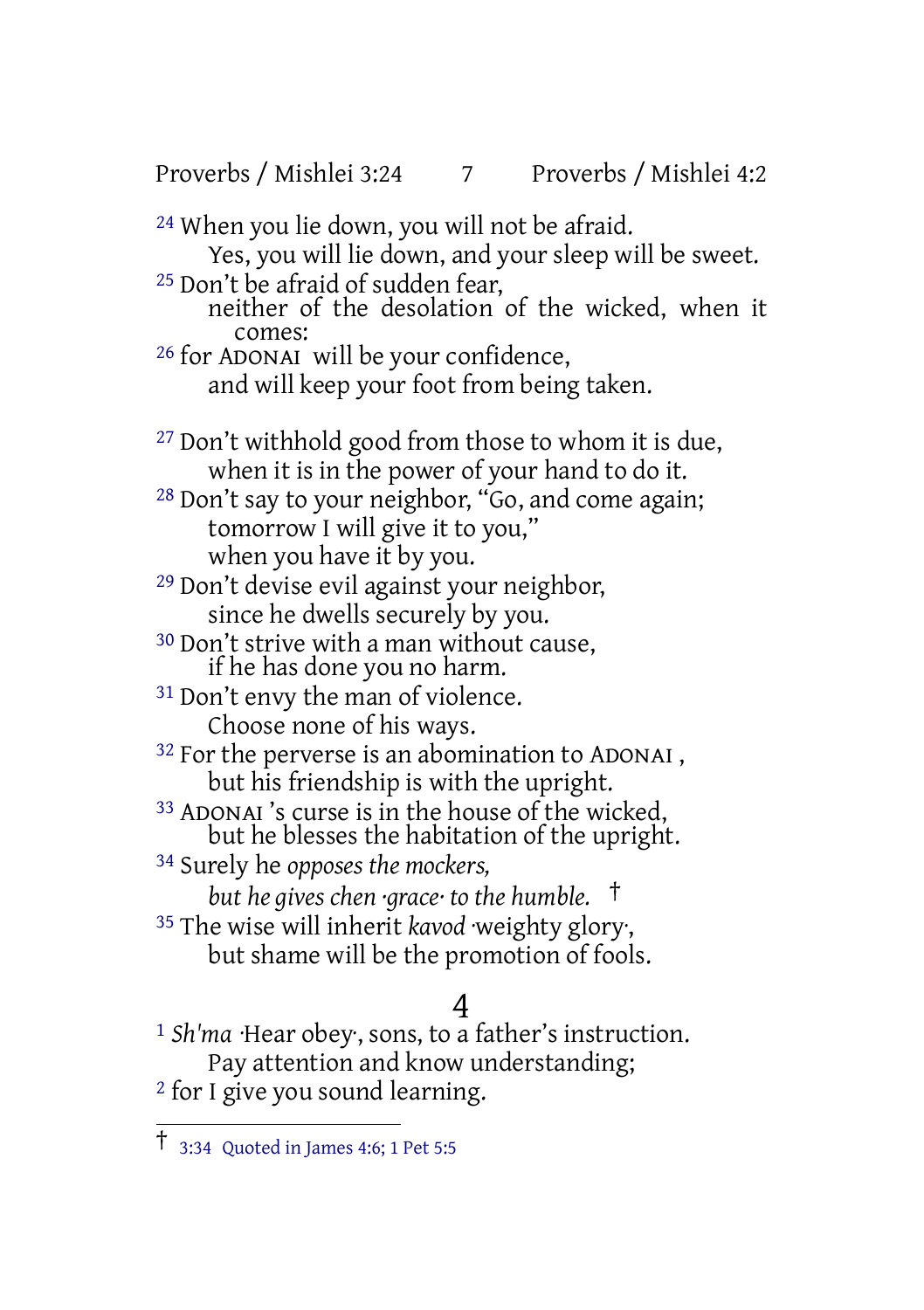Proverbs / Mishlei 4:3 8 Proverbs / Mishlei 4:15

Don't forsake my *Torah* ·Teaching·.

3 For I was a son to my father,

tender and an only child in the sight of my mother.

4 He taught me, and said to me:

"Let your heart retain my words.

Keep my *mitzvot* ·instructions·, and live.

5 Get wisdom.

Get understanding.

Don't forget, neither swerve from the words of my mouth.

6 Don't forsake her, and she will preserve you.

*'Ahav* ·Affectionately love· her, and she will keep you.

7 Wisdom is supreme.

Get wisdom.

Yes, though it costs all your possessions, get understanding.

8 Esteem her, and she will exalt you.

She will bring you to honor, when you embrace her.

- 9 She will give to your head a garland of *chen* ·grace·. She will deliver a crown of splendor to you."
- 10 *Sh'ma* ·Hear obey·, my son, and receive my sayings. The years of your life will be many.

<sup>11</sup> I have taught you in the way of wisdom. I have led you in straight paths.

12 When you go, your steps will not be hampered. When you run, you will not stumble.

13 Take firm hold of instruction.

Don't let her go.

Keep her, for she is your life.

14 Don't enter into the path of the wicked. Don't walk in the way of evil men.

15 Avoid it, and don't pass by it.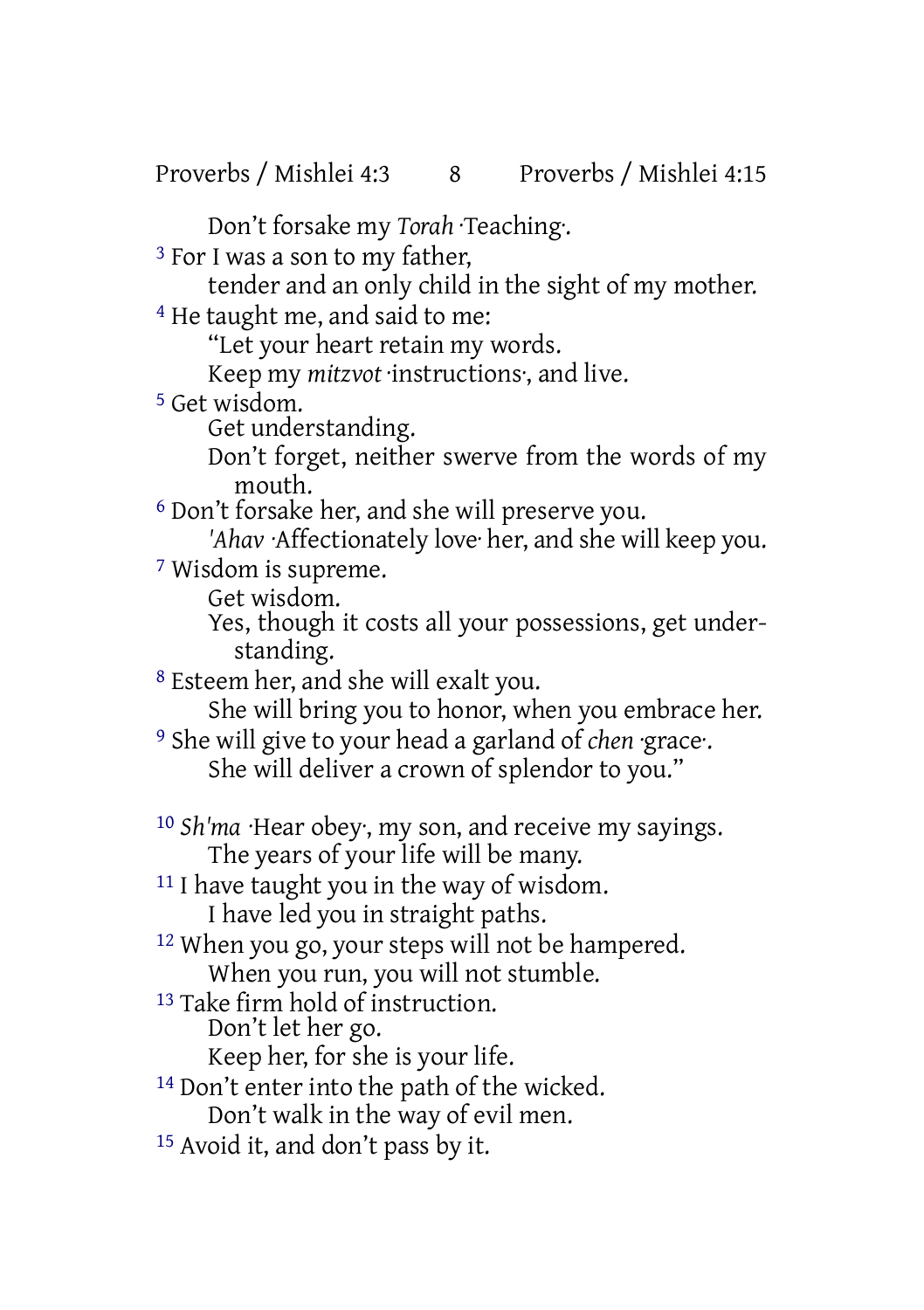Proverbs / Mishlei 4:16 9 Proverbs / Mishlei 5:2

Turn from it, and pass on.

16 For they don't sleep, unless they do evil. Their sleep is taken away, unless they make someone fall.

<sup>17</sup> For they eat the bread of wickedness, and drink the wine of violence.

18 But the path of the upright is like the dawning light, that shines more and more until the perfect day.

<sup>19</sup> The way of the wicked is like darkness. They don't know what they stumble over.

20 My son, attend to my words. Turn your ear to my sayings. 21 Let them not depart from your eyes. Keep them in the center of your heart. <sup>22</sup> For they are life to those who find them, and health to their whole body. 23 Keep your heart with all diligence, for out of it is the wellspring of life. <sup>24</sup> Put away from yourself a perverse mouth. Put corrupt lips far from you. <sup>25</sup> Let your eyes look straight ahead. Fix your gaze directly before you. <sup>26</sup> *Make the path of your feet level.* \* Let all of your ways be established. 27 Don't turn to the right hand nor to the left. Remove your foot from evil.

#### 5

<sup>1</sup> My son, pay attention to my wisdom. Turn your ear to my understanding: 2 that you may maintain discretion,

<sup>\*</sup> 4:26 Quoted in Heb 12:13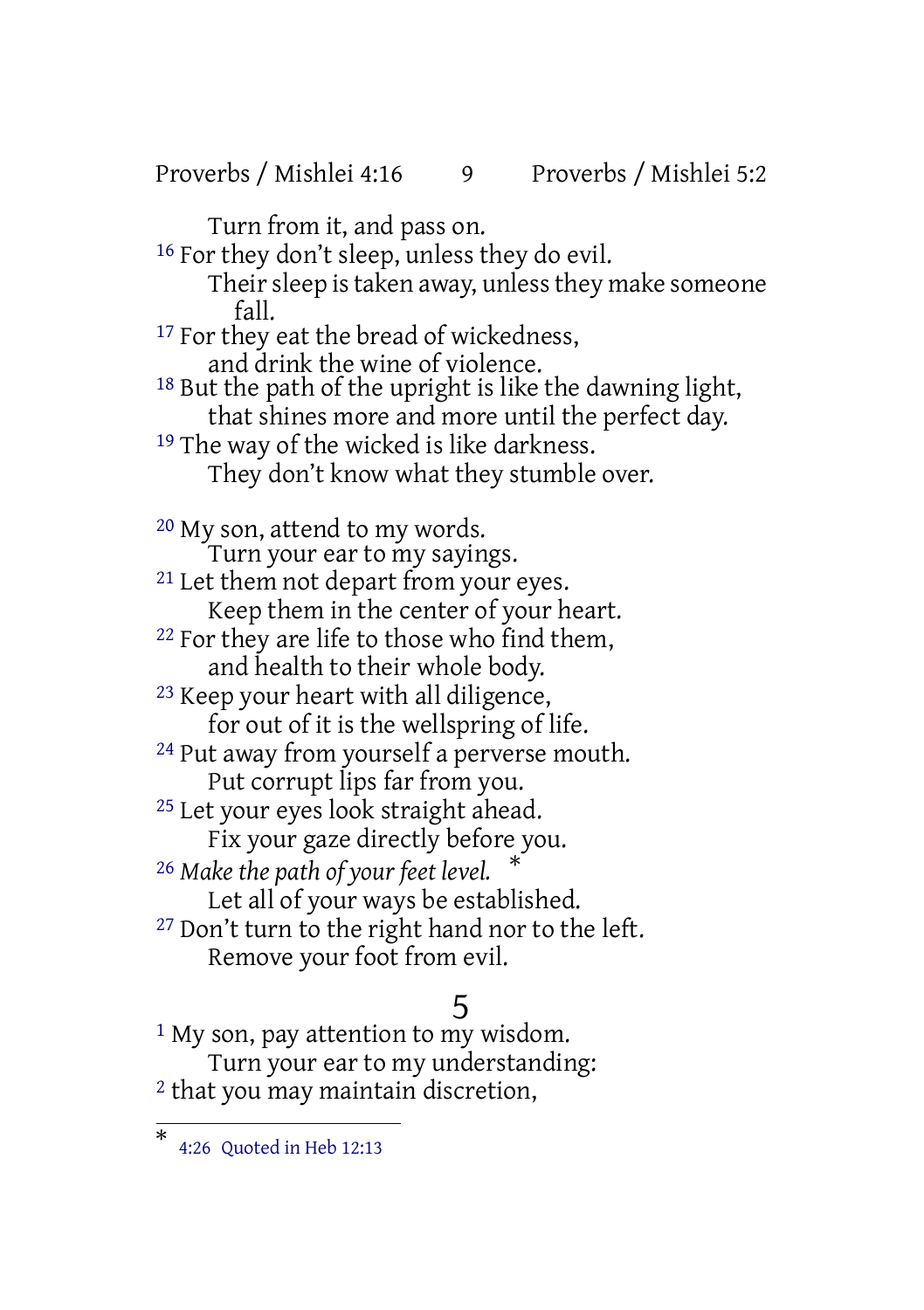that your lips may preserve knowledge. <sup>3</sup> For the lips of an adulteress drip honey. Her mouth is smoother than oil, 4 But in the end she is as bitter as wormwood, and as sharp as a two-edged sword. 5 Her feet go down to death. Her steps lead straight to *Sheol* ·Place of the dead·. <sup>6</sup> She gives no thought to the way of life. Her ways are crooked, and she does not know it. 7 Now therefore, my sons, *sh'ma* ·hear obey· me. Don't depart from the words of my mouth. 8 Remove your way far from her. Don't come near the door of her house, <sup>9</sup> lest you give your honor to others, and your years to the cruel one; 10 lest strangers feast on your wealth, and your labors enrich another man's house. 11 You will groan at your latter end, when your flesh and your body are consumed, 12 and say, "How I have hated instruction, and my heart despised reproof; 13 neither have I *sh'ma* ·heard obeyed· the voice of my teachers, nor turned my ear to those who instructed me! <sup>14</sup> I have come to the brink of utter ruin, among the gathered assembly." 15 Drink water out of your own cistern, running water out of your own well. 16 Should your springs overflow in the streets, streams of water in the public squares? <sup>17</sup> Let them be for yourself alone, not for strangers with you.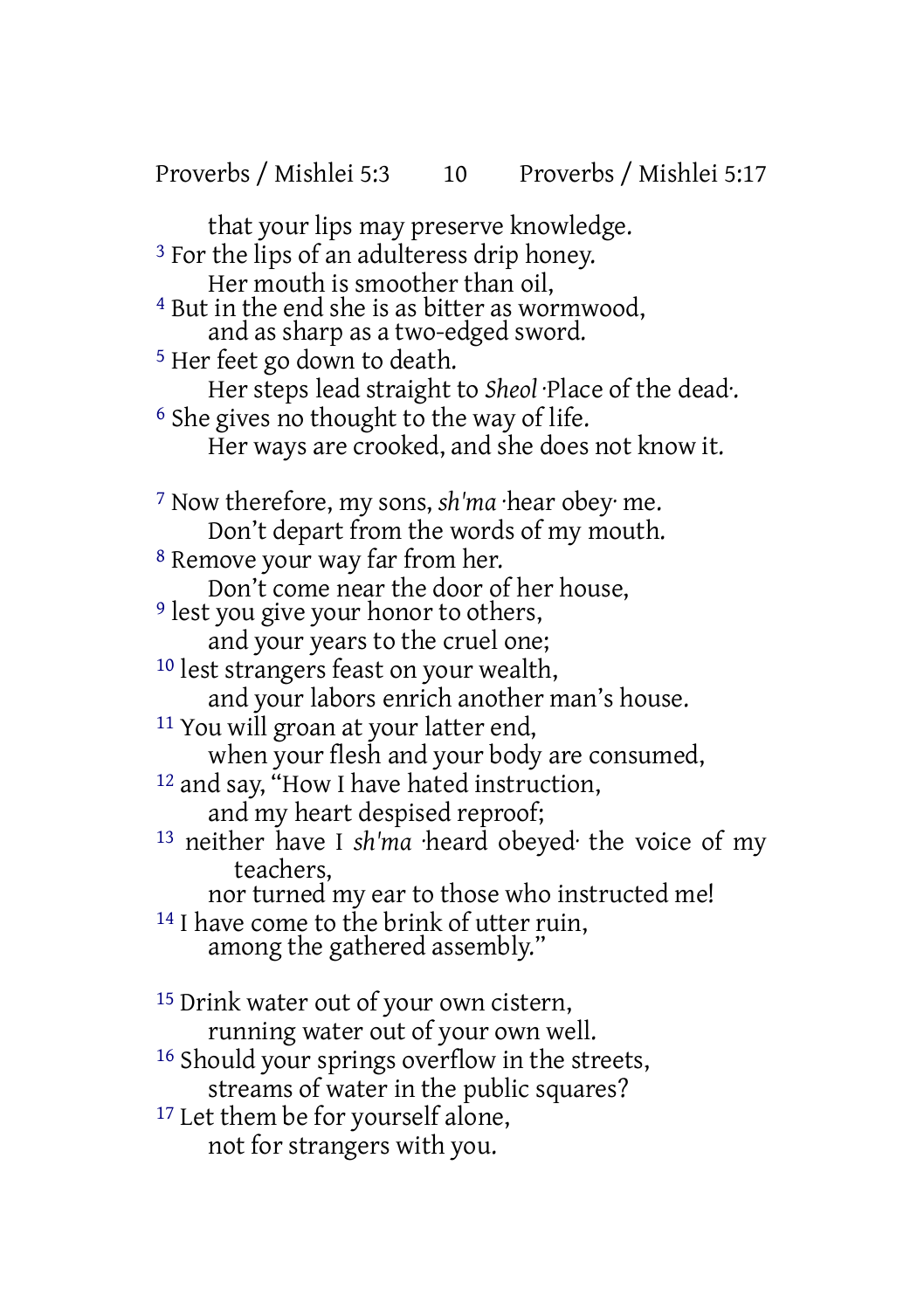Proverbs / Mishlei 5:18 11 Proverbs / Mishlei 6:7

18 Let your spring be blessed.

Rejoice in the wife of your youth.

19 An *ahab* ·affectionately loving· doe and a *chen* ·graceful· deer—

let her breasts satisfy you at all times.

Be captivated always with her love.

20 For why should you, my son, be captivated with an adulteress?

Why embrace the bosom of another?

21 For the ways of man are before ADONAI 's eyes. He examines all his paths.

<sup>22</sup> The evil deeds of the wicked ensnare him. The cords of his sin hold him firmly.

23 He will die for lack of instruction.

In the greatness of his folly, he will go astray.

## 6

<sup>1</sup> My son, if you have become collateral for your neighbor, if you have struck your hands in pledge for a stranger;

2 You are trapped by the words of your mouth. You are ensnared with the words of your mouth.

<sup>3</sup> Do this now, my son, and deliver yourself, since you have come into the hand of your neighbor. Go, humble yourself.

Press your plea with your neighbor.

4 Give no sleep to your eyes,

nor slumber to your eyelids.

5 Free yourself, like a gazelle from the hand of the hunter, like a bird from the snare of the fowler.

6 Go to the ant, you sluggard.

Consider her ways, and be wise;

7 which having no chief, overseer, or ruler,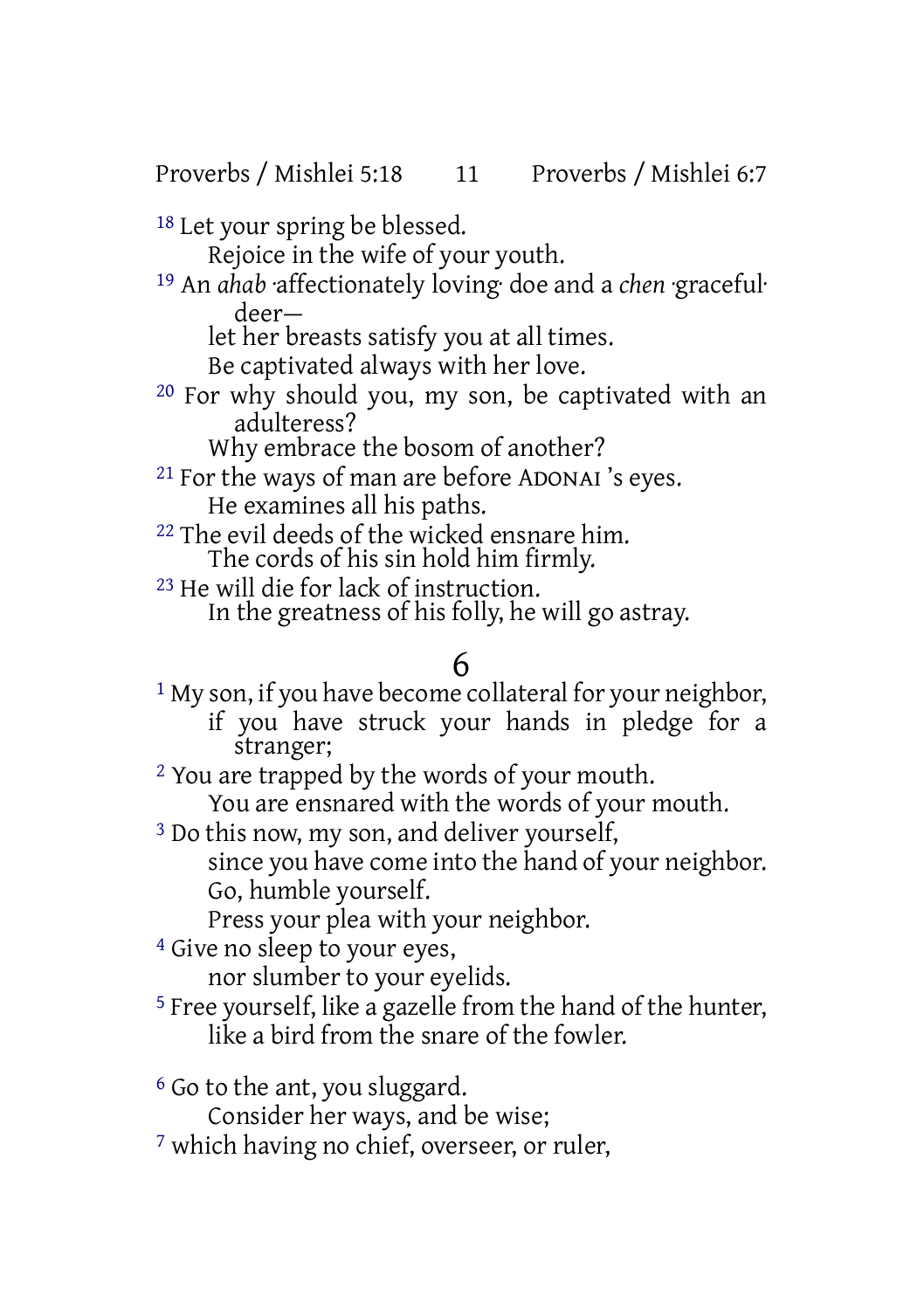Proverbs / Mishlei 6:8 12 Proverbs / Mishlei 6:21

8 provides her bread in the summer, and gathers her food in the harvest. <sup>9</sup> How long will you sleep, sluggard? When will you arise out of your sleep? 10 A little sleep, a little slumber, a little folding of the hands to sleep:  $11$  so your poverty will come as a robber, and your scarcity as an armed man. 12 A worthless person, a man of iniquity, is he who walks with a perverse mouth; 13 who winks with his eyes, who signals with his feet, who motions with his fingers; <sup>14</sup> in whose heart is perverseness, who devises evil continually, who always sows discord.

<sup>15</sup> Therefore his calamity will come suddenly. He will be broken suddenly, and that without remedy.

- 16 There are six things which ADONAI hates; yes, seven which are an abomination to him:
- 17 haughty eyes, a lying tongue,
	- hands that shed innocent blood;
- 18 a heart that devises wicked schemes, feet that are swift in running to mischief,
- 19 a false witness who utters lies, and he who sows discord among brothers.

20 My son, keep your father's *mitzvah* ·instruction·, and don't forsake your mother's teaching.

21 Bind them continually on your heart. Tie them around your neck.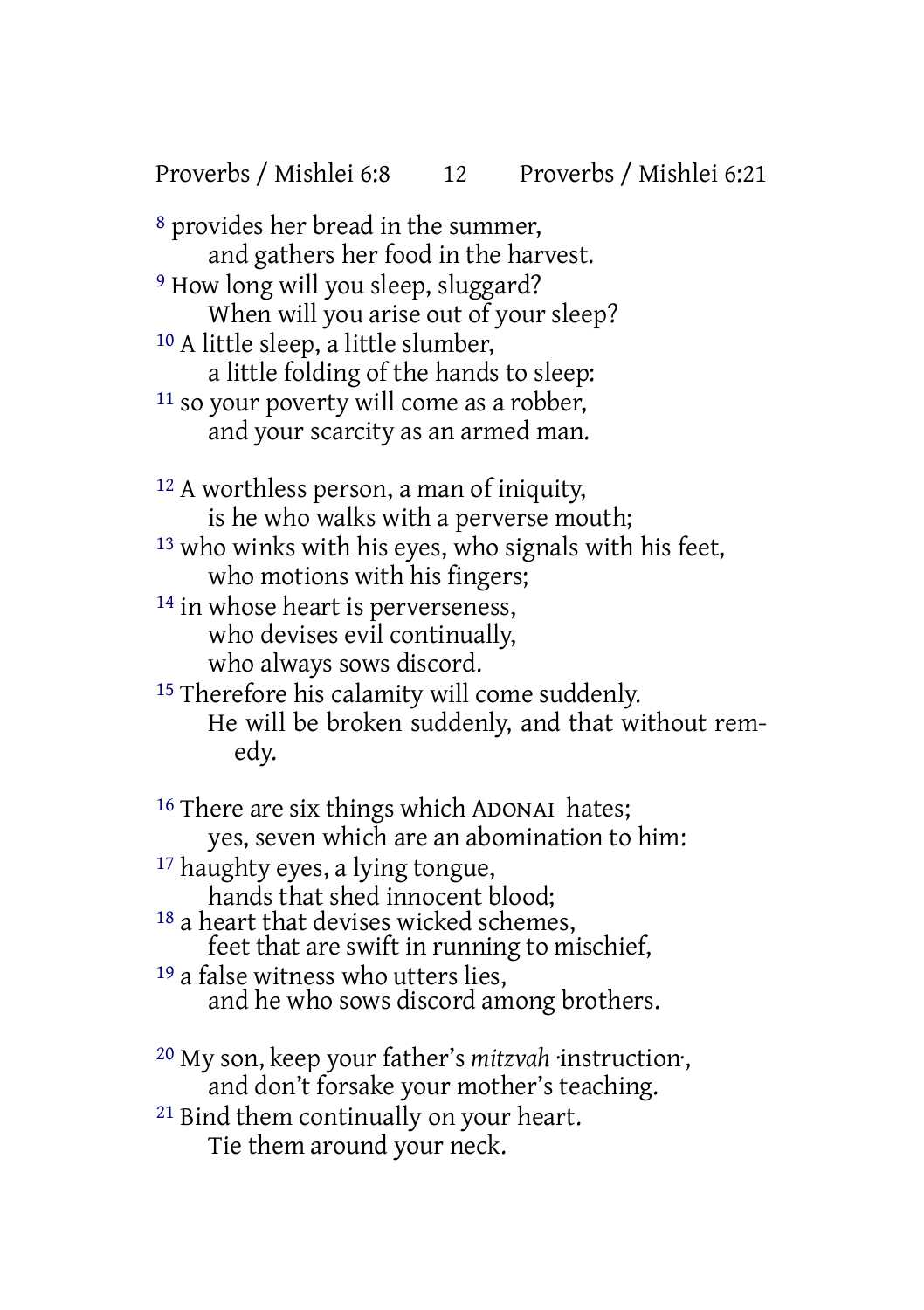Proverbs / Mishlei 6:22 13 Proverbs / Mishlei 6:35

22 When you walk, it will lead you. When you sleep, it will watch over you. When you awake, it will talk with you. 23 For the *mitzvah* ·instruction· is a lamp candle, and the *Torah* ·Teaching· is light. Reproofs of instruction are the way of life, <sup>24</sup> to keep you from the immoral woman, from the flattery of the wayward wife's tongue. 25 Don't lust after her beauty in your heart, neither let her captivate you with her eyelids. 26 For a prostitute reduces you to a piece of bread. The adulteress hunts for your precious life. 27 Can a man scoop fire into his lap, and his clothes not be burned? 28 Or can one walk on hot coals, and his feet not be scorched? 29 So is he who goes in to his neighbor's wife. Whoever touches her will not be unpunished. 30 Men don't despise a thief, if he steals to satisfy himself when he is hungry: <sup>31</sup> but if he is found, he shall restore seven times. He shall give all the wealth of his house. 32 He who commits adultery with a woman is void of understanding. He who does it destroys his own soul. 33 He will get wounds and dishonor. His reproach will not be wiped away. <sup>34</sup> For jealousy arouses the fury of the husband. He won't spare in the day of vengeance. 35 He won't regard any ransom, neither will he rest content, though you give many gifts.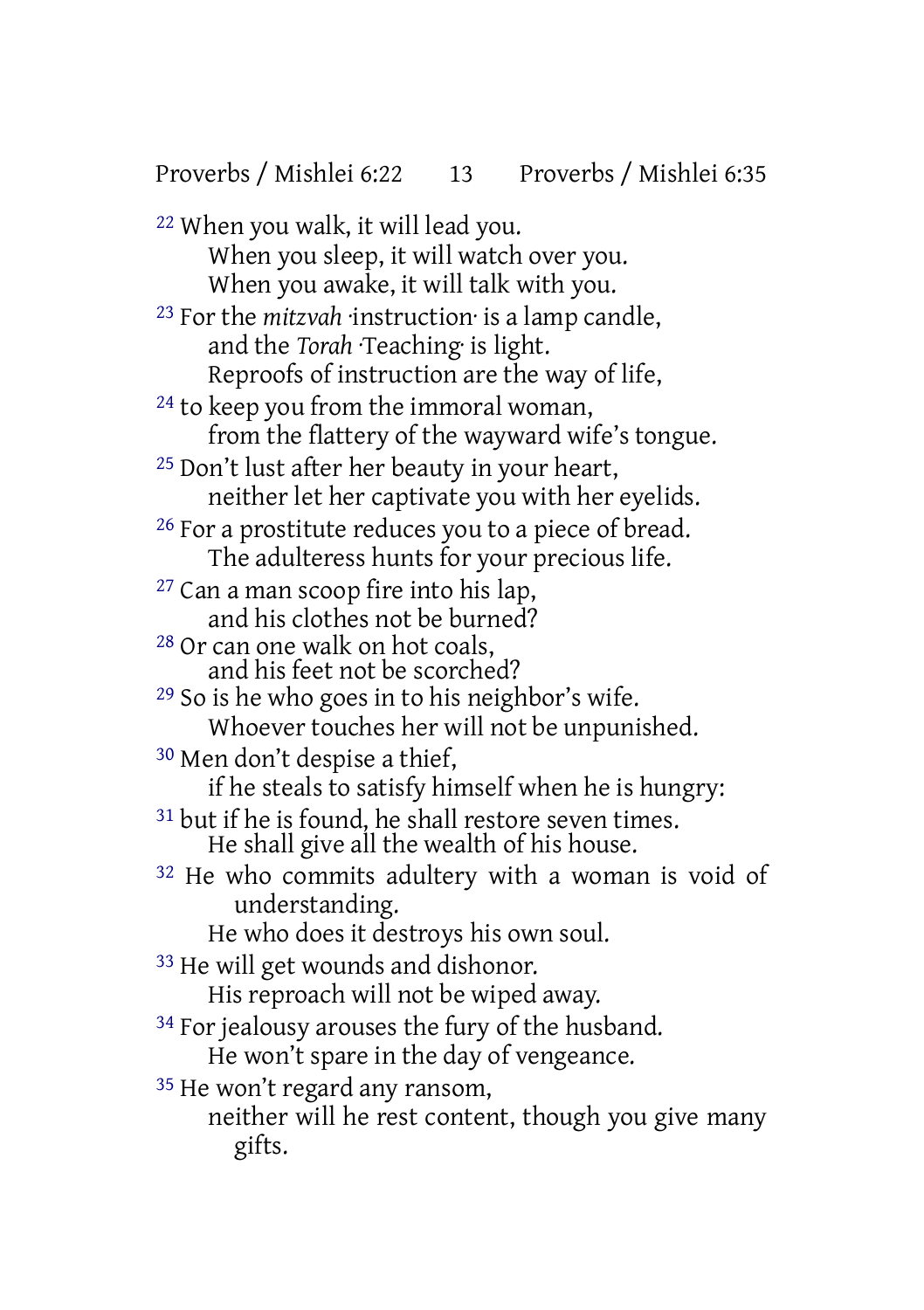7

1 My son, keep my words. Lay up my *mitzvot* ·instructions· within you. 2 Obey my *mitzvot* ·instructions· and live! Guard my teaching as the apple of your eye. 3 Bind them on your fingers. Write them on the tablet of your heart. 4 Tell wisdom, "You are my sister." Call understanding your relative, 5 that they may keep you from the strange woman, from the foreigner who flatters with her words. 6 For at the window of my house, I looked out through my lattice. 7 I saw among the simple ones. I discerned among the youths a young man void of understanding, <sup>8</sup> passing through the street near her corner, he went the way to her house, <sup>9</sup> in the twilight, in the evening of the day, in the middle of the night and in the darkness. 10 Behold, there a woman met him with the attire of a prostitute, and with crafty intent. 11 She is loud and defiant. Her feet don't stay in her house. 12 Now she is in the streets, now in the squares, and lurking at every corner. 13 So she caught him, and kissed him. With an impudent face she said to him: <sup>14</sup> "Sacrifices of peace offerings are with me. Today I have paid my vows. <sup>15</sup> Therefore I came out to meet you, to diligently seek your face,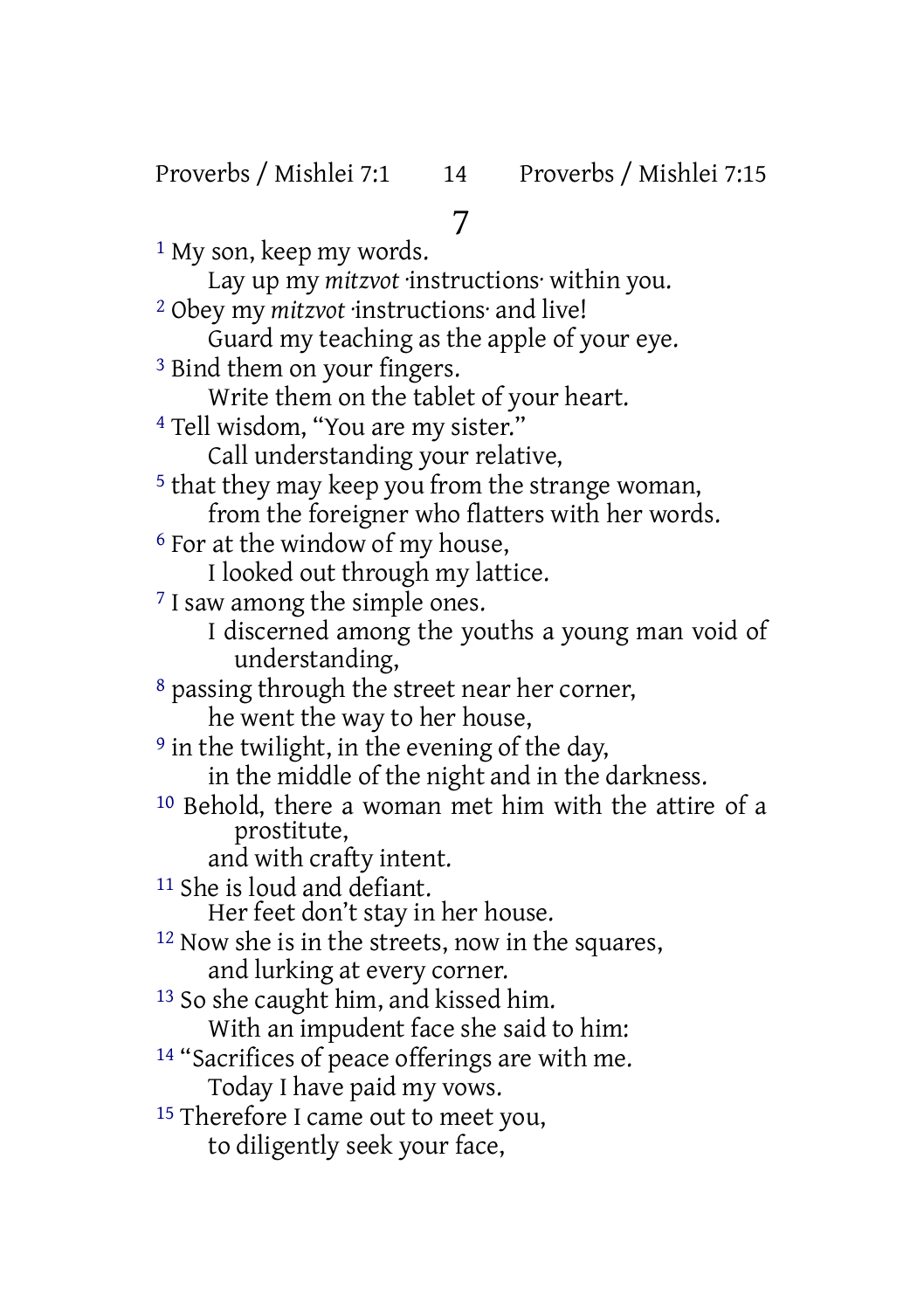Proverbs / Mishlei 7:16 15 Proverbs / Mishlei 8:2

and I have found you.

- <sup>16</sup> I have spread my couch with carpets of tapestry, with striped cloths of the yarn of Egypt [Abode of slavery].
- <sup>17</sup> I have perfumed my bed with myrrh, aloes, and cinnamon.
- <sup>18</sup> Come, let's take our fill of *dod* ·loving· until the morning. Let's solace ourselves with loving.

<sup>19</sup> For my husband is not at home.

He has gone on a long journey.

- 20 He has taken a bag of money with him.
	- He will come home at the full moon."
- 21 With persuasive words, she led him astray.
	- With the flattering of her lips, she seduced him.
- 22 He followed her immediately,
	- as an ox goes to the slaughter,
	- as a fool stepping into a noose.
- 23 Until an arrow strikes through his liver,
	- as a bird hurries to the snare,
	- and does not know that it will cost his life.
- 24 Now therefore, sons, *sh'ma* ·hear obey· me.
	- Pay attention to the words of my mouth.
- 25 Don't let your heart turn to her ways. Don't go astray in her paths,
- 26 for she has thrown down many wounded. Yes, all her slain are a mighty army.
- 27 Her house is the way to *Sheol* ·Place of the dead·, going down to the rooms of death.

# 8

1 Does not wisdom cry out? Does not understanding raise her voice? 2 On the top of high places by the way, where the paths meet, she stands.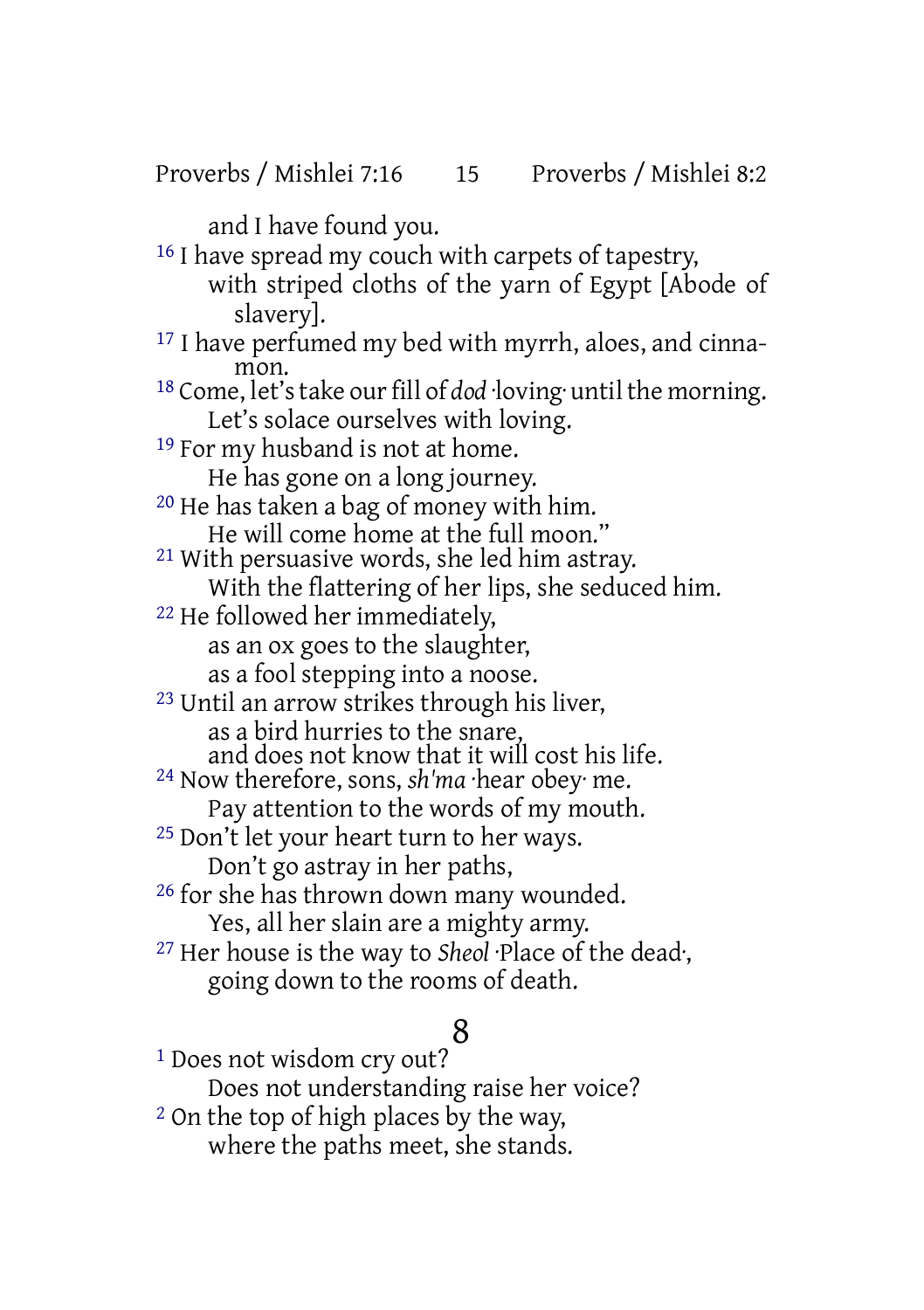3 Beside the gates, at the entry of the city, at the entry doors, she cries aloud: 4 "To you men, I call! I send my voice to the sons of mankind. 5 You simple, understand prudence. You fools, be of an understanding heart. 6 *Sh'ma* ·Hear obey·, for I will speak excellent things. The opening of my lips is for right things. 7 For my mouth speaks truth. Wickedness is an abomination to my lips. <sup>8</sup> All the words of my mouth are in righteousness. There is nothing crooked or perverse in them. <sup>9</sup> They are all plain to him who understands, right to those who find knowledge. <sup>10</sup> Receive my instruction rather than silver; knowledge rather than choice gold. <sup>11</sup> For wisdom is better than rubies. All the things that may be desired can't be compared to it. 12 "I, wisdom, have made prudence my dwelling. Find out knowledge and discretion. 13 The fear of ADONAI is to hate evil. I hate pride, arrogance, the evil way, and the perverse mouth. 14 Counsel and sound knowledge are mine. I have understanding and power. 15 By me kings reign, and princes decree justice. 16 By me princes rule; nobles, and all the upright rulers of the earth. 17 I *'ahav* ·affectionately love· those who *'ahav* ·affectionately love· me.

Those who seek me diligently will find me.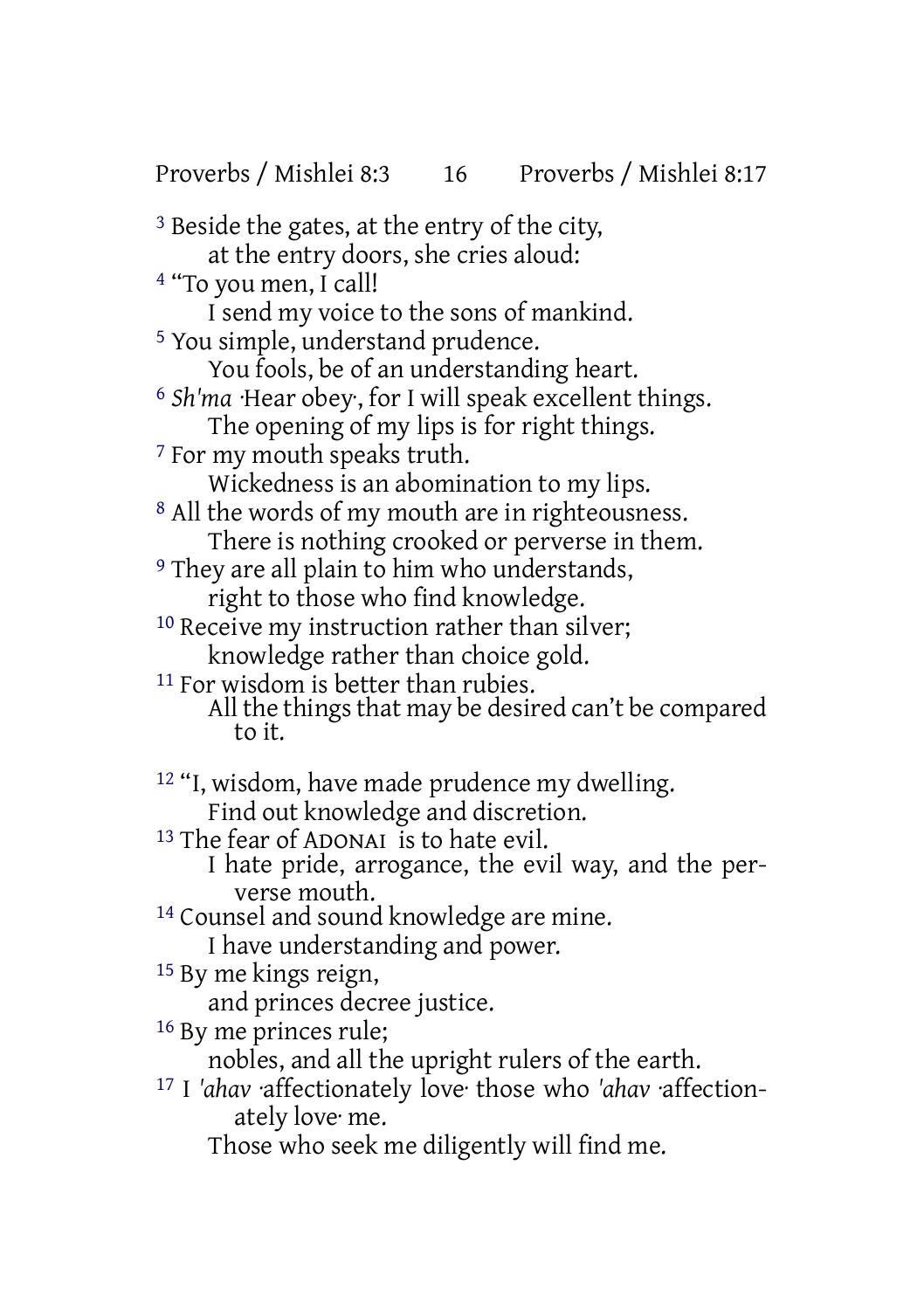Proverbs / Mishlei 8:18 17 Proverbs / Mishlei 8:29

- 18 With me are riches, *kavod* ·weighty glory·, enduring wealth, and prosperity.
- 19 My fruit is better than gold, yes, than fine gold; my yield than choice silver.
- 20 I walk in the way of righteousness, in the middle of the paths of *mishpat* ·justice·;

21 That I may give wealth to those who *'ahav* ·affectionately love· me.

I fill their treasuries.

- <sup>22 \*</sup> " ADONAI possessed me in the beginning of his work, before his deeds of old.
- <sup>23</sup> I was set up from everlasting, from the beginning, before the earth existed.

<sup>24</sup> When there were no depths, I was born, when there were no springs abounding with water.

- 25 Before the mountains were settled in place, before the hills, I was born;
- 26 while as yet he had not made the earth, nor the fields, nor the beginning of the dust of the world.
- 27 When he established the heavens, I was there; when he set a circle on the surface of the deep,
- 28 when he established the clouds above, when the springs of the deep became strong, 29 when he gave to the sea its boundary by his statute,

<sup>\*</sup> 8:22 MP: This prophecy is debated between Jewish and Christian interpretations. Jewish: Wisdom in Proverbs refers to Torah itself, and therefore God's Wisdom revealed in Torah was before the creation in (Gen 1:1). Christian: Messiah is from everlasting, for he is the incarnate wisdom of God. Therefore wisdom in Proverbs refers to Messiah. OURb Proposed: The two perspectives can be reconciled if Messiah is not wisdom itself, rather the fullness of the wisdom expressed in the Living *Torah* ·Teachings·. (John 17:5, 17:24; 1 Cor 1:24; Col 1:15-17)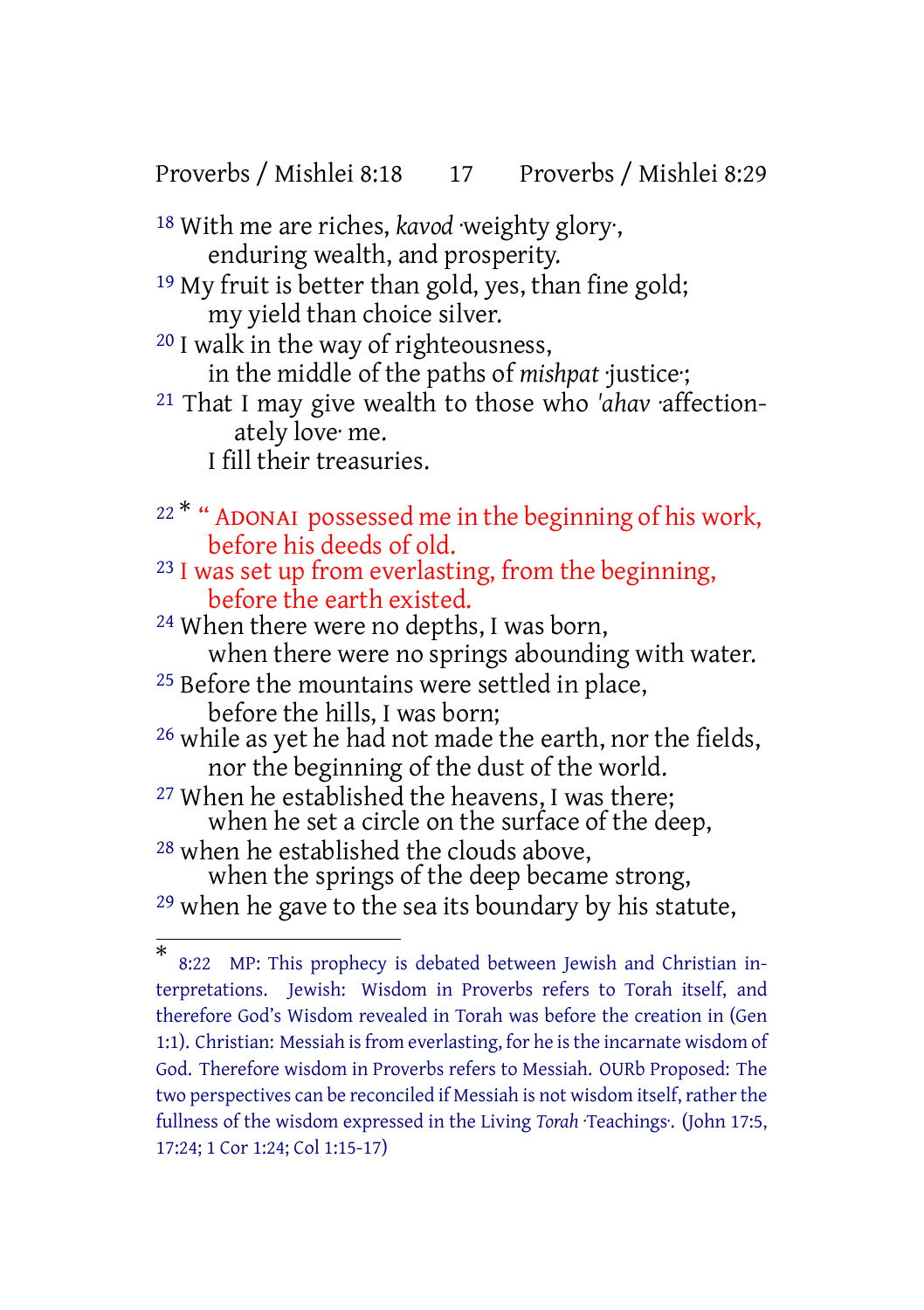Proverbs / Mishlei 8:30 18 Proverbs / Mishlei 9:5

that the waters should not violate the word of his mouth,

when he marked out the foundations of the earth: 30 then I was the craftsman by his side.

I was a delight day by day,

always rejoicing before him,

<sup>31</sup> Rejoicing in his whole world.

My delight was with the sons of men.

32 "Now therefore, my sons, *sh'ma* ·hear obey· unto me, for blessed are those who keep my ways.

- 33 *Sh'ma* ·Hear obey· instruction, and be wise. Don't refuse it.
- 34 Blessed is the man who *sh'ma* ·hears obeys· me, watching daily at my gates, waiting at my door posts.

<sup>35</sup> For whoever finds me, finds life,

and will obtain favor from ADONAI.

36 But he who sins against me wrongs his own soul. All those who hate me *'ahav* ·affectionately love· death."

#### $\mathbf Q$

1 Wisdom has built her house.

She has carved out her seven pillars.

2 She has prepared her meat.

She has mixed her wine.

She has also set her table.

3 She has sent out her maidens.

She cries from the highest places of the city:

4 "Whoever is simple, let him turn in here!"

As for him who is void of understanding, she says to him,

5 "Come, eat some of my bread,

drink some of the wine which I have mixed!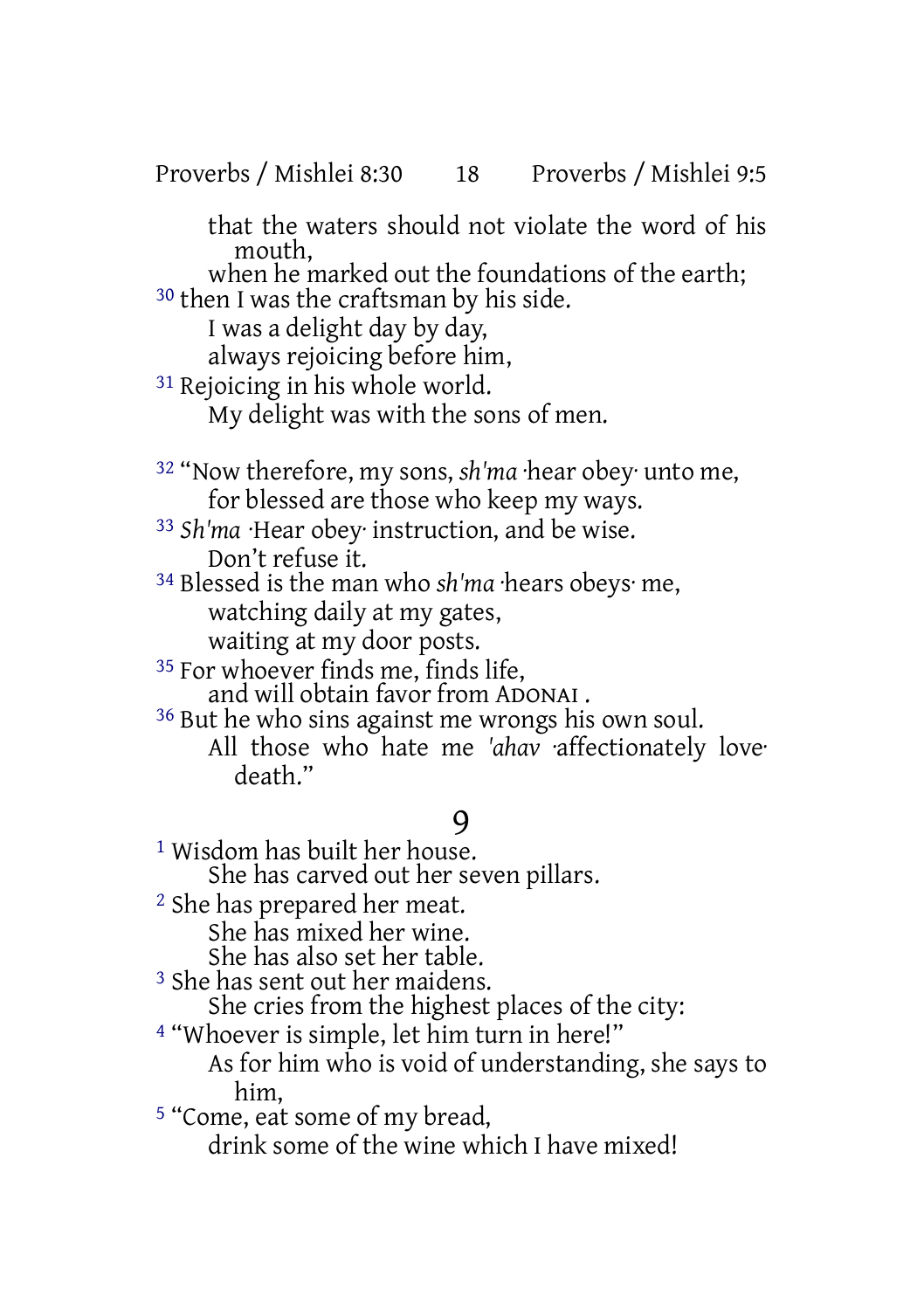Proverbs / Mishlei 9:6 19 Proverbs / Mishlei 9:18

6 Leave your simple ways, and live. Walk in the way of understanding."

7 He who corrects a mocker invites insult. He who reproves a wicked man invites abuse. 8 Don't reprove a scoffer, lest he hate you. Reprove a wise man, and he will *'ahav* ·affectionately love· you.

9 Instruct a wise man, and he will be still wiser. Teach a upright man, and he will increase in learning.

10 The fear of ADONAI is the beginning of wisdom. The knowledge of the Holy One is understanding.

- <sup>11</sup> For by me your days will be multiplied. The years of your life will be increased.
- <sup>12</sup> If you are wise, you are wise for yourself. If you mock, you alone will bear it.

13 The foolish woman is loud, undisciplined, and knows nothing.

<sup>14</sup> She sits at the door of her house, on a seat in the high places of the city,

<sup>15</sup> To call to those who pass by,

who go straight on their ways,

16 "Whoever is simple, let him turn in here."

As for him who is void of understanding, she says to him,

17 "Stolen water is sweet.

Food eaten in secret is pleasant."

18 But he does not know that the departed spirits are there,

that her guests are in the depths of *Sheol* ·Place of the dead·.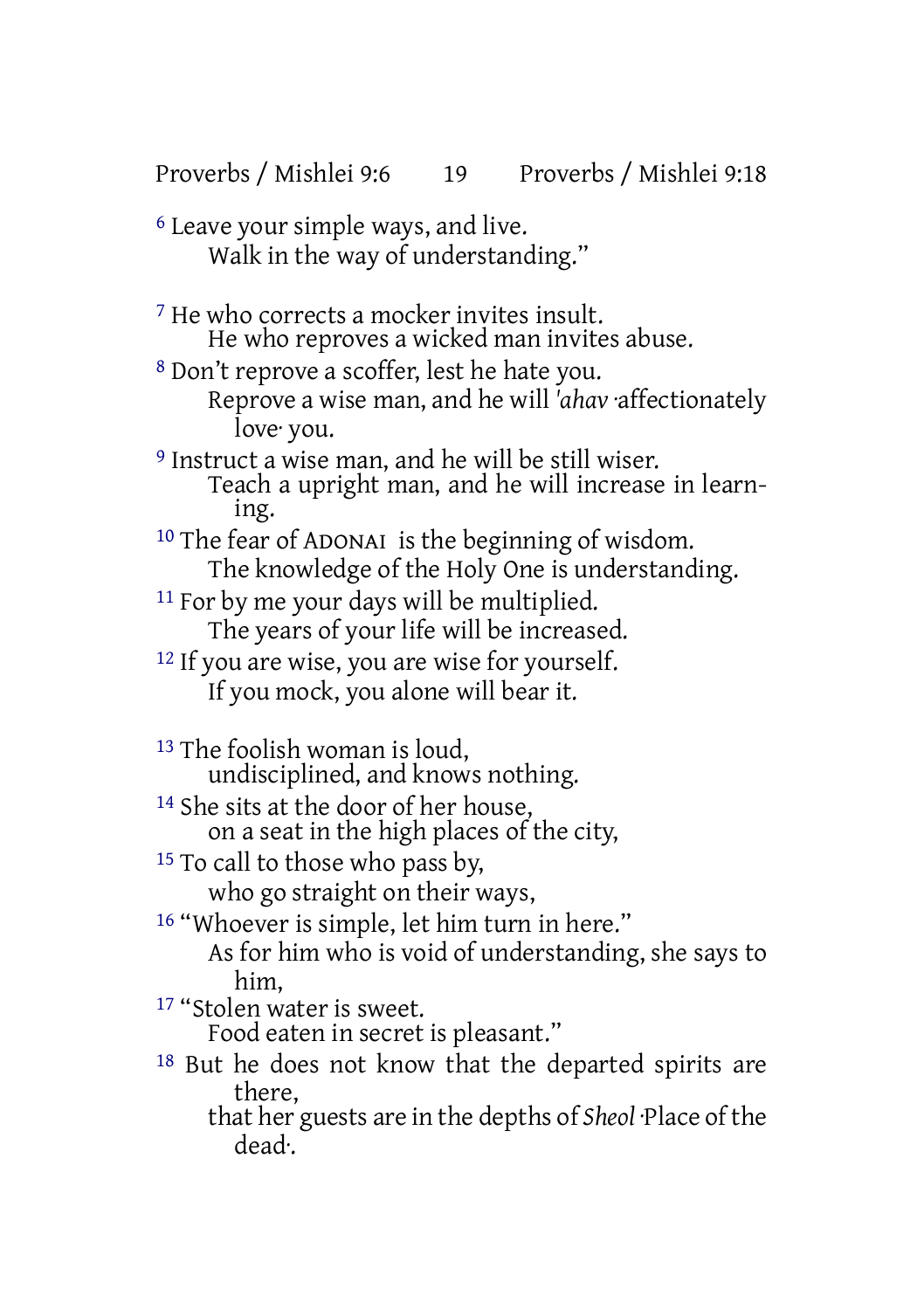Proverbs / Mishlei 10:1 20 Proverbs / Mishlei 10:13

## 10

<sup>1</sup> The proverbs of Solomon [Peaceable, Recompense]. A wise son makes a glad father; but a foolish son brings grief to his mother. 2 Treasures of wickedness profit nothing, but righteousness delivers from death. 3 ADONAI will not allow the soul of the upright to go hungry, but he thrusts away the desire of the wicked. 4 He becomes poor who works with a lazy hand, but the hand of the diligent brings wealth. 5 He who gathers in summer is a wise son, but he who sleeps during the harvest is a son who causes shame. 6 Blessings are on the head of the upright, but violence covers the mouth of the wicked. <sup>7</sup> The memory of the upright is blessed, but the name of the wicked will rot. 8 The wise in heart receives *mitzvot* ·instructions·, but a chattering fool will fall. 9 He who walks blamelessly walks surely, but *he who perverts his ways* \*will be found out. 10 One winking with the eye causes sorrow, but a chattering fool will fall.  $11$  The mouth of the upright is a spring of life, but violence covers the mouth of the wicked. 12 Hatred stirs up strife, but *love covers all wrongs.* † 13 Wisdom is found on the lips of him who has discernment, but a rod is for the back of him who is void of understanding.

<sup>\*</sup> 10:9 Quoted in Acts 13:10 † 10:12 Quoted in James 5:201 Pet 4:8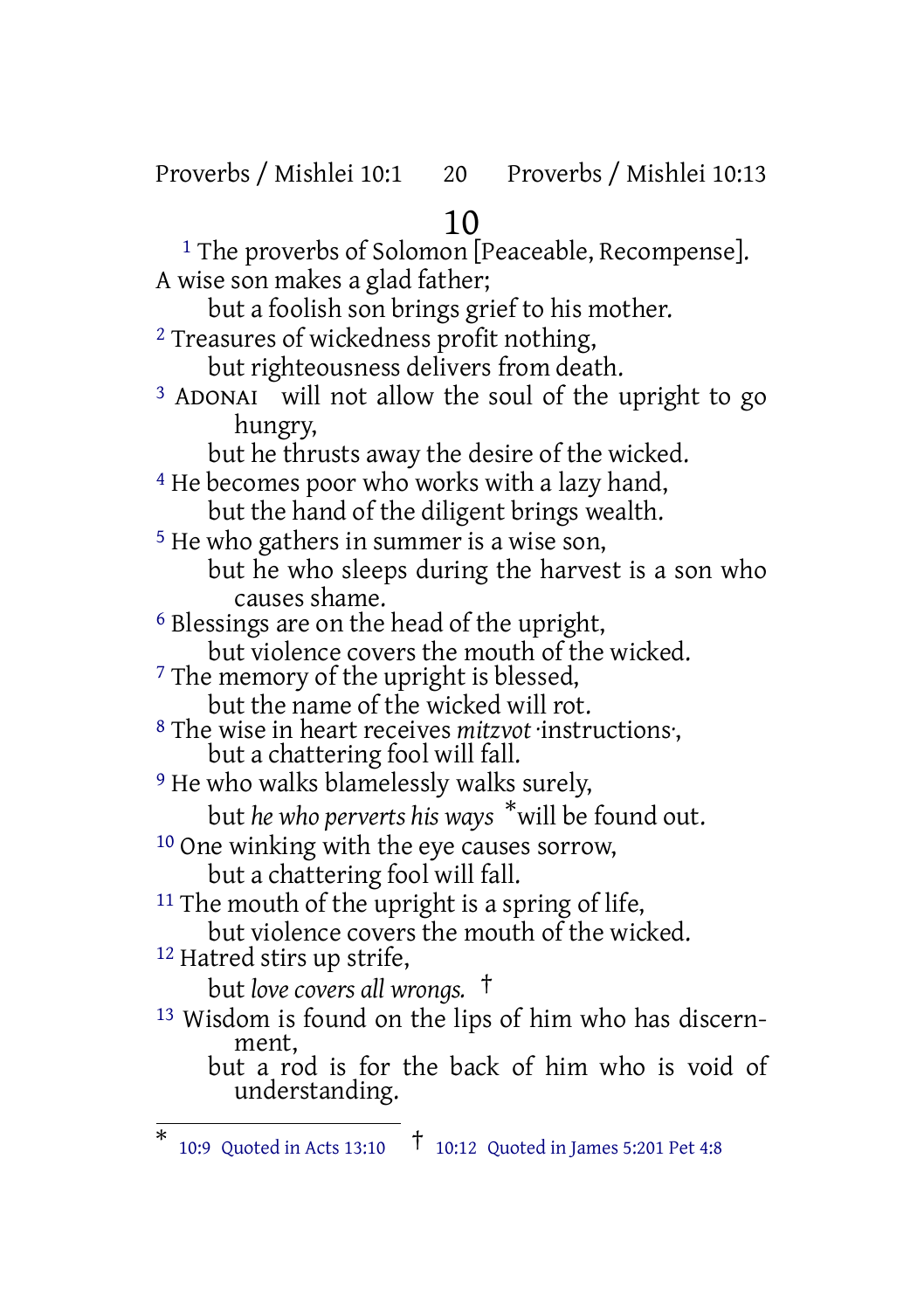Proverbs / Mishlei 10:14 21 Proverbs / Mishlei 10:29 14 Wise men lay up knowledge, but the mouth of the foolish is near ruin. <sup>15</sup> The rich man's wealth is his strong city. The destruction of the poor is their poverty. <sup>16</sup> The labor of the upright leads to life. The increase of the wicked leads to sin. <sup>17</sup> He is in the way of life who heeds correction, but he who forsakes reproof leads others astray. 18 He who hides hatred has lying lips. He who utters a slander is a fool. 19 In the multitude of words there is no lack of disobedience, but he who *restrains his lips* ‡does wisely. <sup>20</sup> The tongue of the upright is like choice silver. The heart of the wicked is of little worth. 21 The lips of the upright feed many, but the foolish die for lack of understanding. 22 ADONAI 's blessing brings wealth, and he adds no trouble to it. 23 It is a fool's pleasure to do wickedness, but wisdom is a man of understanding's pleasure. <sup>24</sup> What the wicked fear, will overtake them, but the desire of the upright will be granted. 25 When the whirlwind passes, the wicked is no more; but the upright stand firm forever. 26 As vinegar to the teeth, and as smoke to the eyes, so is the sluggard to those who send him. 27 The fear of ADONAI prolongs days, but the years of the wicked shall be shortened. 28 The prospect of the upright is joy, but the hope of the wicked will perish.  $29$  The way of ADONAI is a stronghold to the upright, but it is a destruction to the workers of iniquity.

<sup>‡</sup> 10:19 Quoted in James 1:19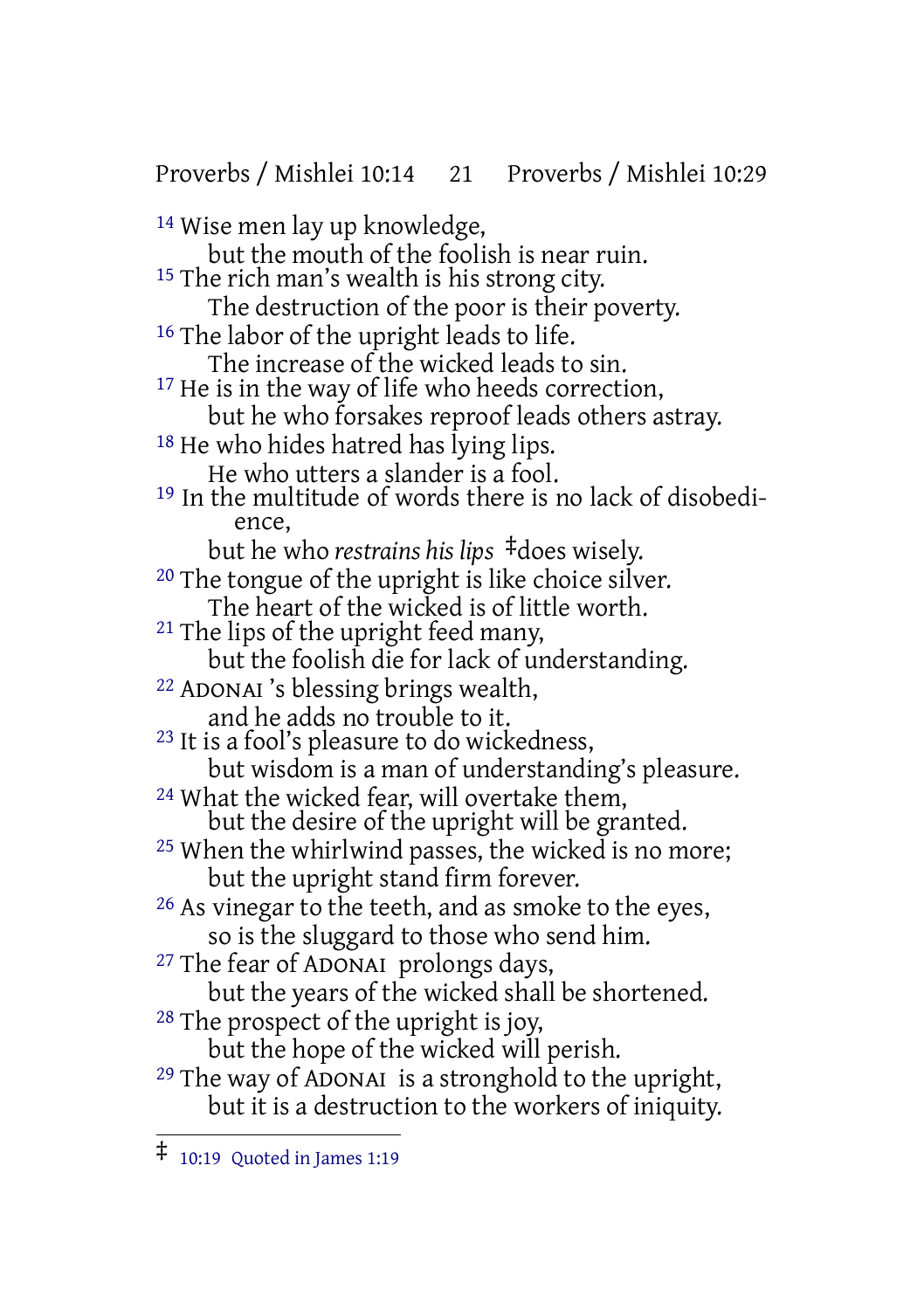Proverbs / Mishlei 10:30 22 Proverbs / Mishlei 11:13

<sup>30</sup> The upright will never be removed, but the wicked will not dwell in the land.

<sup>31</sup> The mouth of the upright produces wisdom, but the perverse tongue will be cut off.

<sup>32</sup> The lips of the upright know what is acceptable, but the mouth of the wicked is perverse.

## 11

1 A false balance is an abomination to ADONAI , but accurate weights are his delight. 2 When pride comes, then comes shame, but with humility comes wisdom. <sup>3</sup> The integrity of the upright shall guide them, but the perverseness of the treacherous shall destroy them. 4 Riches don't profit in the day of wrath, but righteousness delivers from death. 5 The righteousness of the blameless will direct his way, but the wicked shall fall by his own wickedness. <sup>6</sup> The righteousness of the upright shall deliver them, but the unfaithful will be trapped by evil desires. 7 When a wicked man dies, hope perishes, and expectation of power comes to nothing. 8 A upright person is delivered out of trouble, and the wicked takes his place. 9 With his mouth the godless man destroys his neighbor, but the upright will be delivered through knowledge. 10 When it goes well with the upright, the city rejoices. When the wicked perish, there is shouting. <sup>11</sup> By the blessing of the upright, the city is exalted, but it is overthrown by the mouth of the wicked. 12 One who despises his neighbor is void of wisdom, but a man of understanding holds his peace.

13 One who brings gossip betrays a confidence,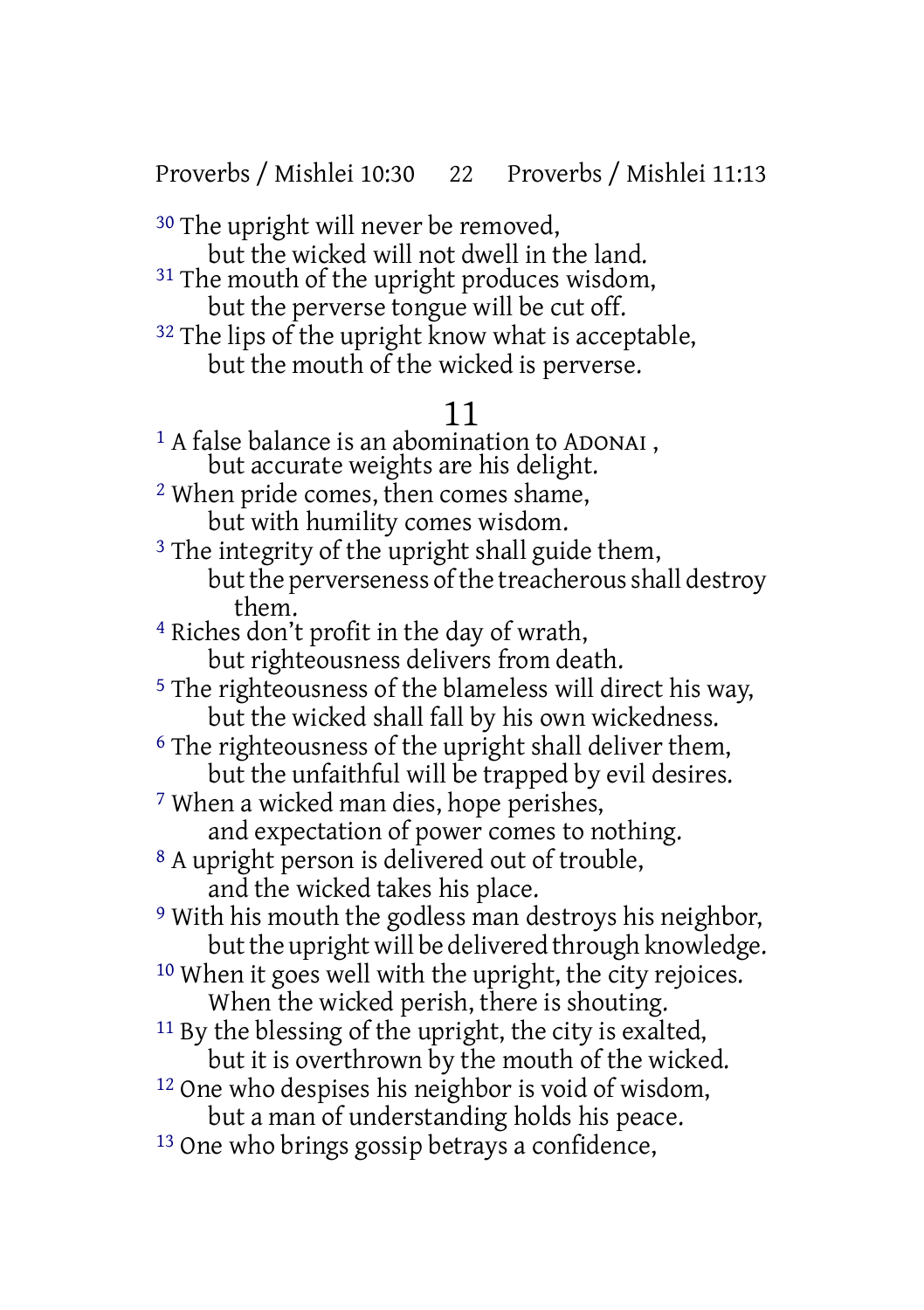but one who is of a trustworthy spirit is one who keeps a secret.

<sup>14</sup> Where there is no wise guidance, the nation falls, but in the multitude of counselors there is victory.

- 15 He who is collateral for a stranger will suffer for it, but he who refuses pledges of collateral is secure.
- 16 A *chen* ·gracious· woman obtains *kavod* ·weighty glory·, but violent men obtain riches.
- 17 The man of *cheshed* ·loving-kindness· does good to his own soul,

but he who is cruel troubles his own flesh.

18 Wicked people earn deceitful wages,

but one who sows righteousness reaps a sure reward. <sup>19</sup> He who is truly upright gets life.

He who pursues evil gets death.

20 Those who are perverse in heart are an abomination to ADONAI ,

but those whose ways are blameless are his delight.

21 Most certainly, the evil man will not be unpunished,

- but the offspring of the upright will be delivered. 22 Like a gold ring in a pig's snout,
- is a beautiful woman who lacks discretion.
- <sup>23</sup> The desire of the upright is only good.

The expectation of the wicked is wrath.

<sup>24</sup> There is one who scatters, and increases yet more.

There is one who withholds more than is appropriate, but gains poverty.

<sup>25</sup> The liberal soul shall be made fat.

He who waters shall be watered also himself.

- 26 People curse someone who withholds grain,
	- but blessing will be on the head of him who sells it.
- 27 He who diligently seeks good seeks favor,
- but he who searches after evil, it shall come to him. 28 He who trusts in his riches will fall,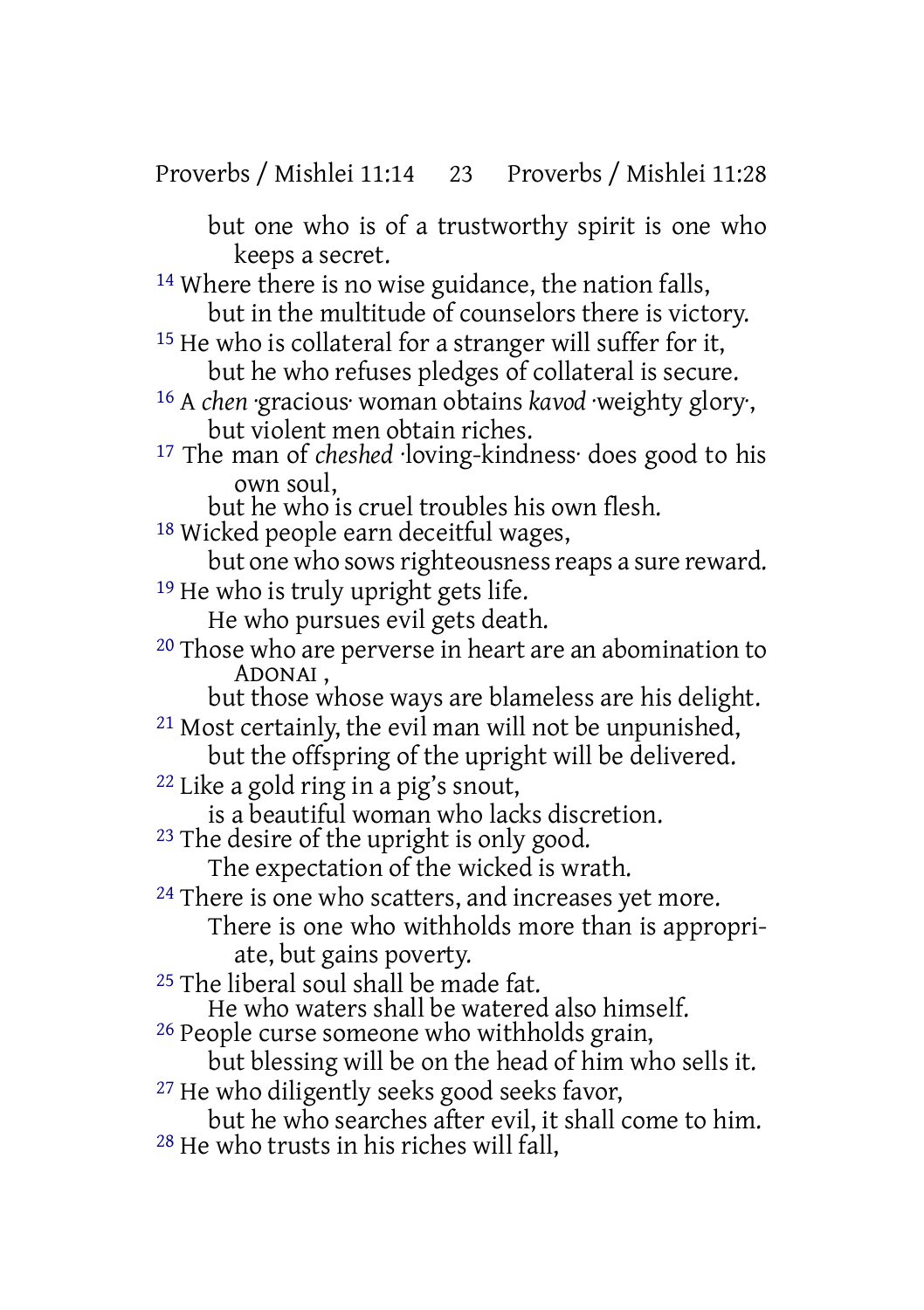Proverbs / Mishlei 11:29 24 Proverbs / Mishlei 12:11

but the upright shall flourish as the green leaf.

<sup>29</sup> He who troubles his own house shall inherit the wind. The foolish shall be servant to the wise of heart. <sup>30</sup> The fruit of the upright is a tree of life.

He who is wise wins souls.

31 Behold, *the upright* are paid what they deserve here on earth;

how much more *the wicked and the sinner!* \*

#### 12

<sup>1</sup> Whoever 'ahav affectionately loves correction loves knowledge,

but he who hates reproof is stupid.

<sup>2</sup> A good man shall obtain favor from ADONAI,

but he will condemn a man of wicked devices.

<sup>3</sup> A man shall not be established by wickedness, but the root of the upright shall not be moved.

4 A worthy woman is the crown of her husband,

but a disgraceful wife is as rottenness in his bones.

5 The thoughts of the upright are *mishpat* ·just·, but the advice of the wicked is deceitful.

6 The words of the wicked are about lying in wait for blood,

but the speech of the upright rescues them.

<sup>7</sup> The wicked are overthrown, and are no more, but the house of the upright shall stand.

8 A man shall be commended according to his wisdom, but he who has a linnened mind shall be despised.

9 Better is he who is lightly esteemed, and has a servant, than he who honors himself, and lacks bread.

10 A upright man respects the life of his animal, but the tender *racham* ·merciful love· of the wicked is cruel.

11 He who tills his land shall have plenty of bread,

\* 11:31 Quoted in 1 Pet 4:18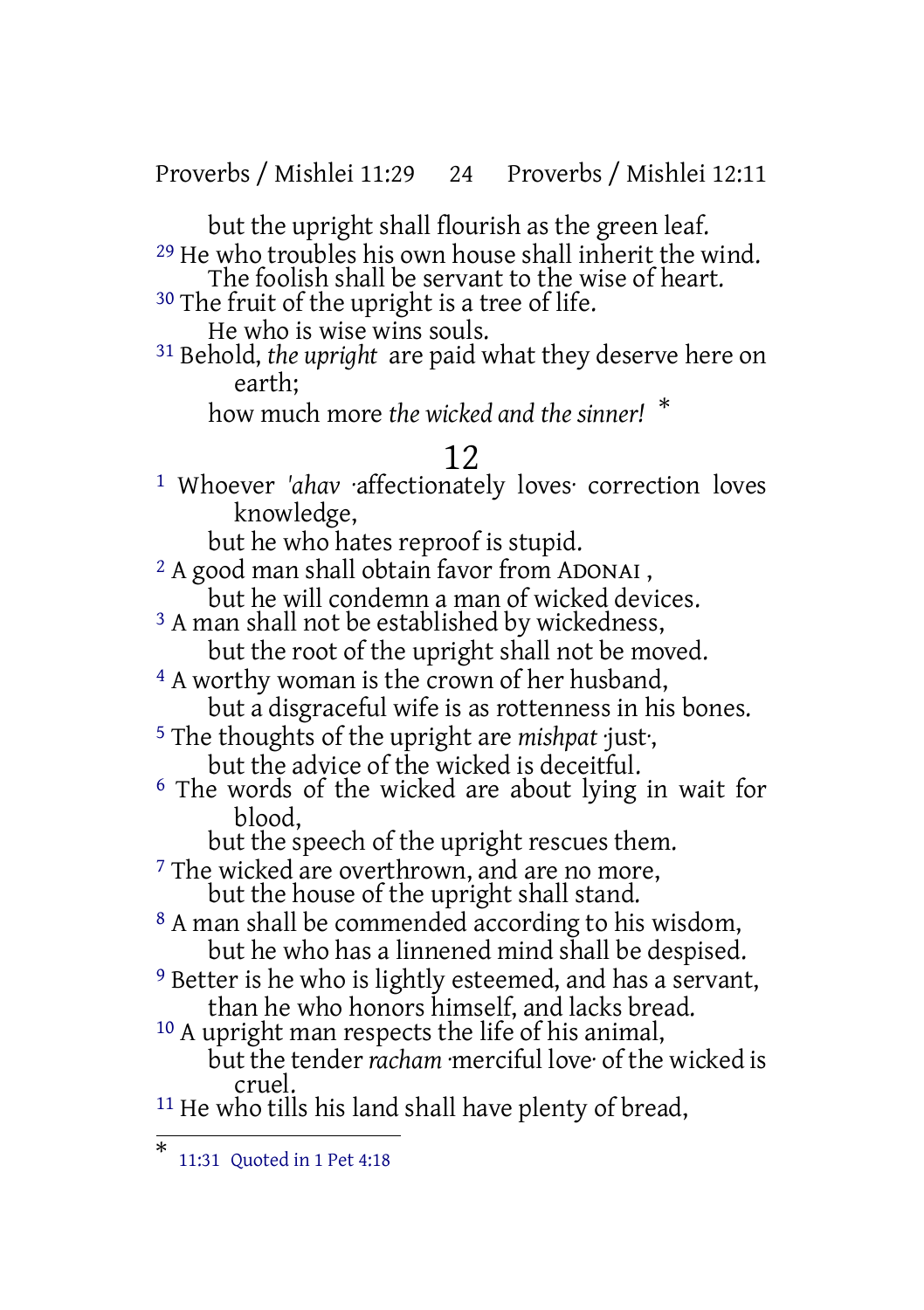but he who chases fantasies is void of understanding. <sup>12</sup> The wicked desires the plunder of evil men, but the root of the upright flourishes. 13 An evil man is trapped by sinfulness of lips, but the upright shall come out of trouble. 14 A man shall be satisfied with good by the fruit of his mouth. The work of a man's hands shall be rewarded to him. <sup>15</sup> The way of a fool is right in his own eyes, but he who is wise *sh'ma* ·hears obeys· counsel. <sup>16</sup> A fool shows his annoyance the same day, but one who overlooks an insult is prudent. <sup>17</sup> He who is truthful testifies honestly, but a false witness lies. 18 There is one who speaks rashly like the piercing of a sword, but the tongue of the wise heals. <sup>19</sup> Truth's lips will be established forever, but a lying tongue is only momentary. 20 Deceit is in the heart of those who plot evil, but joy comes to the promoters of peace. 21 No mischief shall happen to the upright, but the wicked shall be filled with evil. 22 Lying lips are an abomination to ADONAI , but those who do the truth are his delight. 23 A prudent man keeps his knowledge, but the hearts of fools proclaim foolishness. 24 The hands of the diligent ones shall rule, but laziness ends in slave labor. 25 Anxiety in a man's heart weighs it down, but a kind word makes it glad. 26 A upright person is cautious in friendship, but the way of the wicked leads them astray. 27 The slothful man does not roast his game,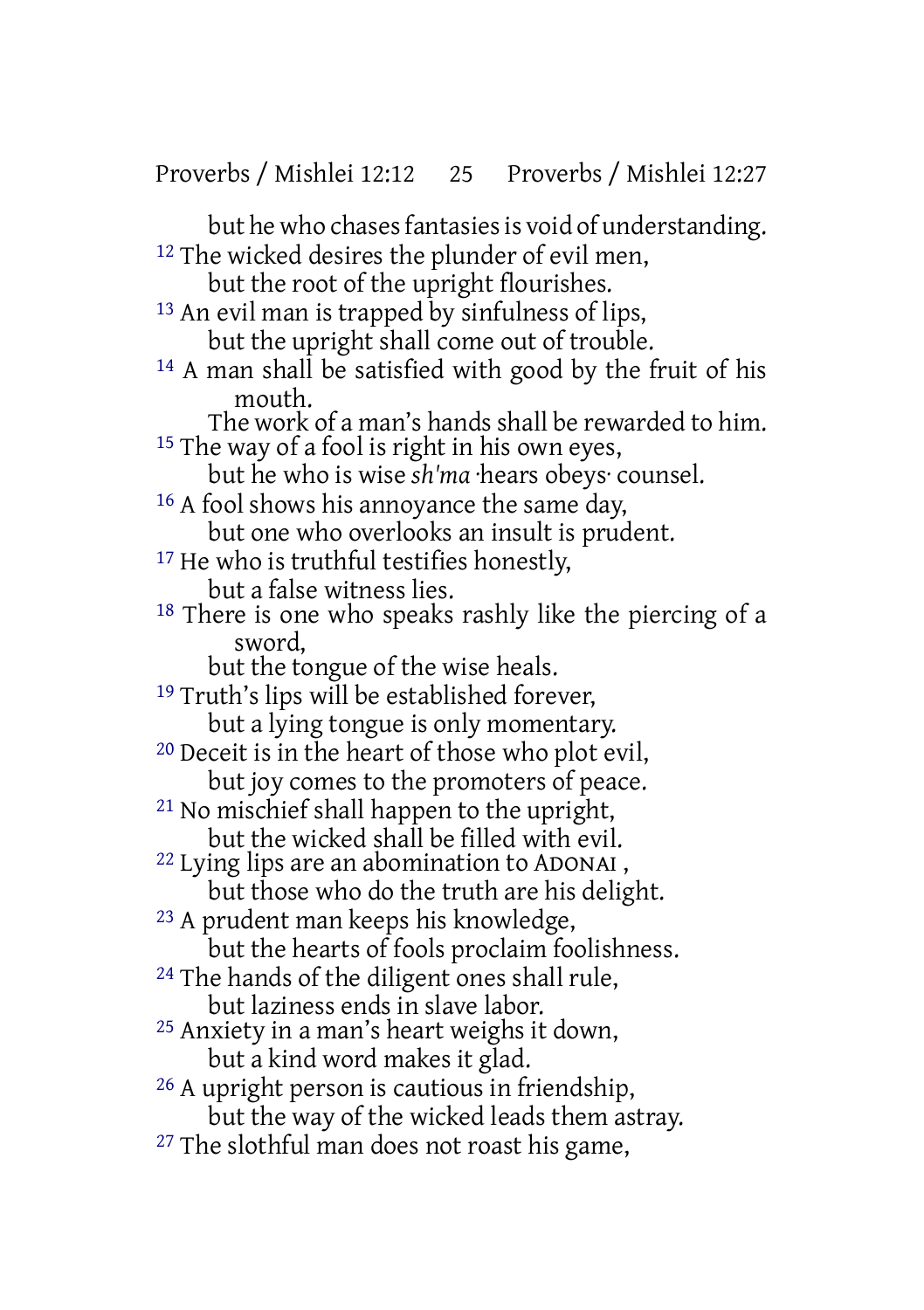Proverbs / Mishlei 12:28 26 Proverbs / Mishlei 13:14

but the possessions of diligent men are prized.

28 In the way of righteousness is life;

in its path there is no death.

#### 13

<sup>1</sup> A wise son listens to his father's instruction, but a scoffer does not *sh'ma* ·hear obey· rebuke. 2 By the fruit of his lips, a man enjoys good things; but the unfaithful crave violence. 3 He who guards his mouth guards his soul. One who opens wide his lips comes to ruin. <sup>4</sup> The soul of the sluggard desires, and has nothing, but the desire of the diligent shall be fully satisfied. 5 A upright man hates lies, but a wicked man brings shame and disgrace. 6 Righteousness guards the way of integrity, but wickedness overthrows the sinner. <sup>7</sup> There are some who pretend to be rich, yet have nothing. There are some who pretend to be poor, yet have great wealth. 8 The ransom of a man's life is his riches, but the poor *sh'ma* ·hear obey· no threats. 9 The light of the upright shines brightly, but the lamp candle of the wicked is snuffed out. 10 Pride only breeds quarrels, but with ones who take advice is wisdom. 11 Wealth gained dishonestly dwindles away, but he who gathers by hand makes it grow. 12 Hope deferred makes the heart sick, but when longing is fulfilled, it is a tree of life. 13 Whoever despises instruction will pay for it, but he who respects a charge will be rewarded.  $14$  The teaching of the wise is a spring of life,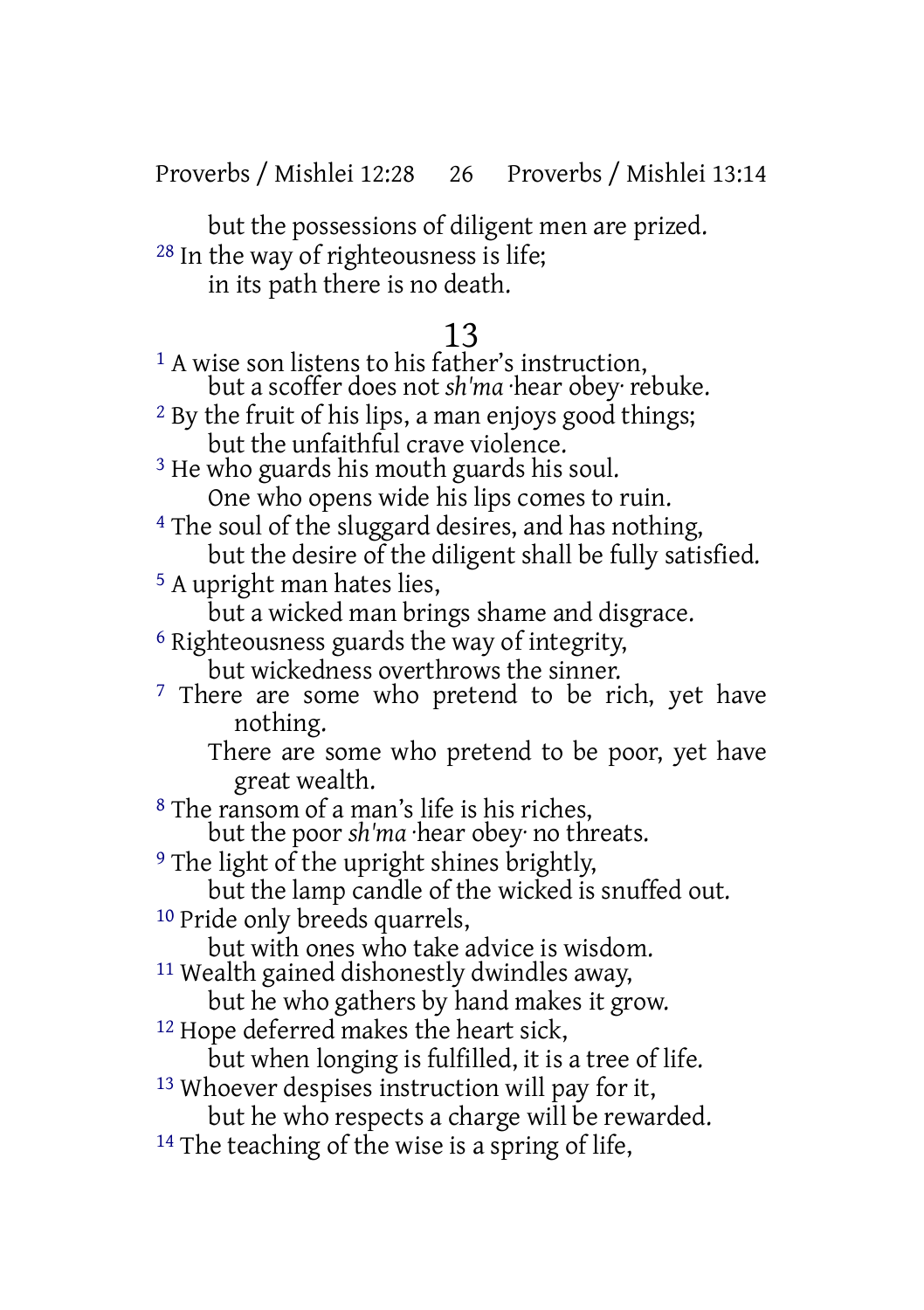Proverbs / Mishlei 13:15 27 Proverbs / Mishlei 14:4

to turn from the snares of death.

15 Good understanding wins *chen* ·grace·; but the way of the unfaithful is hard.

16 Every prudent man acts from knowledge, but a fool exposes folly.

- 17 A wicked messenger falls into trouble, but a trustworthy envoy gains healing.
- 18 Poverty and shame come to him who refuses discipline, but he who heeds correction shall be honored.
- 19 Longing fulfilled is sweet to the soul,

but fools detest turning from evil.

20 One who walks with wise men grows wise,

but a companion of fools suffers harm.

21 Misfortune pursues sinners,

but prosperity rewards the upright.

22 A good man leaves an inheritance to his children's children,

but the wealth of the sinner is stored for the upright.

23 An abundance of food is in poor people's fields,

but *lo'mishpat* ·injustice· sweeps it away.

24 One who spares the rod hates his son,

but one who *'ahav* ·affectionately loves· him is careful to discipline him.

<sup>25</sup> The upright one eats to the satisfying of his soul, but the belly of the wicked goes hungry.

### 14

1 Every wise woman builds her house,

but the foolish one tears it down with her own hands.

2 He who walks in his uprightness fears ADONAI ,

but he who is perverse in his ways despises him.

<sup>3</sup> The fool's talk brings a rod to his back,

but the lips of the wise protect them.

4 Where no oxen are, the crib is clean,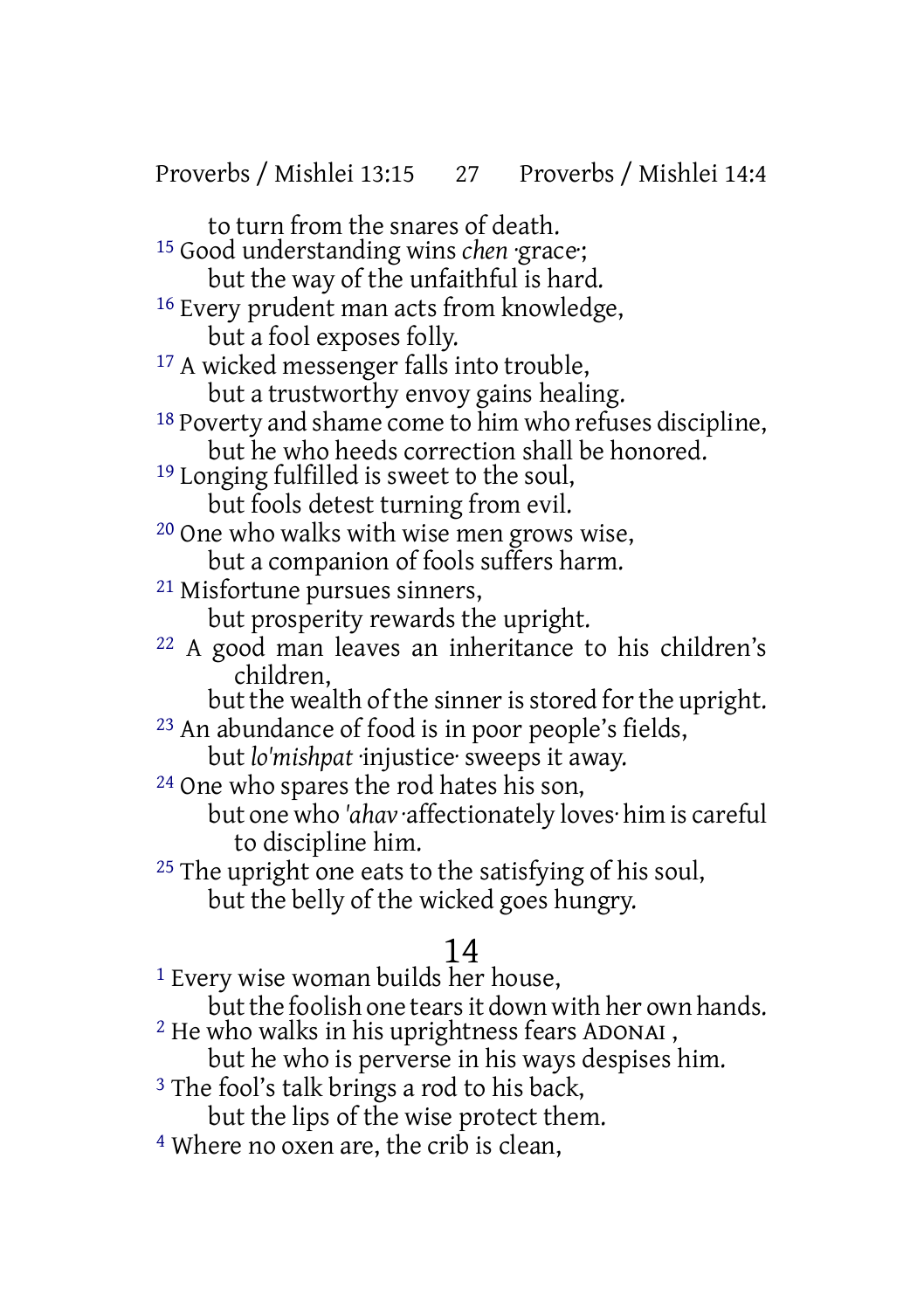Proverbs / Mishlei 14:5 28 Proverbs / Mishlei 14:20

but much increase is by the strength of the ox. 5 A truthful witness will not lie, but a false witness pours out lies. 6 A scoffer seeks wisdom, and does not find it, but knowledge comes easily to a discerning person. 7 Stay away from a foolish man, for you won't find knowledge on his lips. <sup>8</sup> The wisdom of the prudent is to think about his way. but the folly of fools is deceit. 9 Fools mock at making atonement for sins, but among the upright there is good will. <sup>10</sup> The heart knows its own bitterness and joy; he will not share these with a stranger. <sup>11</sup> The house of the wicked will be overthrown, but the tent of the upright will flourish. <sup>12</sup> There is a way which seems right to a man, but in the end it leads to death. 13 Even in laughter the heart may be sorrowful, and mirth may end in heaviness. <sup>14</sup> The unfaithful will be repaid for his own ways; likewise a good man will be rewarded for his ways. 15 A simple man believes everything, but the prudent man carefully considers his ways. <sup>16</sup> A wise man fears, and shuns evil. but the fool is hot headed and reckless. <sup>17</sup> He who is quick to become angry will commit folly, and a crafty man is hated. 18 The simple inherit folly, but the prudent are crowned with knowledge. <sup>19</sup> The evil bow down before the good, and the wicked at the gates of the upright. 20 The poor person is shunned even by his own neighbor, but the rich person has many *'ahav* ·affectionate lovers, friends·.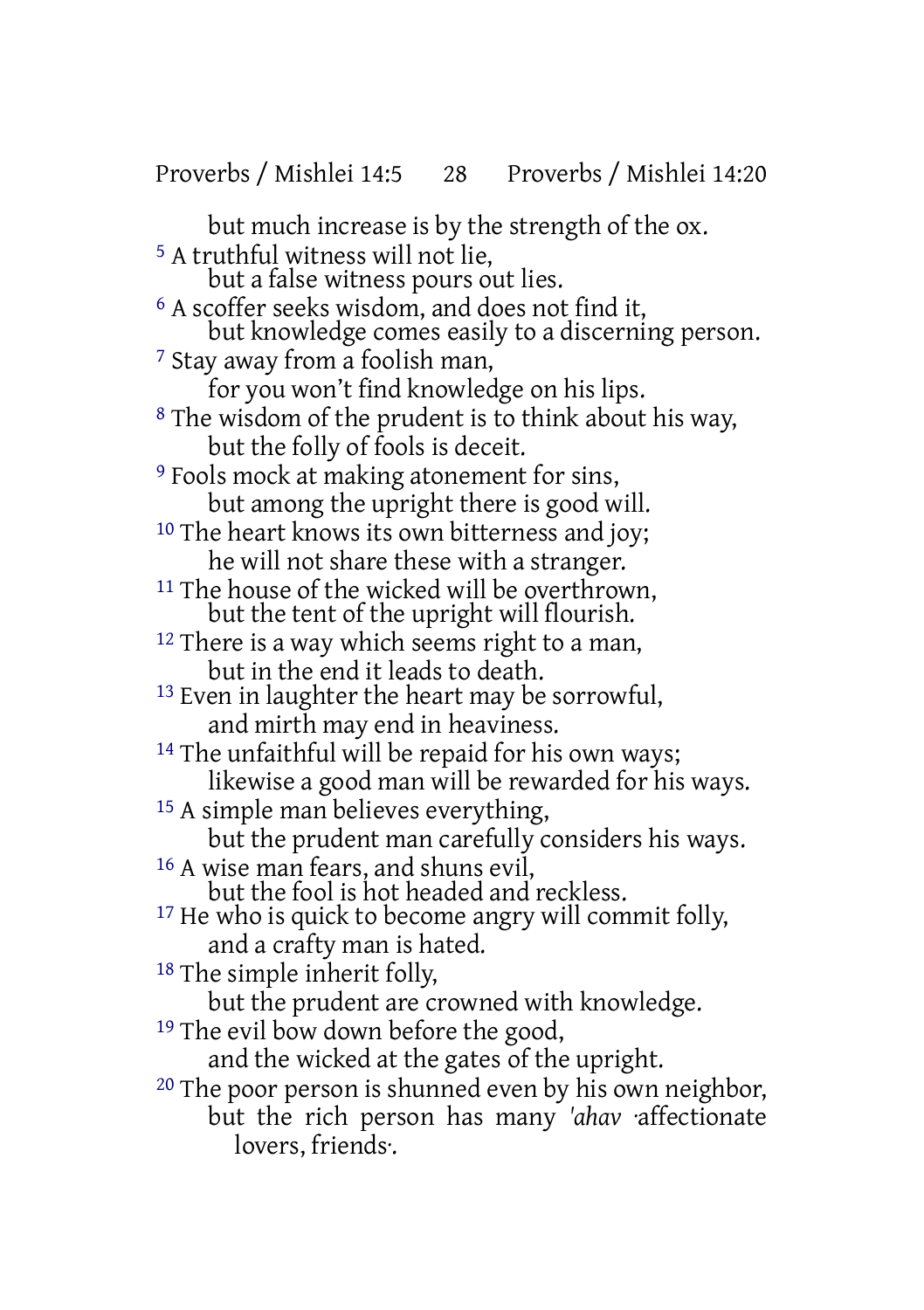Proverbs / Mishlei 14:21 29 Proverbs / Mishlei 14:35

- 21 He who despises his neighbor sins, but blessed is he who has mercy on the poor. 22 Don't they go astray who plot evil? But*cheshed* ·loving-kindness· and faithfulness belong to those who plan good. 23 In all hard work there is profit, but the talk of the lips leads only to poverty. <sup>24</sup> The crown of the wise is their riches, but the folly of fools crowns them with folly. 25 A truthful witness saves souls, but a false witness is deceitful. 26 In the fear of ADONAI is a secure fortress, and he will be a refuge for his children. 27 The fear of ADONAI is a fountain of life, turning people from the snares of death. 28 In the multitude of people is the king's glory, but in the lack of people is the destruction of the prince.  $29$  He who is slow to anger has great understanding, but he who has a quick temper displays folly. 30 The life of the body is a heart at peace, but envy rots the bones. 31 He who oppresses the poor shows contempt for his Maker, but he who honors him shows mercy to the needy. <sup>32</sup> The wicked is brought down in his calamity, but in death, the upright has a refuge. 33 Wisdom rests in the heart of one who has understanding,
- and is even made known in the inward part of fools. 34 Righteousness exalts a nation,

but sin is a *cheshed* ·disgrace· to any people.

<sup>35</sup> The king's favor is toward a servant who deals wisely, but his wrath is toward one who causes shame.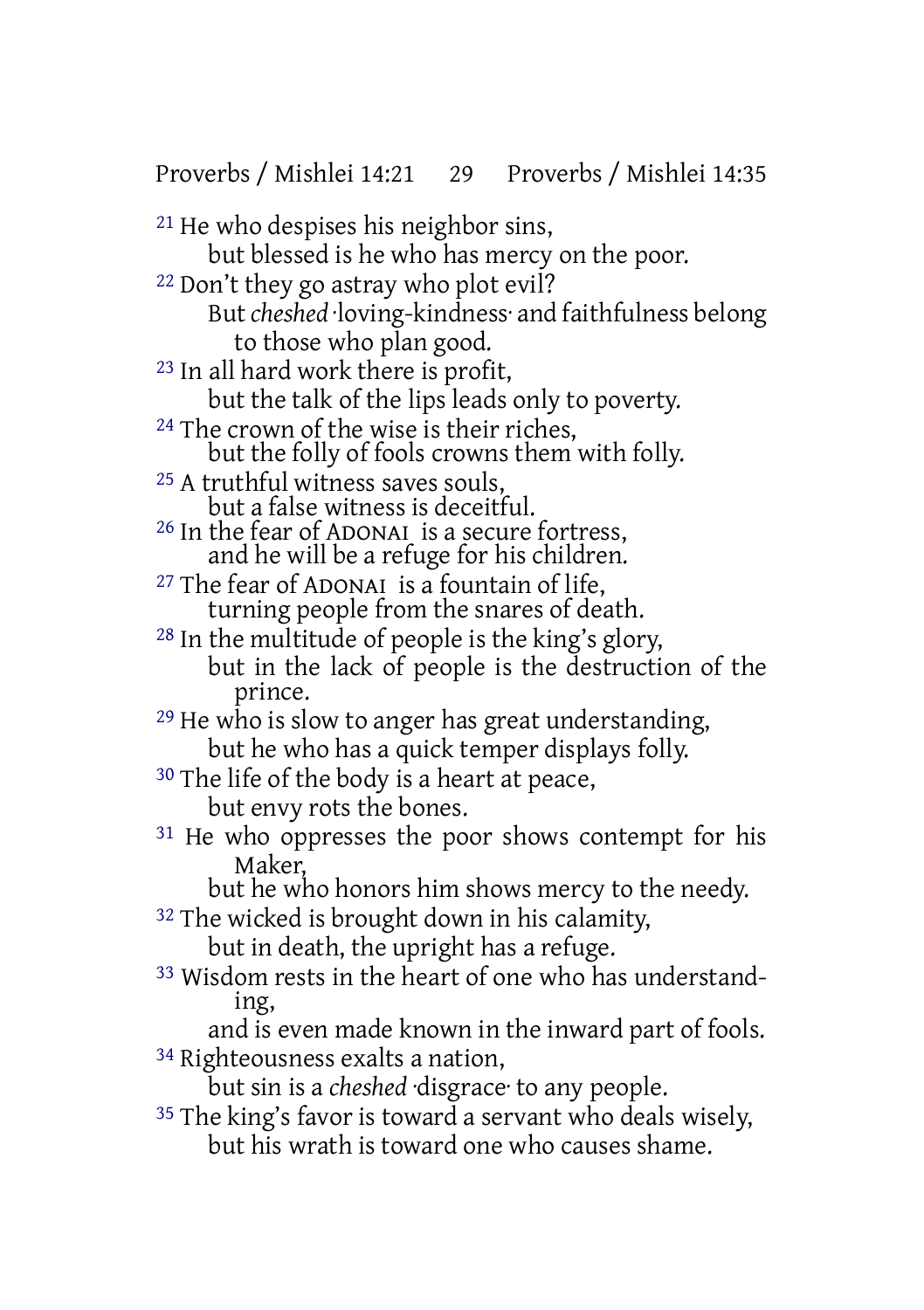## 15

<sup>1</sup> A gentle answer turns away wrath, but a harsh word stirs up anger. <sup>2</sup> The tongue of the wise commends knowledge, but the mouth of fools gush out folly. 3 ADONAI 's eyes are everywhere, keeping watch on the evil and the good. 4 A gentle tongue is a tree of life, but deceit in it crushes the spirit. 5 A fool despises his father's correction, but he who heeds reproof shows prudence. <sup>6</sup> In the house of the upright is much treasure, but the income of the wicked brings trouble. <sup>7</sup> The lips of the wise spread knowledge; not so with the heart of fools. 8 The sacrifice made by the wicked is an abomination to ADONAI , but the prayer of the upright is his delight. 9 The way of the wicked is an abomination to ADONAI , but he *'ahav* ·affectionately loves· him who follows after righteousness. 10 There is stern discipline for one who forsakes the way: whoever hates reproof shall die. 11 *Sheol* ·Place of the dead· and *Abaddon* ·Destruction, Unrighteous side of *Sheol*· are before ADONAI, how much more then the hearts of the children of men! 12 A scoffer does not *'ahav* ·affectionately love· to be reproved; he will not go to the wise. 13 A glad heart makes a cheerful face; but an aching heart breaks the spirit. 14 The heart of one who has understanding seeks knowledge,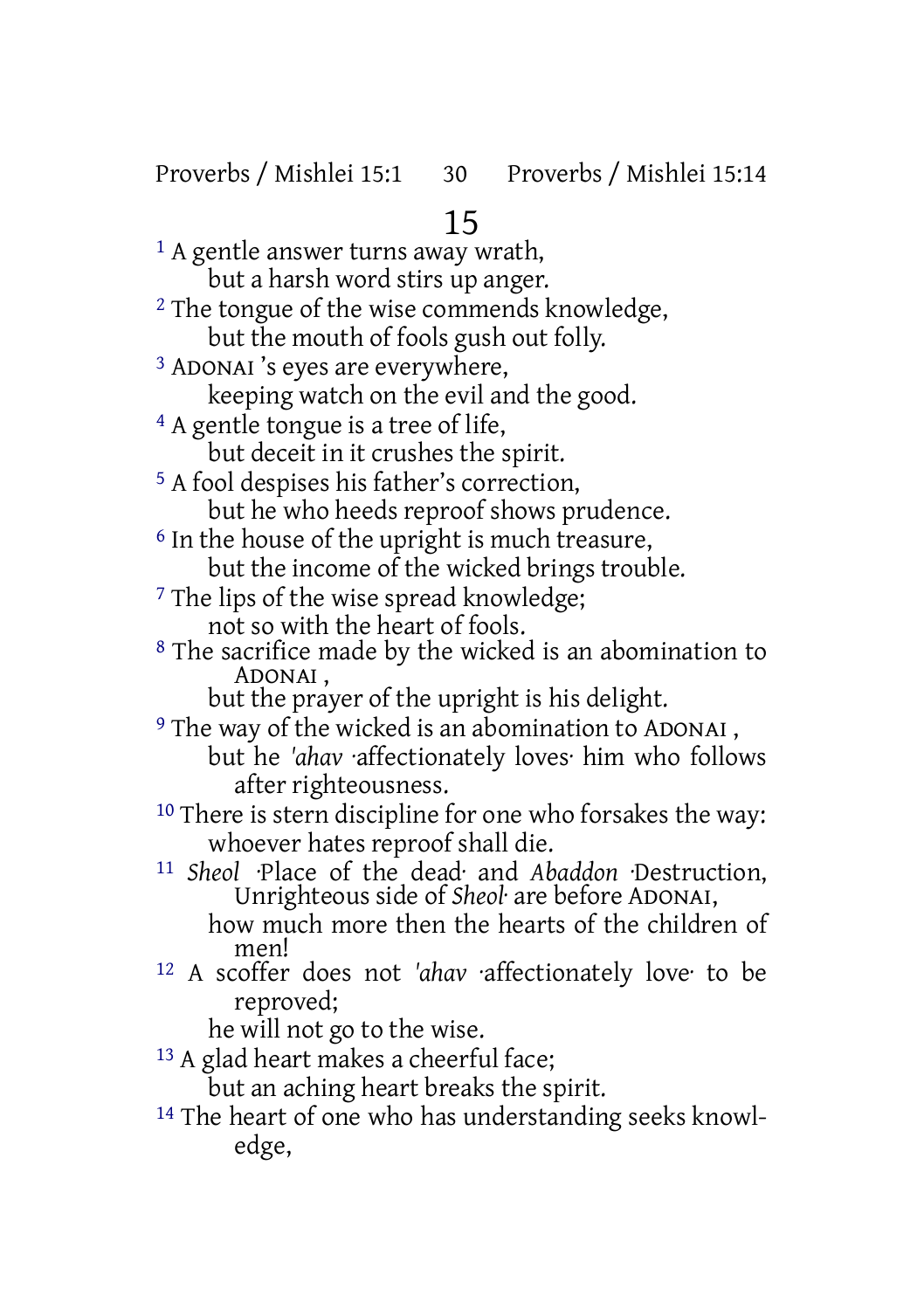Proverbs / Mishlei 15:15 31 Proverbs / Mishlei 15:29 but the mouths of fools feed on folly. 15 All the days of the afflicted are wretched, but one who has a cheerful heart enjoys a continual feast. 16 Better is little, with the fear of ADONAI , than great treasure with trouble. <sup>17</sup> Better is a dinner of herbs, where love is, than a fattened calf with hatred. 18 A wrathful man stirs up contention, but one who is slow to anger appeases strife. <sup>19</sup> The way of the sluggard is like a thorn patch, but the path of the upright is a highway. 20 A wise son makes a father glad, but a foolish man despises his mother. 21 Folly is joy to one who is void of wisdom, but a man of understanding keeps his way straight. 22 Where there is no counsel, plans fail; but in a multitude of counselors they are established. 23 Joy comes to a man with the reply of his mouth. How good is a word at the right time! 24 The path of life leads upward for the wise, to keep him from going downward to *Sheol* ·Place of the dead·. 25 ADONAI will uproot the house of the proud, but he will keep the widow's borders intact. 26 ADONAI detests the thoughts of the wicked, but the thoughts of the pure are pleasing. 27 He who is greedy for gain troubles his own house, but he who hates bribes will live. 28 The heart of the upright weighs answers, but the mouth of the wicked gushes out evil. 29 ADONAI is far from the wicked, but *he sh'ma ·hears obeys· the prayer of the upright.* \*

<sup>\*</sup> 15:29 Quoted in John 9:31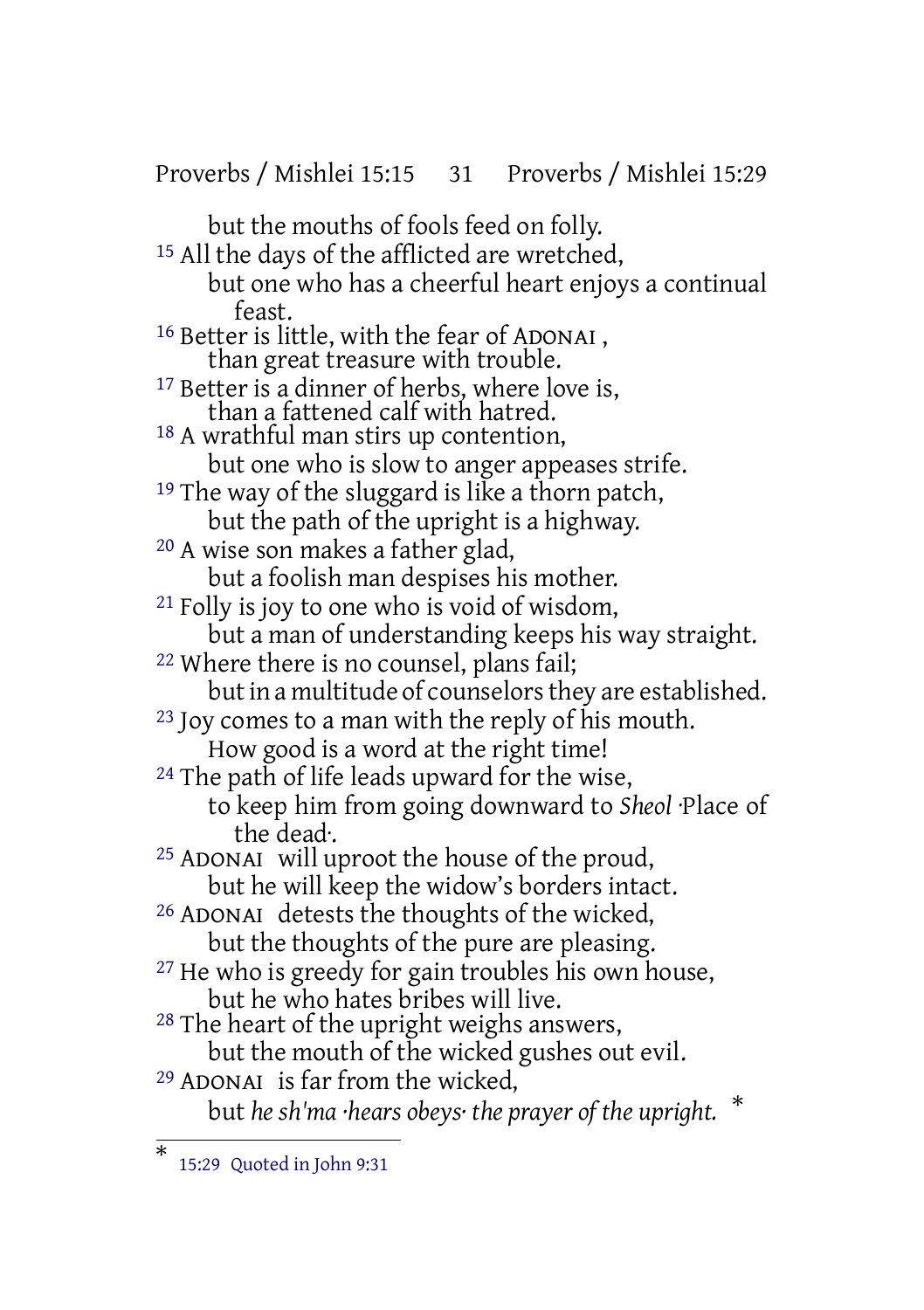Proverbs / Mishlei 15:30 32 Proverbs / Mishlei 16:11

<sup>30</sup> The light of the eyes rejoices the heart. Good news gives health to the bones.

31 The ear that *sh'ma* ·hears obeys· reproof lives, and will be at home among the wise.

<sup>32</sup> He who refuses correction despises his own soul, but he who *sh'ma* ·hears obeys· reproof gets understanding.

33 The fear of ADONAI teaches wisdom. Before *kavod* ·weighty glory· is humility.

### 16

<sup>1</sup> The plans of the heart belong to man, but the answer of the tongue is from ADONAI . <sup>2</sup> All the ways of a man are clean in his own eyes; but ADONAI weighs the motives. 3 Commit your deeds to ADONAI , and your plans shall succeed. 4 ADONAI has made everything for its own end yes, even the wicked for the day of evil. 5 Everyone who is proud in heart is an abomination to ADONAI : they shall certainly not be unpunished. 6 By *cheshed* ·loving-kindness· and truth iniquity is atoned for. By the fear of ADONAI men depart from evil. 7 When a man's ways please ADONAI , he makes even his enemies to be at peace with him. 8 Better is a little with righteousness, than great revenues with *lo'mishpat* ·injustice·. 9 A man's heart plans his course, but ADONAI directs his steps. 10 Inspired charges are on the lips of the king. His mouth shall not betray his judgments. 11 *Mishpat* ·Honest· balances and scales are ADONAI 's;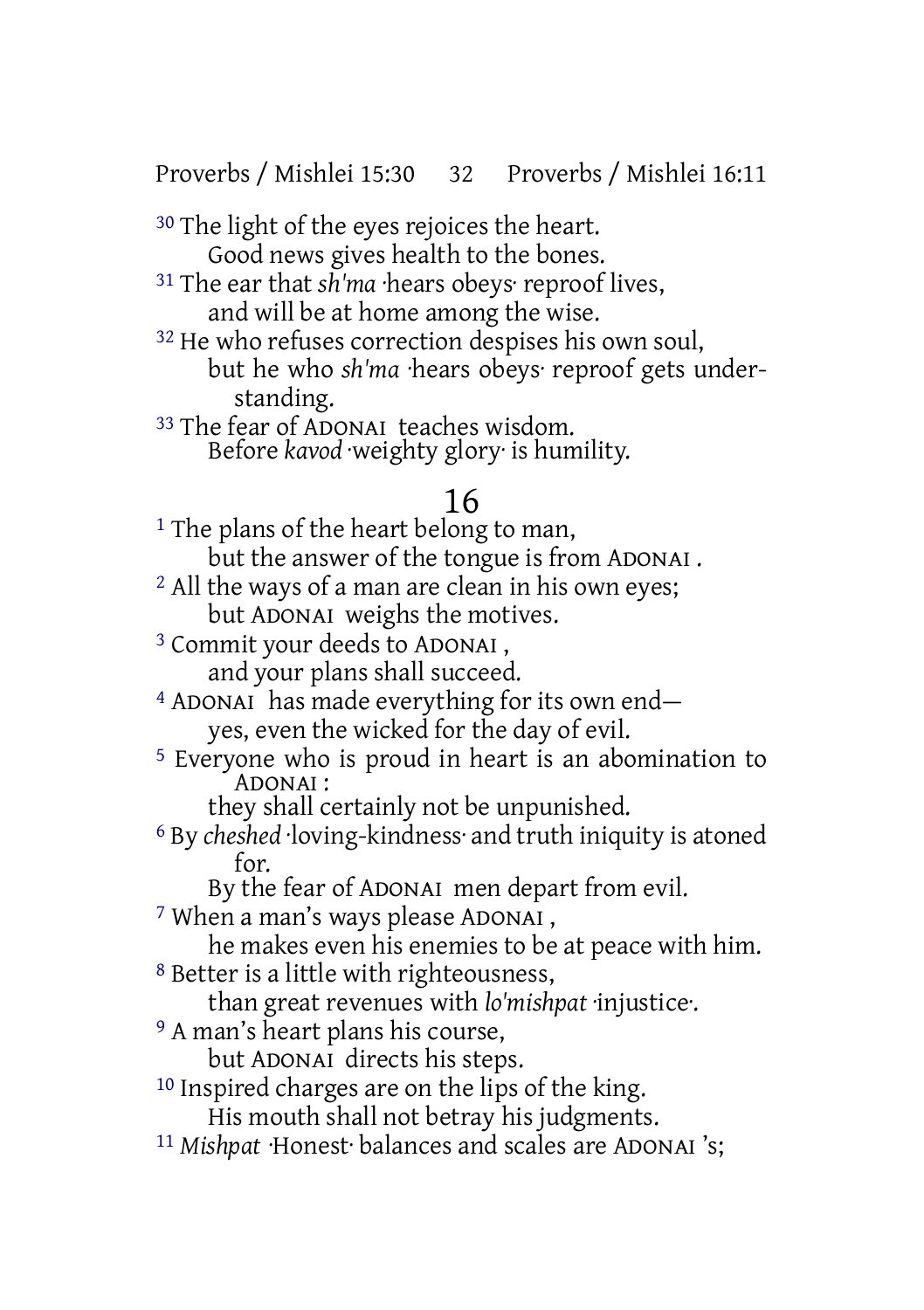all the weights in the bag are his work. <sup>12</sup> It is an abomination for kings to do wrong, for the throne is established by righteousness. <sup>13</sup> Righteous lips are the delight of kings. They *'ahav* ·affectionately love· one who speaks the truth. <sup>14</sup> The king's wrath is a messenger of death, but a wise man will pacify it. <sup>15</sup> In the light of the king's face is life. His favor is like a cloud of the spring rain. <sup>16</sup> How much better it is to get wisdom than gold! Yes, to get understanding is to be chosen rather than silver. <sup>17</sup> The highway of the upright is to depart from evil. He who keeps his way preserves his soul. 18 Pride goes before destruction, and a haughty spirit before a fall.  $19$  It is better to be of a lowly spirit with the poor, than to divide the plunder with the proud. 20 He who heeds the Word finds prosperity. Whoever trusts in ADONAI is blessed. <sup>21</sup> The wise in heart shall be called prudent. Pleasantness of the lips promotes instruction. 22 Understanding is a fountain of life to one who has it, but the punishment of fools is their folly. <sup>23</sup> The heart of the wise instructs his mouth, and adds learning to his lips. 24 Pleasant words are a honeycomb, sweet to the soul, and health to the bones.  $25$  There is a way which seems right to a man, but in the end it leads to death. <sup>26</sup> The appetite of the laboring man labors for him; for his mouth urges him on.

27 A worthless man devises mischief.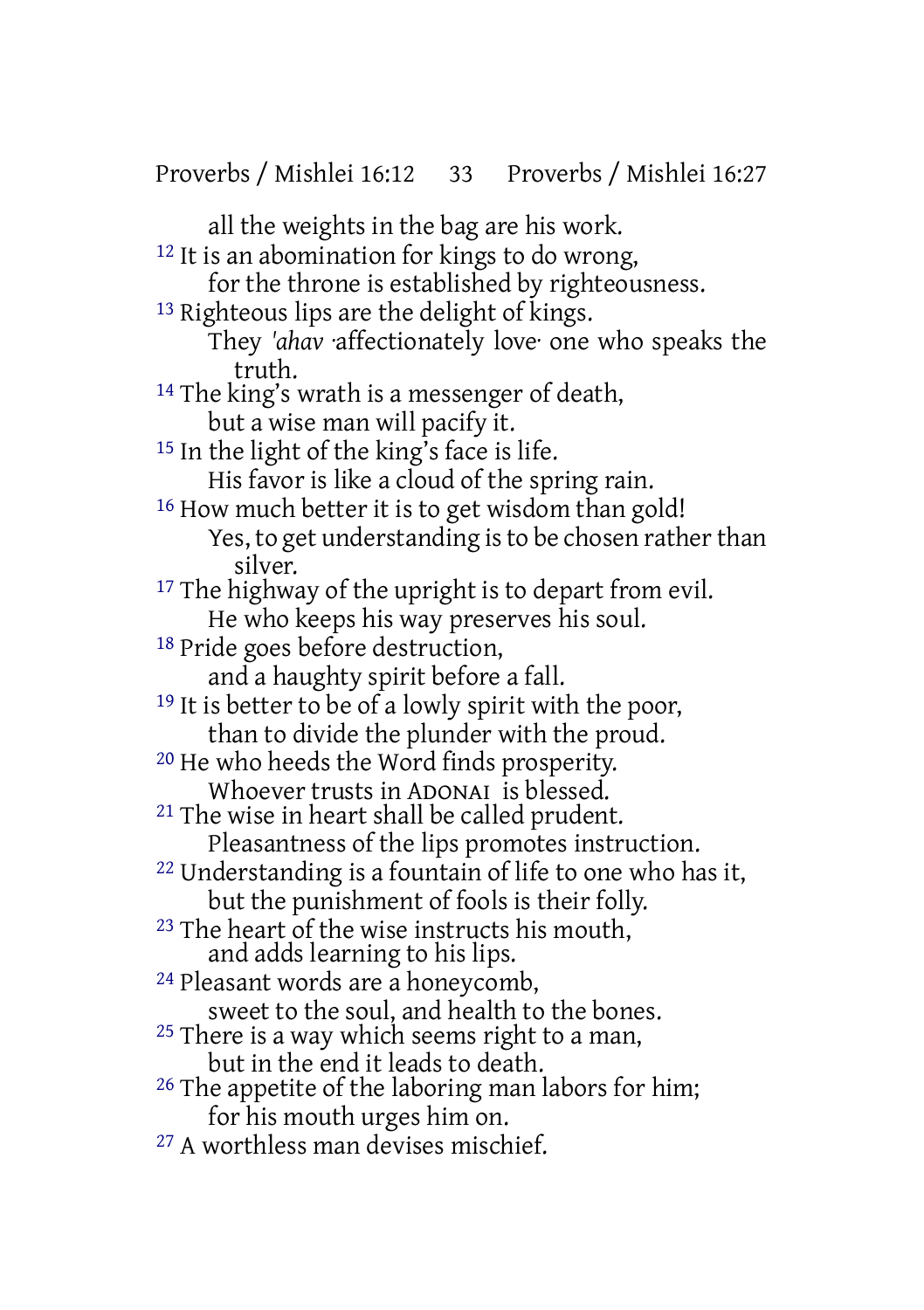Proverbs / Mishlei 16:28 34 Proverbs / Mishlei 17:8

His *speech is like* a scorching *fire.* \*

28 A perverse man stirs up strife.

A whisperer separates close friends.

29 A man of violence entices his neighbor, and leads him in a way that is not good.

30 One who winks his eyes to plot perversities, one who compresses his lips, is bent on evil.

31 Gray hair is a crown of glory.

It is attained by a life of righteousness.

<sup>32</sup> One who is slow to anger is better than the mighty; one who rules his spirit, than he who takes a city.

33 The lot is cast into the lap, but its every *mishpat* ·decision· is from ADONAI .

#### 17

<sup>1</sup> Better is a dry morsel with quietness, than a house full of feasting with strife.

2 A servant who deals wisely will rule over a son who causes shame,

and shall have a part in the inheritance among the brothers.

- <sup>3</sup> The refining pot is for silver, and the furnace for gold, but ADONAI tests the hearts.
- 4 An evildoer heeds wicked lips.

A liar gives ear to a mischievous tongue.

5 Whoever mocks the poor reproaches his Maker.

He who is glad at calamity shall not be unpunished.

- <sup>6</sup> Children's children are the crown of old men;
	- the glory of children are their parents.

7 Arrogant speech is not fitting for a fool, much less do lying lips fit a prince.

8 A bribe is a *chen* ·gracious· stone in the eyes of him who gives it;

<sup>\*</sup> 16:27 Quoted in James 3:6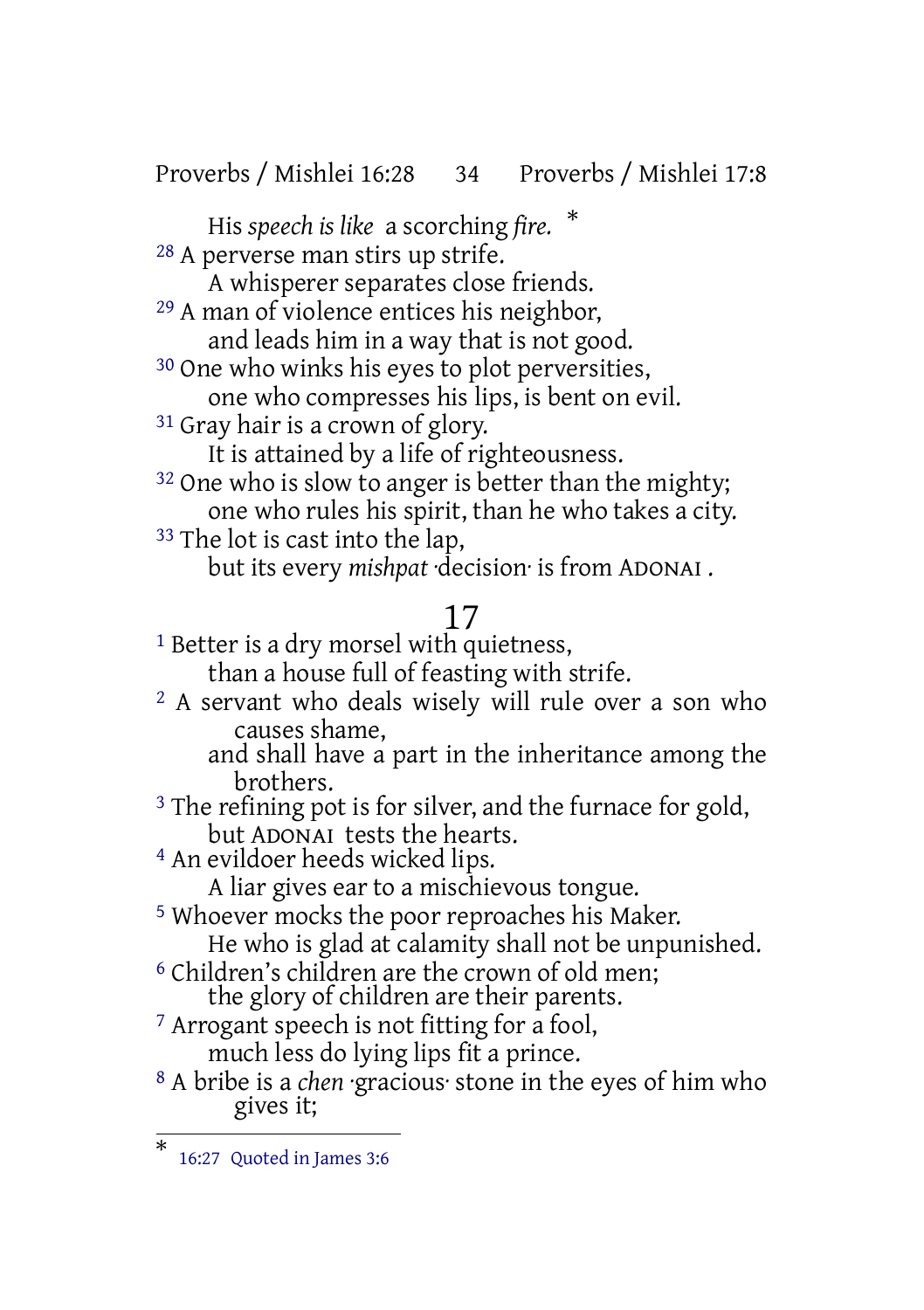Proverbs / Mishlei 17:9 35 Proverbs / Mishlei 17:22

wherever he turns, he prospers.

<sup>9</sup> He who covers an offense promotes love;

but he who repeats a matter separates best friends.

10 A rebuke enters deeper into one who has understanding

than a hundred lashes into a fool.

<sup>11</sup> An evil man seeks only rebellion;

therefore a cruel messenger shall be sent against him.

<sup>12</sup> Let a bear robbed of her cubs meet a man, rather than a fool in his folly.

13 Whoever rewards evil for good,

evil shall not depart from his house.

<sup>14</sup> The beginning of strife is like breaching a dam, therefore stop contention before quarreling breaks

 $011t$ .

15 He who justifies the wicked, and he who condemns the upright,

both of them alike are an abomination to ADONAI .

<sup>16</sup> Why is there money in the hand of a fool to buy wisdom, since he has no understanding?

<sup>17</sup> A friend 'ahav affectionately loves<sub>'</sub> at all times; and a brother is born for adversity.

18 A man void of understanding strikes hands, and becomes collateral in the presence of his neighbor.

19 He who *'ahav* ·affectionately loves· disobedience *'ahav* ·affectionately loves· strife.

One who builds a high gate seeks destruction.

- 20 One who has a perverse heart does not find prosperity, and one who has a deceitful tongue falls into trouble.
- 21 He who becomes the father of a fool grieves.

The father of a fool has no joy.

22 A cheerful heart makes good medicine,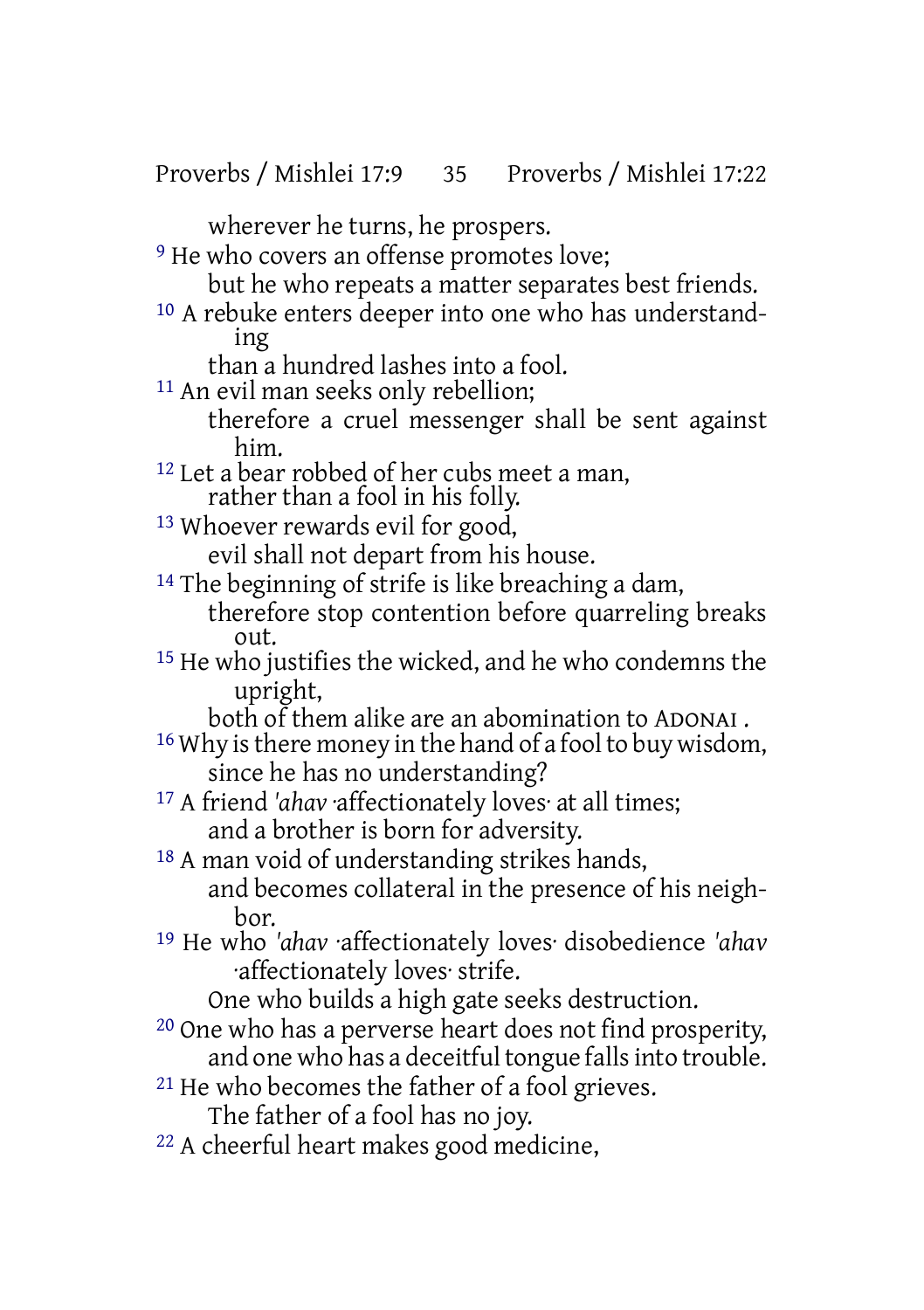but a crushed spirit dries up the bones.

23 A wicked man receives a bribe in secret, to pervert the ways of *mishpat* ·justice·.

24 Wisdom is before the face of one who has understanding,

but the eyes of a fool wander to the ends of the earth.

25 A foolish son brings grief to his father,

and bitterness to her who bore him.

- 26 Also to punish the upright is not good, nor to flog officials for their integrity.
- 27 He who spares his words has knowledge.

He who is even tempered is a man of understanding.

28 Even a fool, when he keeps silent, is counted wise. When he shuts his lips, he is thought to be discerning.

#### 18

- 1 An unfriendly man pursues selfishness, and defies all sound judgment.
- 2 A fool has no delight in understanding, but only in revealing his own opinion.
- 3 When wickedness comes, contempt also comes, and with shame comes disgrace.
- 4 The words of a man's mouth are like deep waters. The fountain of wisdom is like a flowing brook.
- 5 To be partial to the faces of the wicked is not good, nor to deprive the innocent of *mishpat* ·justice·.
- 6 A fool's lips come into strife,

and his mouth invites beatings.

- <sup>7</sup> A fool's mouth is his destruction, and his lips are a snare to his soul.
- 8 The words of a gossip are like dainty morsels:
	- they go down into a person's innermost parts.
- 9 One who is slack in his work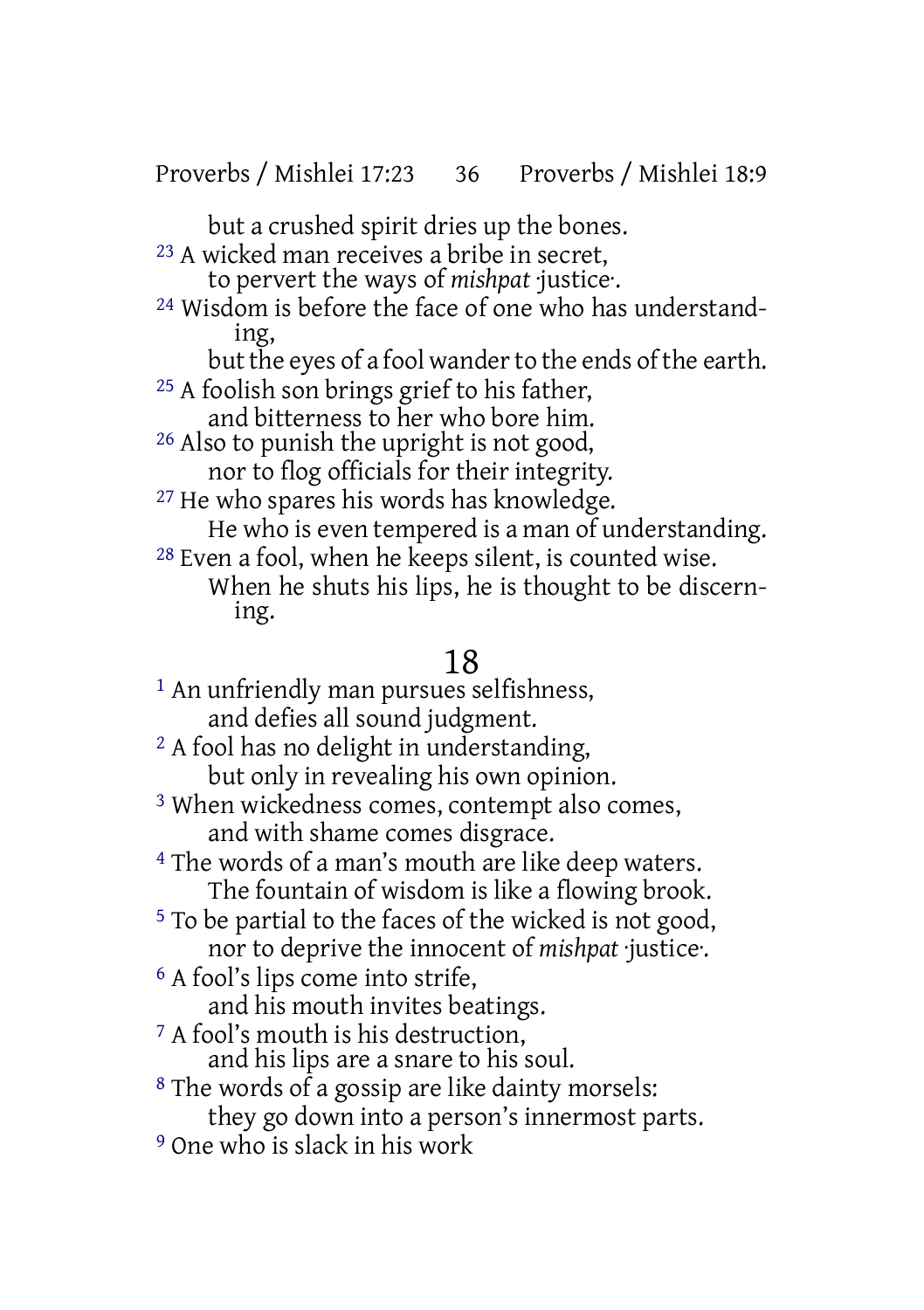Proverbs / Mishlei 18:10 37 Proverbs / Mishlei 18:24

is brother to him who is a master of destruction. 10 ADONAI 's name is a strong tower: the upright run to him, and are safe. 11 The rich man's wealth is his strong city, like an unscalable wall in his own imagination. <sup>12</sup> Before destruction the heart of man is proud, but before *kavod* ·weighty glory· is humility. 13 He who gives answer before he *sh'ma* ·hears obeys·, that is folly and shame to him. 14 A man's spirit will sustain him in sickness, but a crushed spirit, who can bear? <sup>15</sup> The heart of the discerning gets knowledge. The ear of the wise seeks knowledge. 16 A man's gift makes room for him, and brings him before great men. <sup>17</sup> He who pleads his cause first seems right; until another comes and questions him. 18 The lot settles disputes, and keeps strong ones apart. <sup>19</sup> A brother offended is more difficult than a fortified city; and disputes are like the bars of a fortress. 20 A man's stomach is filled with the fruit of his mouth. With the harvest of his lips he is satisfied. 21 Death and life are in the power of the tongue; those who *'ahav* ·affectionately love· it will eat its fruit. 22 Whoever finds a wife finds a good thing, and obtains favor of ADONAI . 23 The poor plead for mercy, but the rich answer harshly.

24 A man of many companions may be ruined, but there is a *'ahav* ·affectionate lover, friend· who sticks closer than a brother.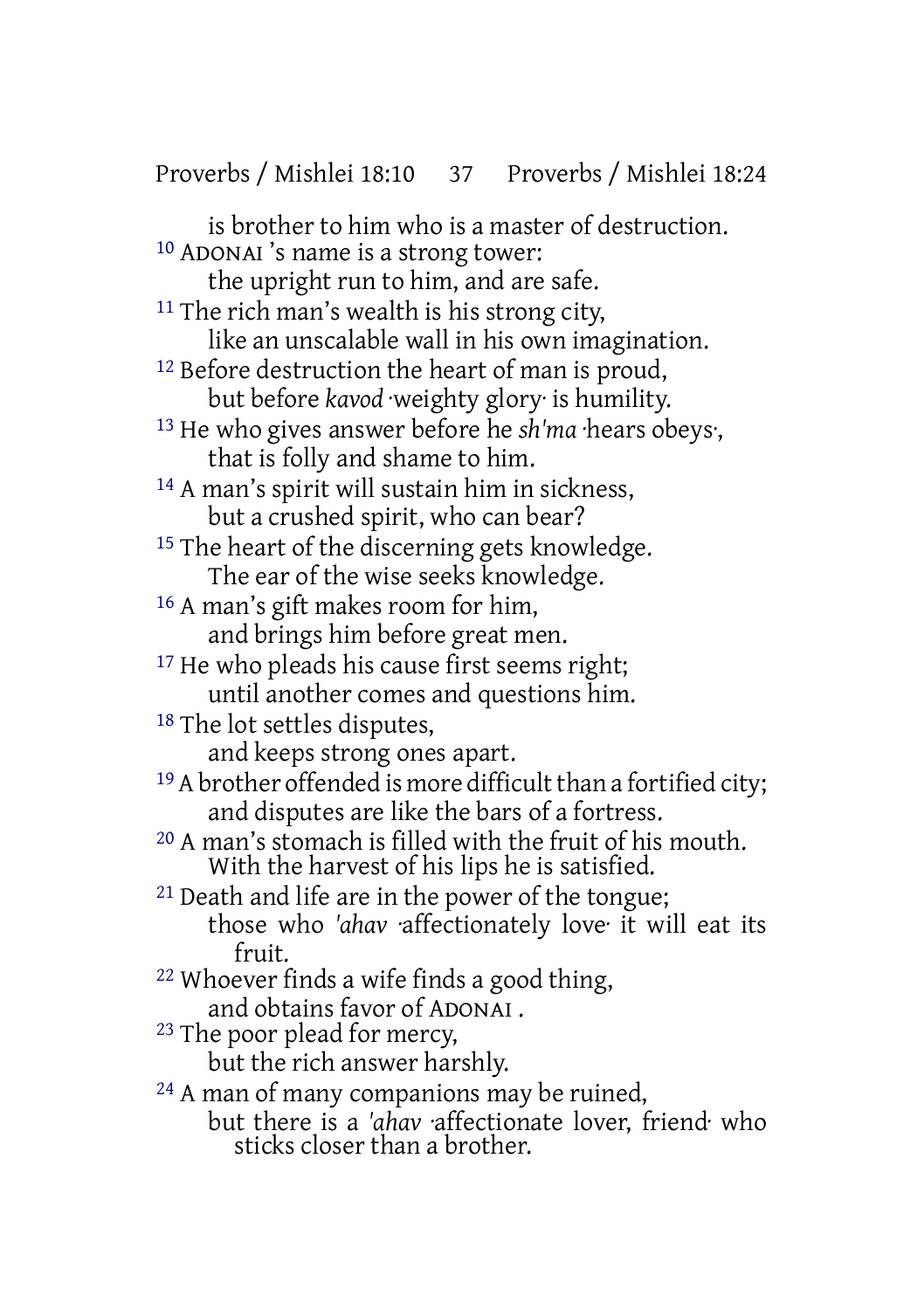# 19

<sup>1</sup> Better is the poor who walks in his integrity than he who is perverse in his lips and is a fool. <sup>2</sup> It is not good to have zeal without knowledge; nor being hasty with one's feet and missing the way. <sup>3</sup> The foolishness of man subverts his way; his heart rages against ADONAI . 4 Wealth adds many friends, but the poor is separated from his friend. 5 A false witness shall not be unpunished. He who pours out lies shall not go free. 6 Many will entreat the favor of a ruler, and everyone is a friend to a man who gives gifts. 7 All the relatives of the poor shun him: how much more do his friends avoid him! He pursues them with pleas, but they are gone. 8 He who gets wisdom *'ahav* ·affectionately loves· his own soul. He who keeps understanding shall find good. 9 A false witness shall not be unpunished. He who utters lies shall perish. 10 Delicate living is not appropriate for a fool, much less for a servant to have rule over princes. <sup>11</sup> The discretion of a man makes him slow to anger. It is his glory to overlook an offense. <sup>12</sup> The king's wrath is like the roaring of a lion, but his favor is like dew on the grass. 13 A foolish son is the calamity of his father. A wife's quarrels are a continual dripping. 14 House and riches are an inheritance from fathers, but a prudent wife is from ADONAI . 15 Slothfulness casts into a deep sleep. The idle soul shall suffer hunger.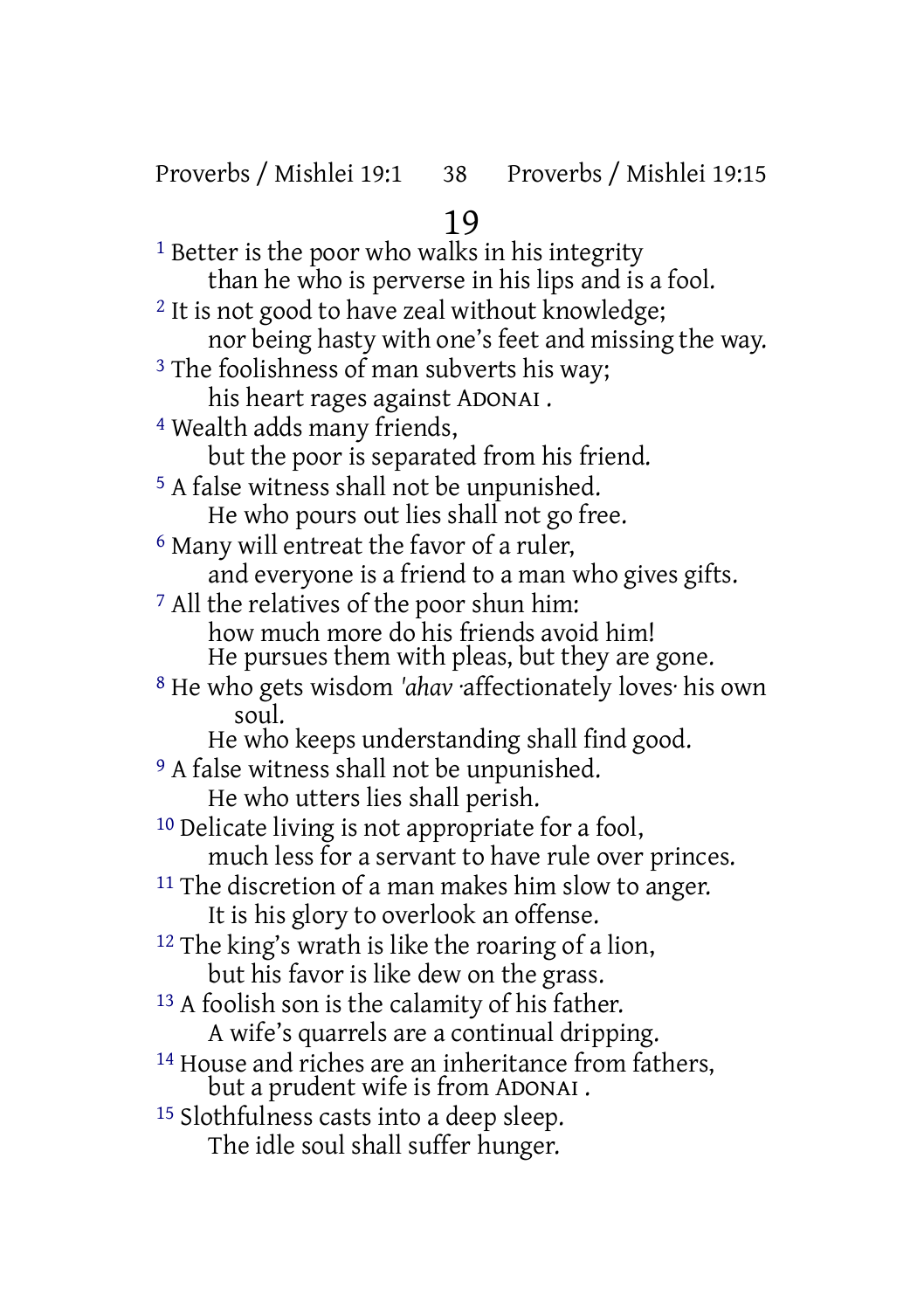Proverbs / Mishlei 19:16 39 Proverbs / Mishlei 20:1

16 He who keeps a *mitzvah* ·instruction· keeps his soul, but he who is contemptuous in his ways shall die.

<sup>17</sup> He who has pity on the poor lends to ADONAI; he will reward him.

18 Discipline your son, for there is hope; don't be a willing party to his death.

- <sup>19</sup> A hot-tempered man must pay the penalty, for if you rescue him, you must do it again.
- 20 *Sh'ma* ·Hear obey· counsel and receive instruction, that you may be wise in your latter end.

21 There are many plans in a man's heart, but ADONAI 's counsel will prevail.

- 22 That which makes a man to be desired is his *cheshed* ·loving-kindness·.
	- A poor man is better than a liar.
- 23 The fear of ADONAI leads to life, then contentment; he rests and will not be touched by trouble.

<sup>24</sup> The sluggard buries his hand in the dish;

he will not so much as bring it to his mouth again.

- 25 Flog a scoffer, and the simple will learn prudence; rebuke one who has understanding, and he will gain knowledge.
- 26 He who robs his father and drives away his mother, is a son who causes shame and brings reproach.
- 27 If you stop *sh'ma* ·hearing obeying· instruction, my son, you will stray from the words of knowledge.

28 A corrupt witness mocks *mishpat* ·justice·,

and the mouth of the wicked gulps down iniquity.

29 Penalties are prepared for scoffers,

and beatings for the backs of fools.

# 20

<sup>1</sup> Wine is a mocker, and beer is a brawler.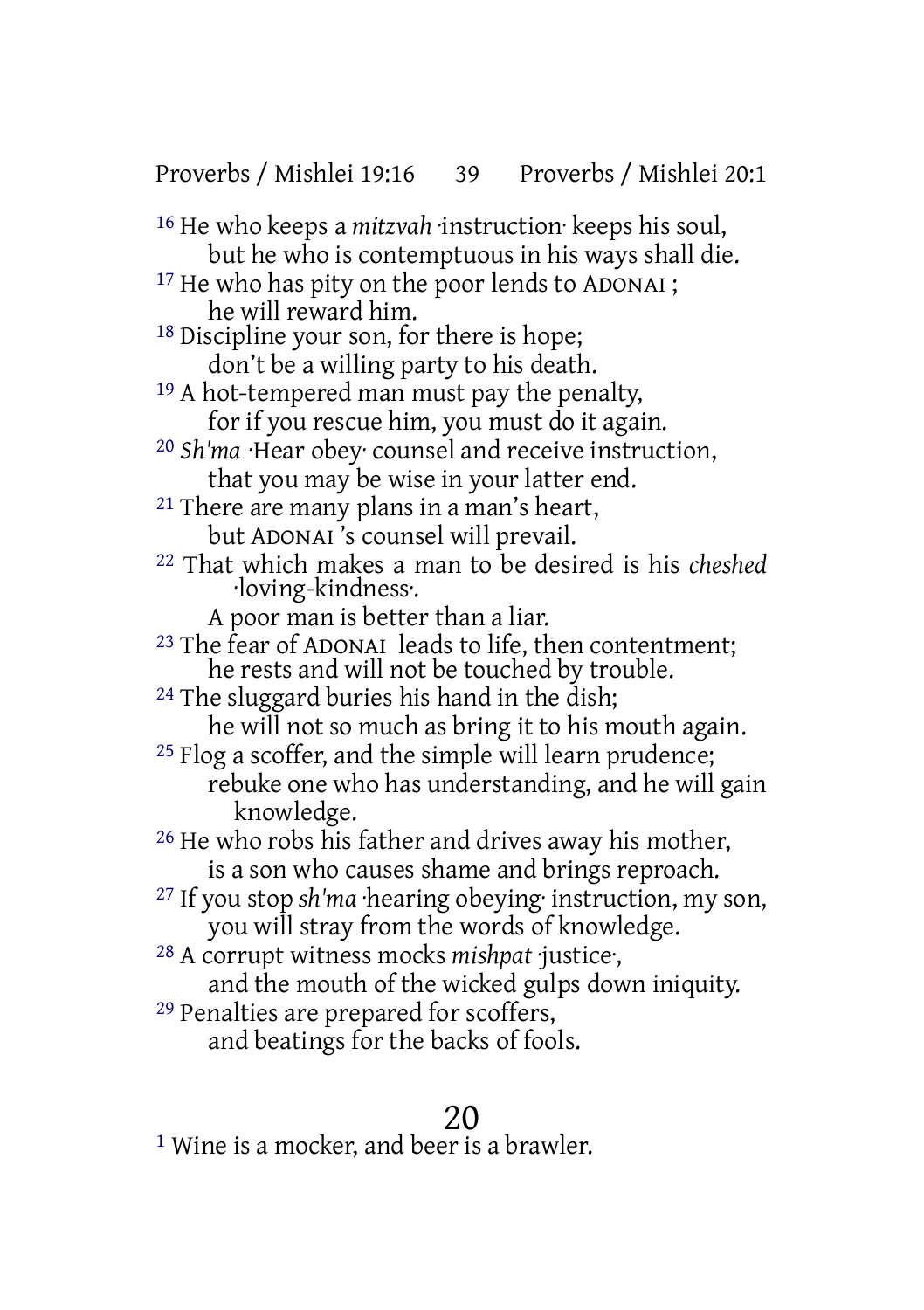Proverbs / Mishlei 20:2 40 Proverbs / Mishlei 20:16

Whoever is led astray by them is not wise. <sup>2</sup> The terror of a king is like the roaring of a lion. He who provokes him to anger forfeits his own life. <sup>3</sup> It is *kavod* ·weighty glory· for a man to keep aloof from strife; but every fool will be quarreling. <sup>4</sup> The sluggard will not plow by reason of the winter;

therefore he shall begin harvest, and have nothing. 5 Counsel in the heart of man is like deep water;

but a man of understanding will draw it out.

6 Many men claim to be men of *cheshed* ·loving-kindness·, but who can find a faithful man?

<sup>7</sup> A upright man walks in integrity. Blessed are his children after him.

8 A king who sits on the throne of judgment scatters away all evil with his eyes.

9 Who can *say, "I have* made my heart pure.

I am clean and *without sin?"* \*

10 Differing weights and differing measures, both of them alike are an abomination to ADONAI .

11 Even a child makes himself known by his doings, whether his work is pure, and whether it is right.

12 The *sh'ma* ·hearing obeying· ear, and the seeing eye, ADONAI has made even both of them.

13 Don't *'ahav* ·affectionately love· sleep, lest you come to poverty.

Open your eyes, and you shall be satisfied with bread. 14 "It's no good, it's no good," says the buyer;

but when he is gone his way, then he boasts.

<sup>15</sup> There is gold and abundance of rubies;

but the lips of knowledge are a rare jewel.

16 Take the garment of one who puts up collateral for a stranger;

<sup>\*</sup> 20:9 Quoted in 1 John 1:8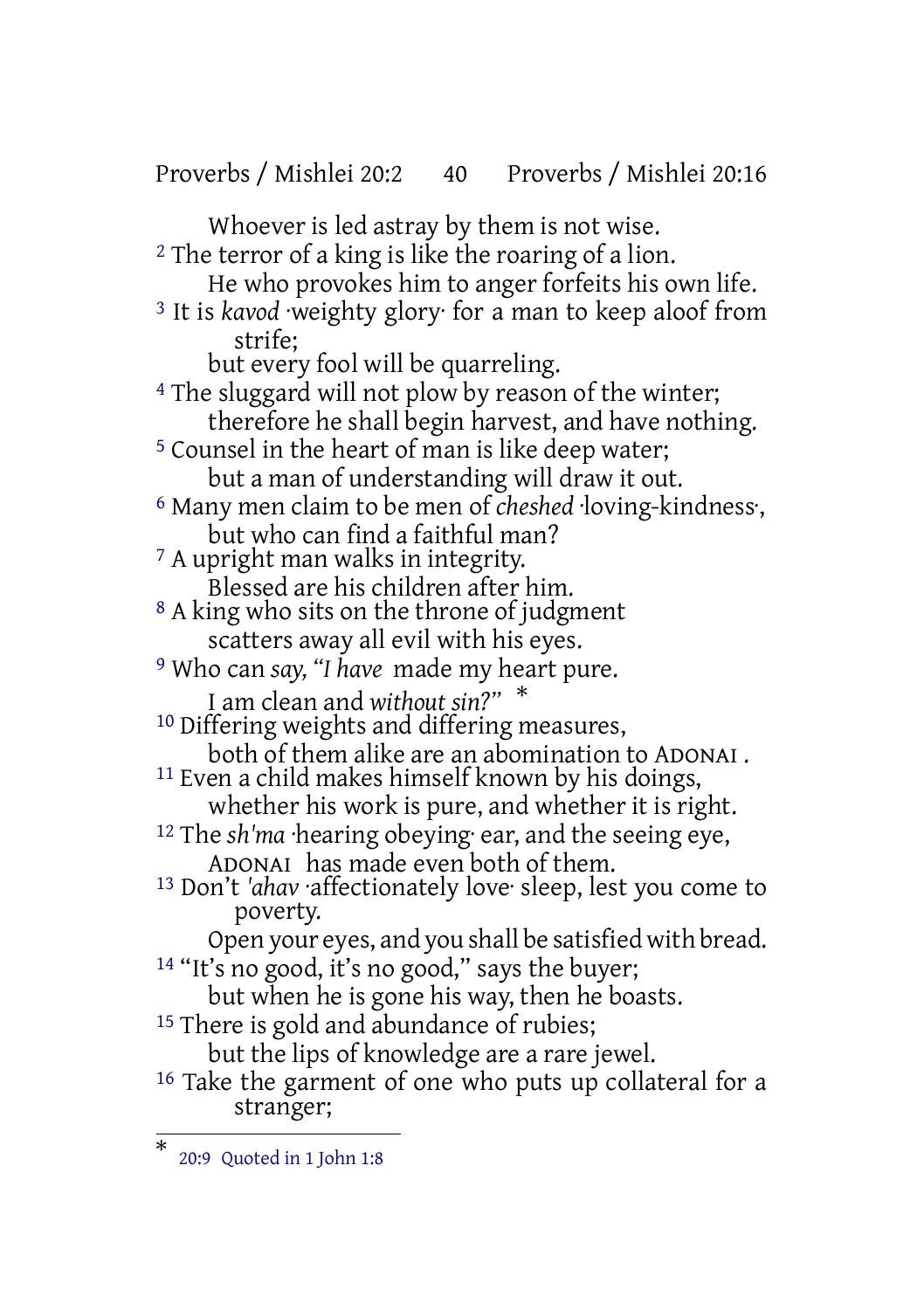Proverbs / Mishlei 20:17 41 Proverbs / Mishlei 20:30 and hold him in pledge for a wayward woman. <sup>17</sup> Fraudulent food is sweet to a man, but afterwards his mouth is filled with gravel. <sup>18</sup> Plans are established by advice; by wise guidance you wage war! <sup>19</sup> He who goes about as a tale-bearer reveals secrets; therefore don't keep company with him who opens wide his lips. <sup>20</sup> *Whoever curses his father or his mother,* † his lamp candle shall be put out in blackness of darkness. 21 An inheritance quickly gained at the beginning, won't be blessed in the end. 22 Don't say, "I will pay back evil." Wait for ADONAI , and he will save you. 23 ADONAI detests differing weights, and dishonest scales are not pleasing. <sup>24</sup> A man's steps are from ADONAI ; how then can man understand his way? 25 It is a snare to a man to make a rash dedication, then later to consider his vows. 26 A wise king winnows out the wicked, and drives the threshing wheel over them. 27 The spirit of man is ADONAI 's lamp candle, searching all his innermost parts. 28 *Cheshed* ·Loving-kindness· and faithfulness keep the king safe. His throne is sustained by *cheshed* ·loving-kindness·. 29 The glory of young men is their strength. The splendor of old men is their gray hair. 30 Wounding blows cleanse away evil, and beatings purge the innermost parts.

<sup>†</sup> 20:20 Quoted in Matt 15:4; Mark 7:10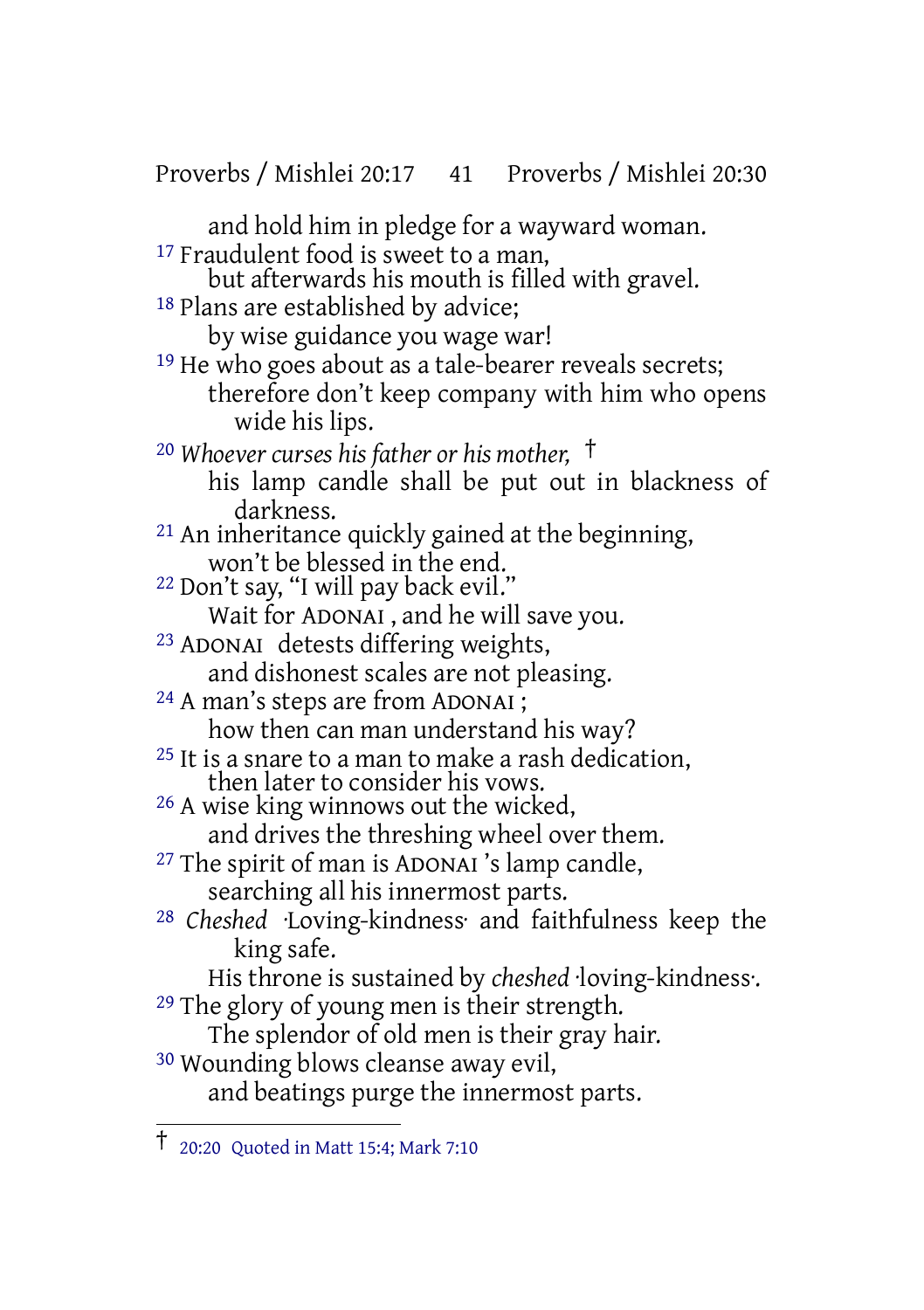## 21

1 The king's heart is in ADONAI 's hand like the watercourses. He turns it wherever he desires. 2 Every way of a man is right in his own eyes, but ADONAI weighs the hearts. 3 To do righteousness and *mishpat* ·justice· is more acceptable to ADONAI than sacrifice. 4 A high look, and a proud heart, the lamp candle of the wicked, is sin. <sup>5</sup> The plans of the diligent surely lead to profit; and everyone who is hasty surely rushes to poverty. 6 Getting treasures by a lying tongue is a fleeting vapor for those who seek death. <sup>7</sup> The violence of the wicked will drive them away, because they refuse to do what is *mishpat* ·just·. 8 The way of the guilty is devious, but the conduct of the innocent is upright. <sup>9</sup> It is better to dwell in the corner of the housetop, than to share a house with a contentious woman. <sup>10</sup> The soul of the wicked desires evil; his neighbor finds no pity in his eyes.  $11$  When the mocker is punished, the simple gains wisdom. When the wise is instructed, he receives knowledge. <sup>12</sup> The Righteous One considers the house of the wicked, and brings the wicked to ruin. 13 Whoever stops his ears at the cry of the poor, he will also cry out, but shall not be heard. <sup>14</sup> A gift in secret pacifies anger; and a bribe in the cloak, strong wrath. 15 It is joy to the upright to do *mishpat* ·justice·; but it is a destruction to the workers of iniquity. <sup>16</sup> The man who wanders out of the way of understanding shall rest in the assembly of the departed spirits.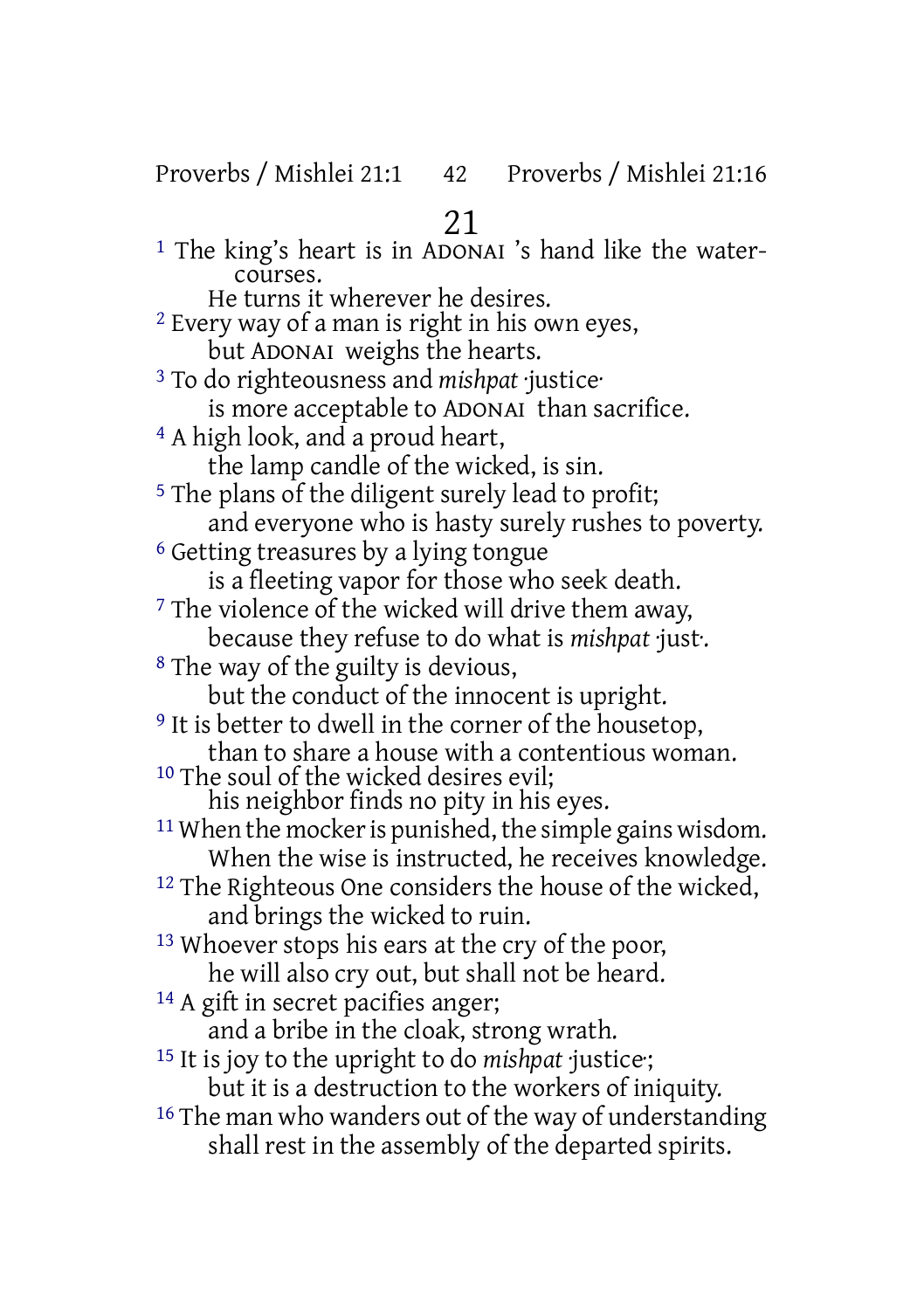Proverbs / Mishlei 21:17 43 Proverbs / Mishlei 21:31

17 He who *'ahav* ·affectionately loves· pleasure shall be a poor man.

He who *'ahav* ·affectionately loves· wine and oil shall not be rich.

- <sup>18</sup> The wicked is a ransom for the upright; the treacherous for the upright.
- <sup>19</sup> It is better to dwell in a desert land, than with a contentious and fretful woman.
- <sup>20</sup> There is precious treasure and oil in the dwelling of the wise;
	- but a foolish man swallows it up.
- <sup>21</sup> He who follows after righteousness and *cheshed* ·lovingkindness·
	- finds life, righteousness, and *kavod* ·weighty glory·.
- 22 A wise man scales the city of the mighty, and brings down the strength of its confidence.
- 23 Whoever guards his mouth and his tongue keeps his soul from troubles.
- <sup>24</sup> The proud and haughty man, "scoffer" is his name; he works in the arrogance of pride.
- <sup>25</sup> The desire of the sluggard kills him. for his hands refuse to labor.
- <sup>26</sup> There are those who covet greedily all day long; but the upright give and don't withhold.
- 27 The sacrifice of the wicked is an abomination: how much more, when he brings it with a wicked mind!
- 28 A false witness will perish,

and a man who *sh'ma* ·hears obeys·speaksto eternity. 29 A wicked man hardens his face;

- but as for the upright, he establishes his ways.
- <sup>30</sup> There is no wisdom nor understanding nor counsel against ADONAI .
- <sup>31</sup> The horse is prepared for the day of battle; but victory is with ADONAI .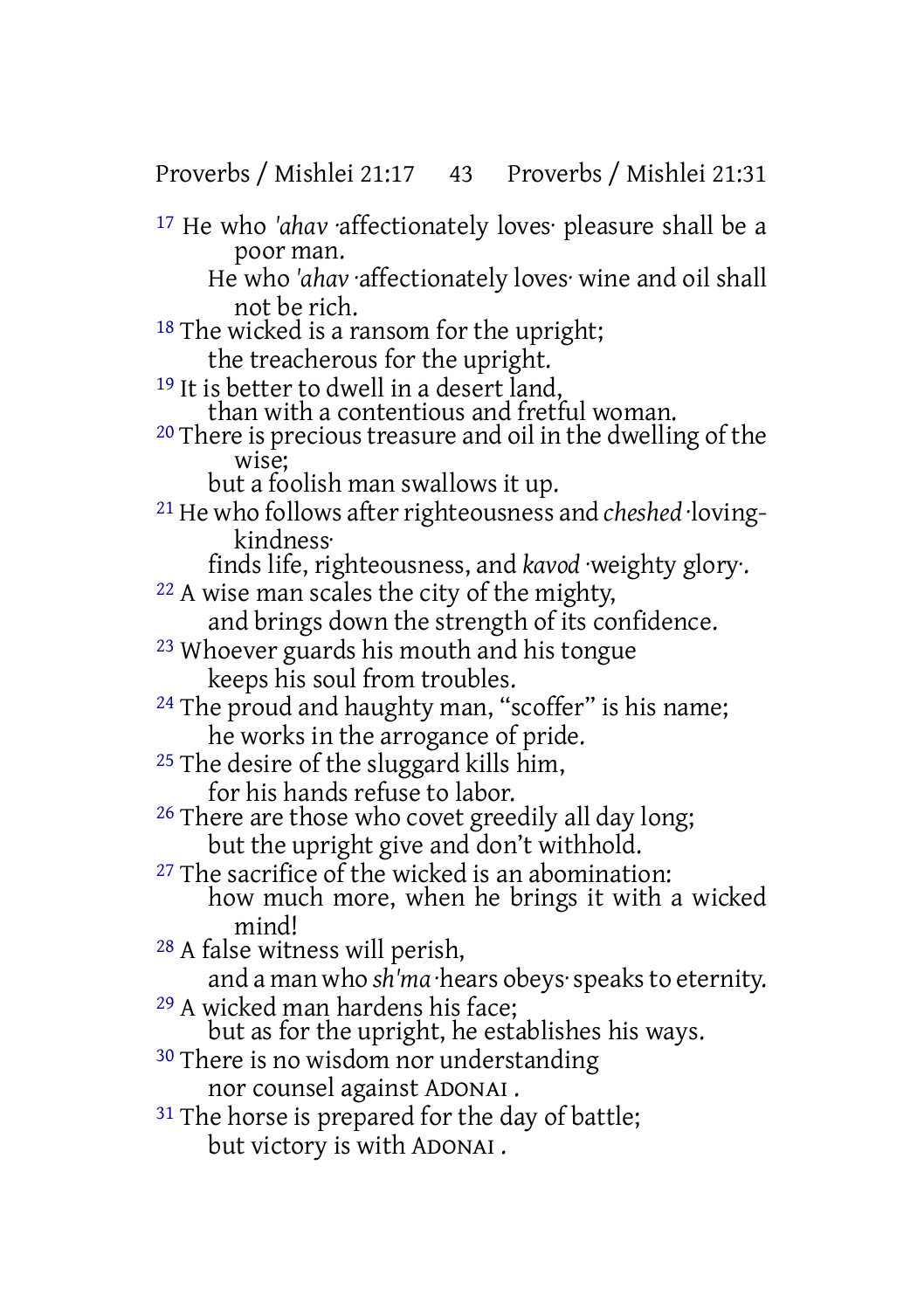Proverbs / Mishlei 22:1 44 Proverbs / Mishlei 22:14

## 22

<sup>1</sup> A good name is more desirable than great riches, and loving *chen* ·grace· is better than silver and gold. <sup>2</sup> The rich and the poor have this in common: ADONAI is the maker of them all. <sup>3</sup> A prudent man sees danger, and hides himself; but the simple pass on, and suffer for it. 4 The result of humility and the fear of ADONAI is wealth, *kavod* ·weighty glory·, and life. 5 Thorns and snares are in the path of the wicked: whoever guards his soul stays from them. 6 Train up a child in the way he should go, and when he is old he will not depart from it. 7 The rich rule over the poor. The borrower is servant to the lender. 8 He who sows wickedness reaps trouble, and the rod of his fury will be destroyed. \* † <sup>9</sup> He who has a generous eye will be blessed; for he shares his food with the poor. <sup>10</sup> Divorce the mocker, and strife will go out; yes, quarrels and insults will stop. 11 He who *'ahav* ·affectionately loves· purity of heart and speaks *chen* ·gracefully· is the king's friend. 12 ADONAI 's eyes watch over knowledge; but he frustrates the words of the unfaithful. <sup>13</sup> The sluggard says, "There is a lion outside! I will be killed in the streets!" 14 The mouth of an adulteress is a deep pit:

<sup>\*</sup> 22:8 Greek *Septuagint* version: "He that sows wickedness shall reap troubles; and shall fully receive the punishment of his deeds. *God loves a cheerful* and *generous* man; but [a man] shall fully prove the folly of his works." † 22:8 Greek *Septuagint* is Quoted in <sup>2</sup> Cor 9:7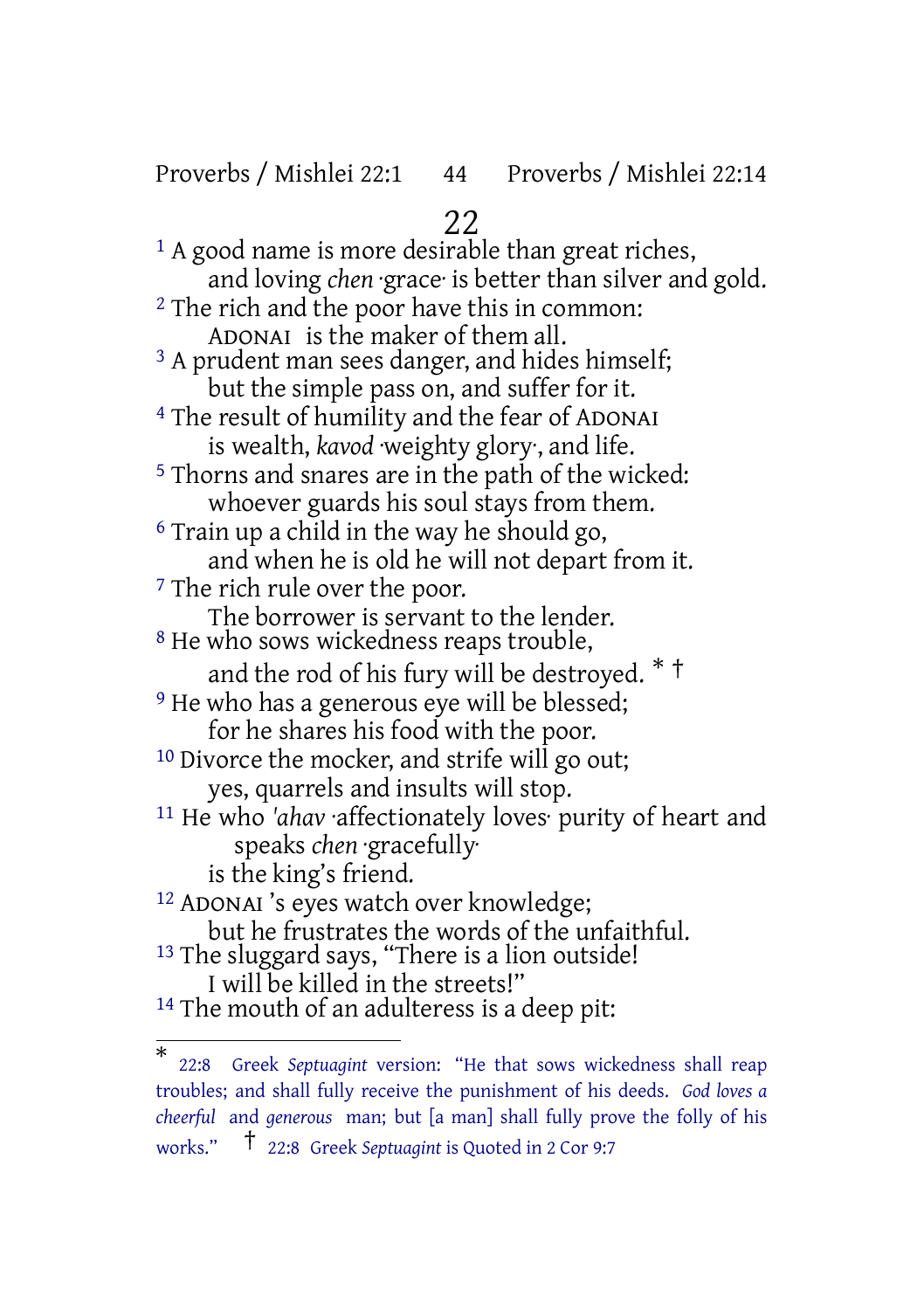Proverbs / Mishlei 22:15 45 Proverbs / Mishlei 22:27

he who is under ADONAI 's wrath will fall into it. 15 Folly is bound up in the heart of a child:

the rod of discipline drives it far from him.

16 Whoever oppresses the poor for his own increase and whoever gives to the rich,

both come to poverty.

17 Turn your ear, and *sh'ma* ·hear obey· the words of the wise.

Apply your heart to my teaching.

18 For it is a pleasant thing if you keep them within you, if all of them are ready on your lips.

- <sup>19</sup> That your trust may be in ADONAI, I teach you today, even you.
- 20 Haven't I written to you thirty excellent things of counsel and knowledge,

21 To teach you truth, reliable words, to give sound answers to the ones who sent you?

22 Don't exploit the poor, because he is poor; and don't crush the needy in court;

23 for ADONAI will plead their case, and plunder the life of those who plunder them.

24 Don't befriend a hot-tempered man, and don't associate with one who harbors anger: 25 lest you learn his ways, and ensnare your soul.

26 Don't you be one of those who strike hands, of those who are collateral for debts.

27 If you don't have means to pay, why should he take away your bed from under you?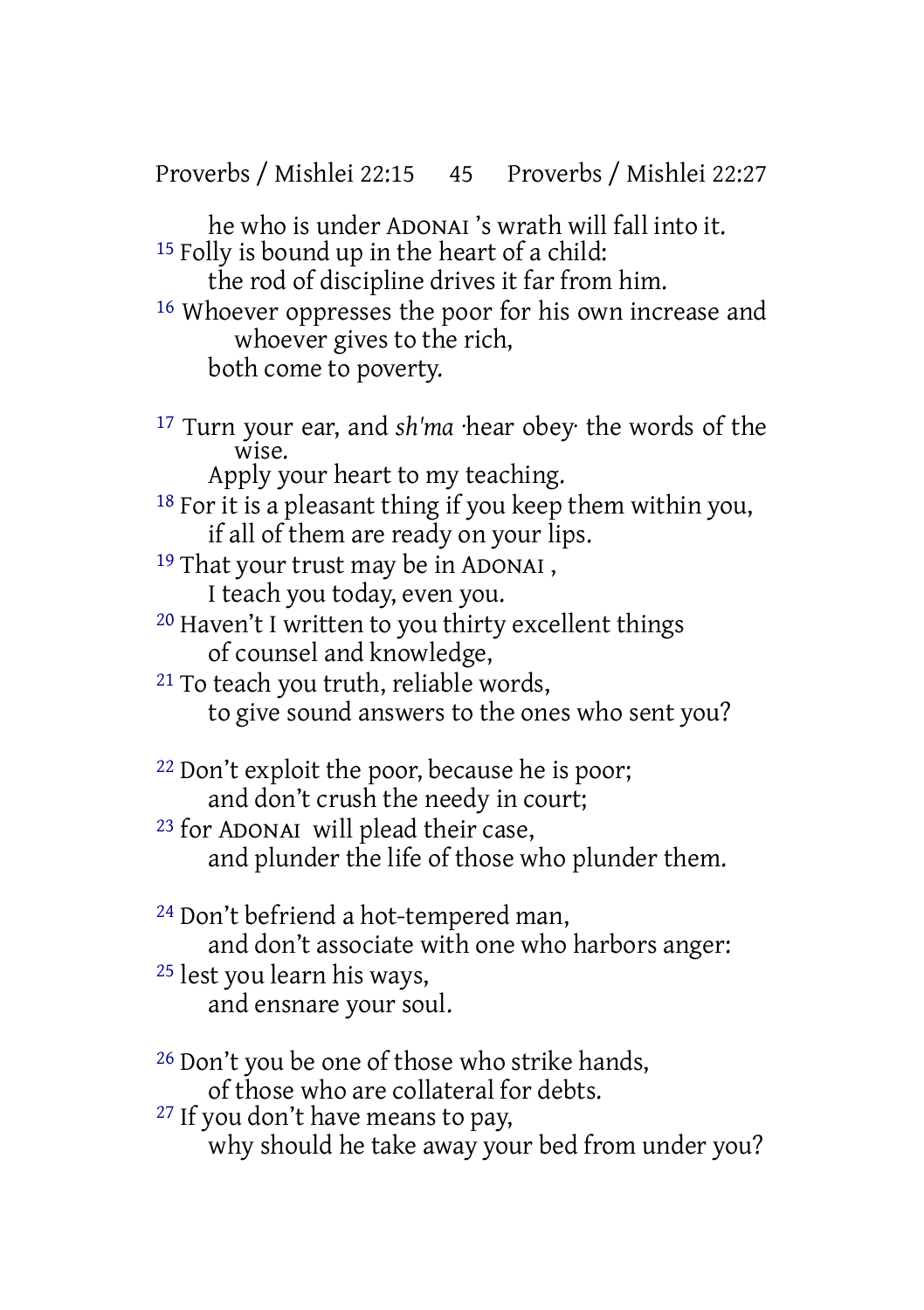Proverbs / Mishlei 22:28 46 Proverbs / Mishlei 23:11

28 Don't move the ancient boundary stone, which your fathers have set up.

29 Do you see a man skilled in his work? He will serve kings. He won't serve obscure men.

#### 23

<sup>1</sup> When you sit to eat with a ruler, consider diligently what is before you; 2 put a knife to your throat, if you are a man given to appetite. <sup>3</sup> Don't be desirous of his dainties. since they are deceitful food. 4 Don't weary yourself to be rich. In your wisdom, show restraint. 5 Why do you set your eyes on that which is not? For it certainly sprouts wings like an eagle and flies in the sky. 6 Don't eat the food of him who has a stingy eye, and don't crave his delicacies: 7 for as he thinks about the cost, so he is. "Eat and drink!" he says to you, but his heart is not with you. 8 The morsel which you have eaten you shall vomit up, and lose your good words. 9 Don't speak in the ears of a fool, for he will despise the wisdom of your words.

10 Don't move the ancient boundary stone.

Don't encroach on the fields of the fatherless:

11 for their Defender is strong.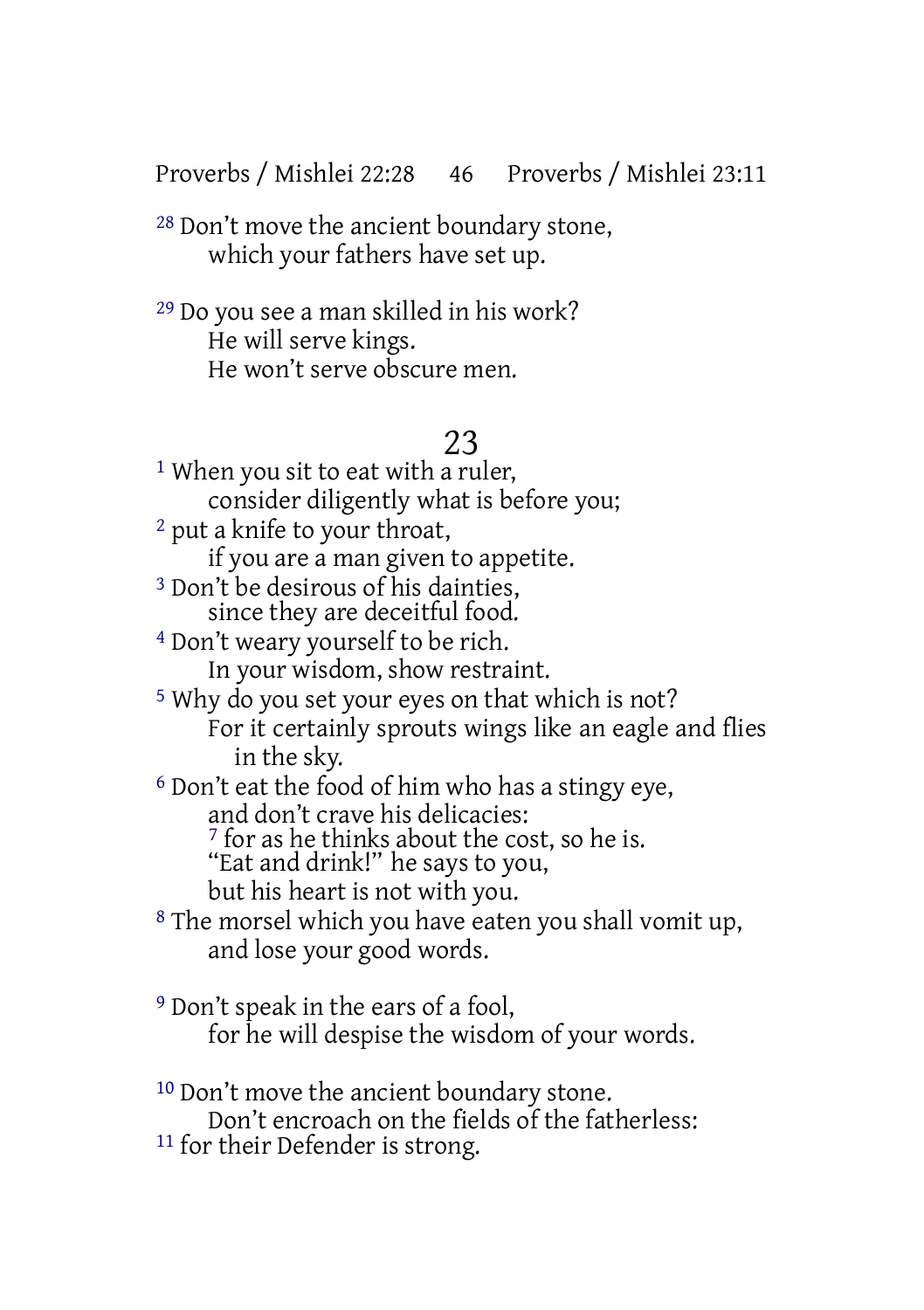He will plead their case against you.

12 Apply your heart to instruction, and your ears to the words of knowledge. 13 Don't withhold correction from a child. If you punish him with the rod, he will not die. 14 Punish him with the rod, and save his soul from *Sheol* ·Place of the dead·. 15 My son, if your heart is wise, then my heart will be glad, even mine: 16 yes, my heart will rejoice, when your lips speak what is right. <sup>17</sup> Don't let your heart envy sinners; but rather fear ADONAI all the day long. 18 Indeed surely there is a future hope, and your hope will not be cut off. 19 *Sh'ma* ·Hear obey·, my son, and be wise, and keep your heart on the right path! 20 Don't be among ones drinking too much wine, or those who gorge themselves on meat: 21 for the drunkard and the glutton shall become poor; and drowsiness clothes them in rags. 22 *Sh'ma* ·Hear obey· your father who gave you life, and don't despise your mother when she is old. 23 Buy the truth, and don't sell it. Get wisdom, discipline, and understanding. <sup>24</sup> The father of the upright has great joy. Whoever fathers a wise child delights in him. <sup>25</sup> Let your father and your mother be glad! Let her who bore you rejoice! 26 My son, give me your heart; and let your eyes keep in my ways.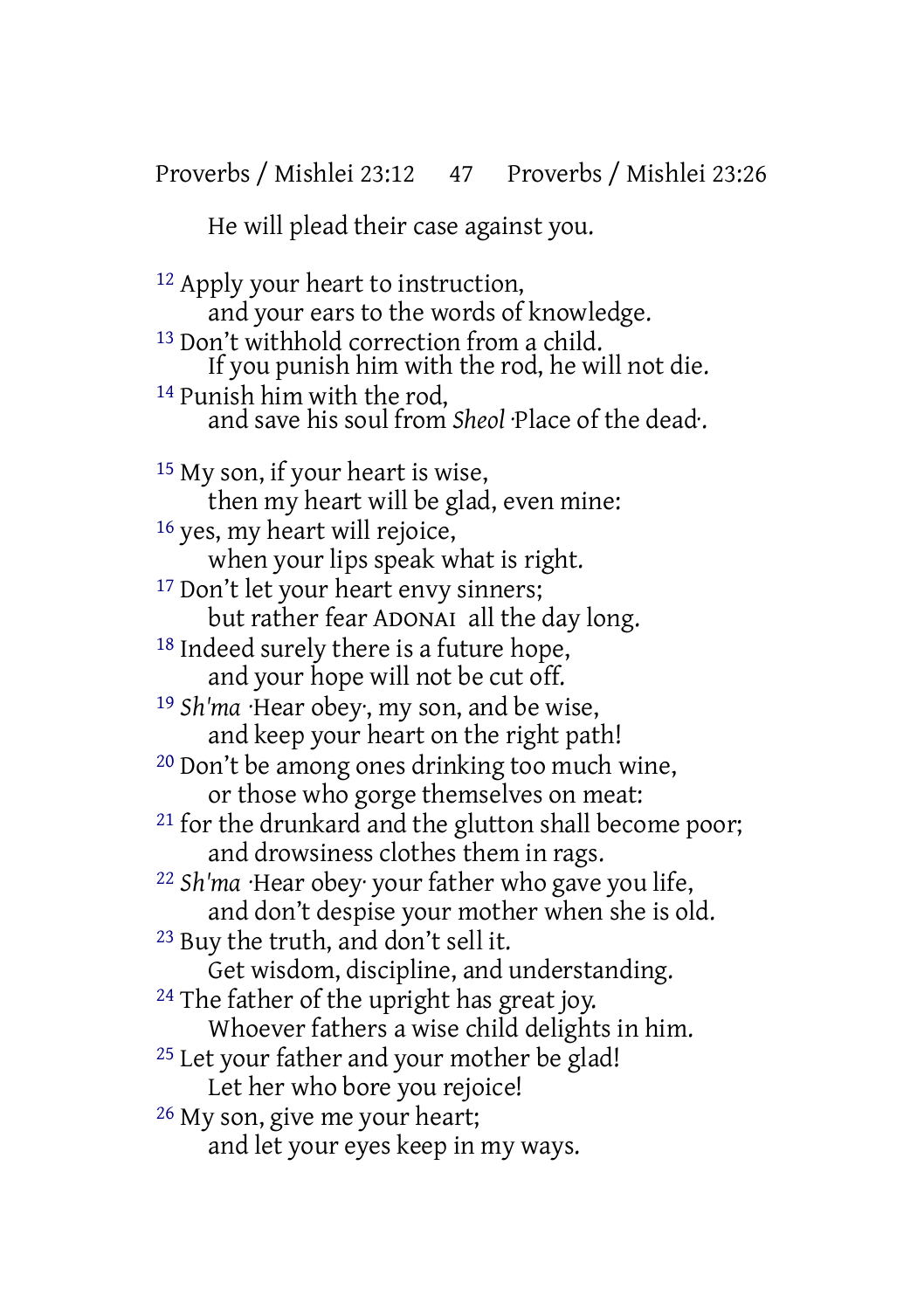Proverbs / Mishlei 23:27 48 Proverbs / Mishlei 24:3

27 For a prostitute is a deep pit;

and a wayward wife is a narrow well.

28 Yes, she lies in wait like a robber, and increases the unfaithful among men.

29 Who has woe? Who has sorrow? Who has strife? Who has complaints? Who has needless bruises? Who has bloodshot eyes?

<sup>30</sup> Those who stay long at the wine; those who go to seek out mixed wine.

- 31 Don't look at the wine when it is red, when it sparkles in the cup, when it goes down smoothly.
- 32 In the end, it bites like a snake, and poisons like a viper.

33 Your eyes will see strange things, and your mind will imagine confusing things.

34 Yes, you will be as he who lies down in the middle of the sea,

or as he who lies on top of the rigging:

<sup>35</sup> "They hit me, and I was not hurt! They beat me, and I don't feel it! When will I wake up? I can do it again. I can find another."

### 24

1 Don't be envious of evil men; neither desire to be with them: 2 for their hearts plot violence, and their lips talk about mischief. 3 Through wisdom a house is built;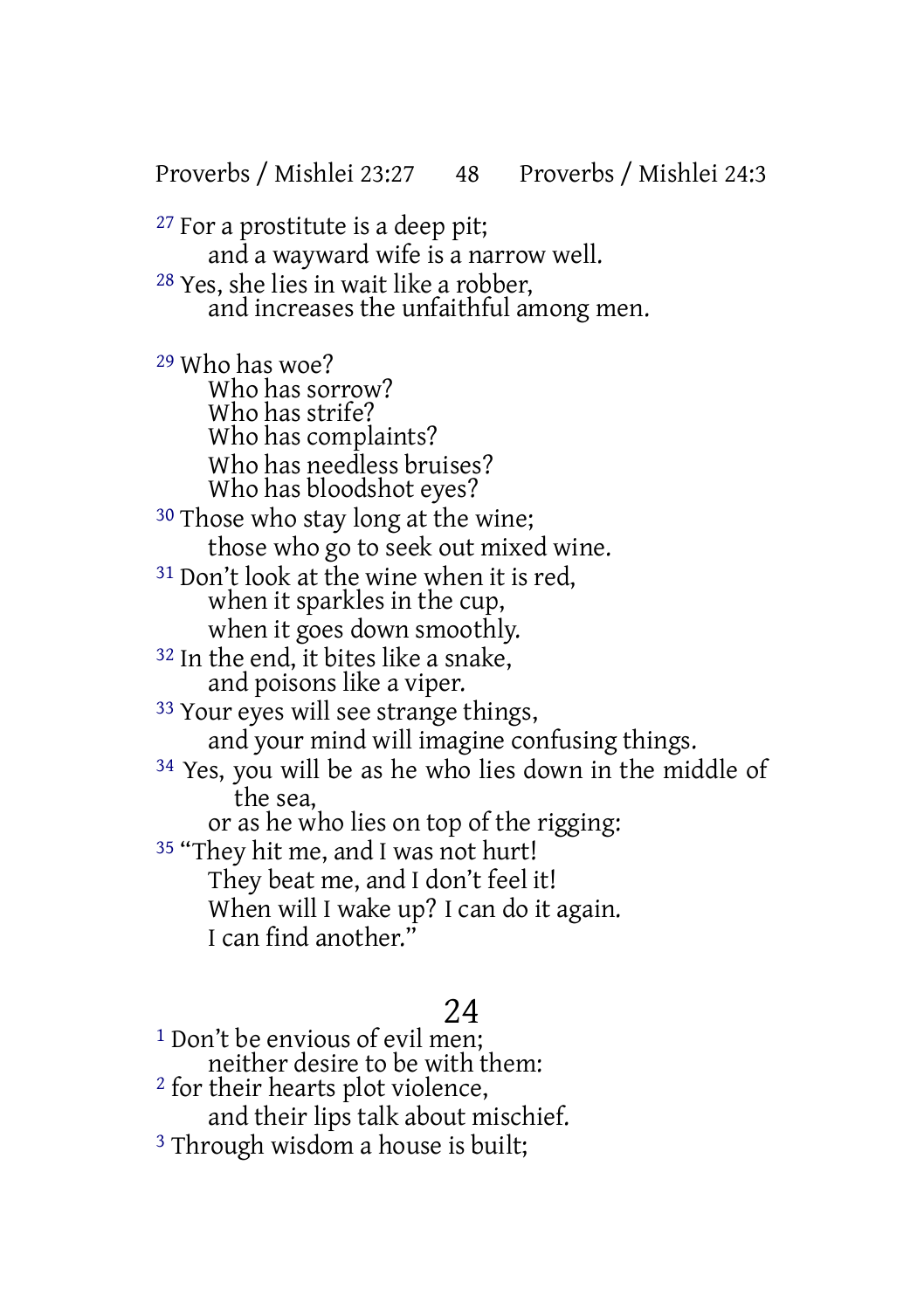Proverbs / Mishlei 24:4 49 Proverbs / Mishlei 24:15

by understanding it is established; 4 by knowledge the rooms are filled with all rare and beautiful treasure. 5 A wise man has great power; and a knowledgeable man increases strength; <sup>6</sup> for by wise guidance you wage your war; and victory is in many advisers. 7 Wisdom is too high for a fool: he does not open his mouth in the gate. 8 One who plots to do evil will be called a schemer. <sup>9</sup> The schemes of folly are sin. The mocker is detested by men. 10 If you falter in the time of trouble, your strength is small. <sup>11</sup> Rescue those who are being led away to death! Indeed, hold back those who are staggering to the slaughter! 12 If you say, "Behold, we didn't know this;" does not he who weighs the hearts consider it? He who keeps your soul, does not he know it? Surely *heshallrenderto every man according to his work.* \* <sup>13</sup> My son, eat honey, for it is good; the droppings of the honeycomb, which are sweet to your taste: <sup>14</sup> so you shall know wisdom to be to your soul; if you have found it, then there will be a reward, your hope will not be cut off. 15 Don't lay in wait, wicked man, against the habitation of the upright. Don't destroy his resting place:

<sup>\*</sup> 24:12 Quoted in Rom 2:6; 2 Tim 4:14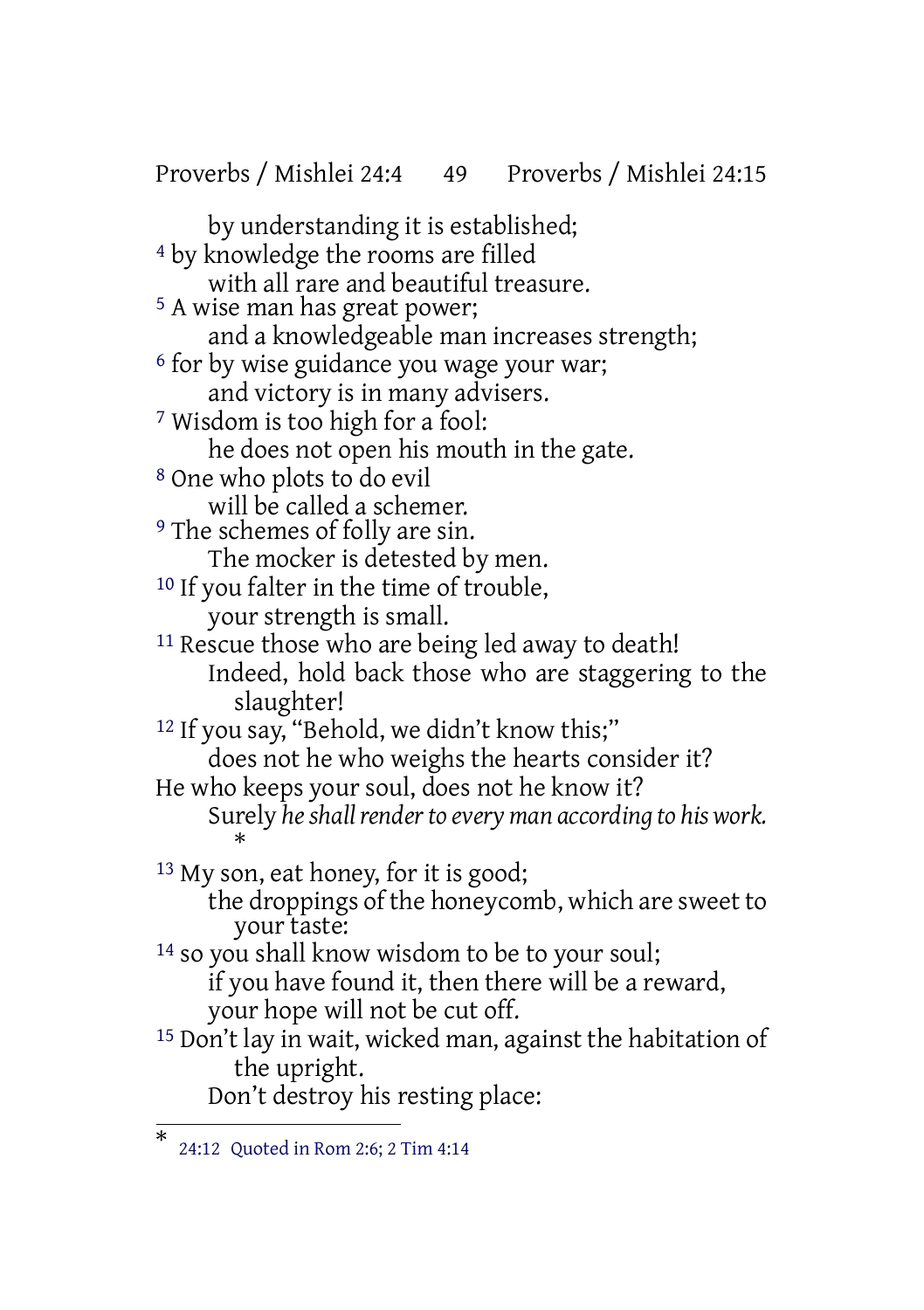Proverbs / Mishlei 24:16 50 Proverbs / Mishlei 24:29

16 for a upright man falls seven times, and rises up again; but the wicked are overthrown by calamity. <sup>17</sup> Don't rejoice when your enemy falls. Don't let your heart be glad when he is overthrown; 18 lest ADONAI see it, and it displease him, and he turn away his wrath from him. <sup>19</sup> Don't fret yourself because of evildoers; neither be envious of the wicked:  $20$  for there will be no reward to the evil man; and the lamp candle of the wicked shall be snuffed out. <sup>21</sup> My son, *fear ADONAI and the king.* † Don't join those who are rebellious: 22 for their calamity will rise suddenly; the destruction from them both— who knows? 23 These also are sayings of the wise. To *show partiality* in judgment is *not* ‡good. <sup>24</sup> He who says to the wicked, "You are upright;" peoples shall curse him, and nations shall abhor him  $\overline{\phantom{0}}$ <sup>25</sup> but it will go well with those who convict the guilty, and a rich blessing will come on them. 26 An honest answer is like a kiss on the lips. 27 Prepare your work outside, and get your fields ready. Afterwards, build your house. 28 Don't be a witness against your neighbor without cause. Don't deceive with your lips. 29 Don't say, "I will do to him as he has done to me; I will render to the man according to his work."

<sup>†</sup> 24:21 Quoted in <sup>1</sup> Pet 2:17 ‡ 24:23 Quoted in James 2:1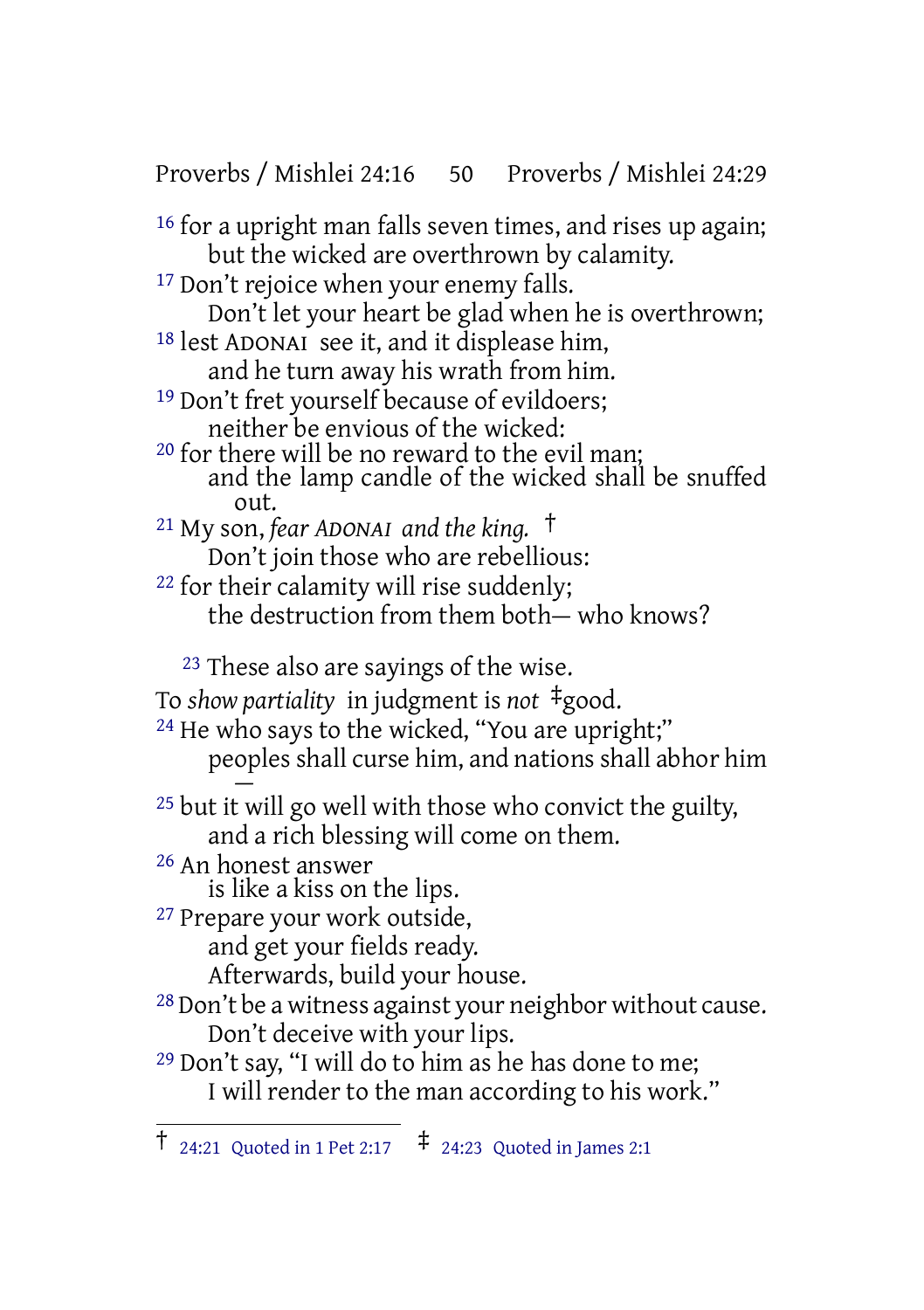Proverbs / Mishlei 24:30 51 Proverbs / Mishlei 25:8

30 I went by the field of the sluggard, by the vineyard of the man void of understanding; 31 Behold, it was all grown over with thorns. Its surface was covered with nettles, and its stone wall was broken down. <sup>32</sup> Then I saw, and considered well. I saw, and received instruction: 33 a little sleep, a little slumber, a little folding of the hands to sleep; <sup>34</sup> so your poverty will come as a robber, and your want as an armed man.

25

<sup>1</sup> These also are proverbs of Solomon [Peaceable, Recompense], which the men of Hezekiah king of Judah [Praised] copied out.

<sup>2</sup> It is the *kavod* ·weighty glory· of God to conceal a thing, but the *kavod* ·weighty glory· of kings is to search out a matter.

<sup>3</sup> As the heavens for height, and the earth for depth, so the hearts of kings are unsearchable.

4 Take away the dross from the silver, and material comes out for the refiner;

5 Take away the wicked from the king's presence, and his throne will be established in righteousness.

6 Don't *exalt* yourself in the presence of the king, or claim a *place* among *great* men;

7 for it is better that it be *said to you, "Come up here,"* than that you should be *put lower* \* in the presence of the prince,

whom your eyes have seen.

8 Don't be hasty in bringing charges to court.

<sup>\*</sup> 25:7 Quoted in Luke 14:8-10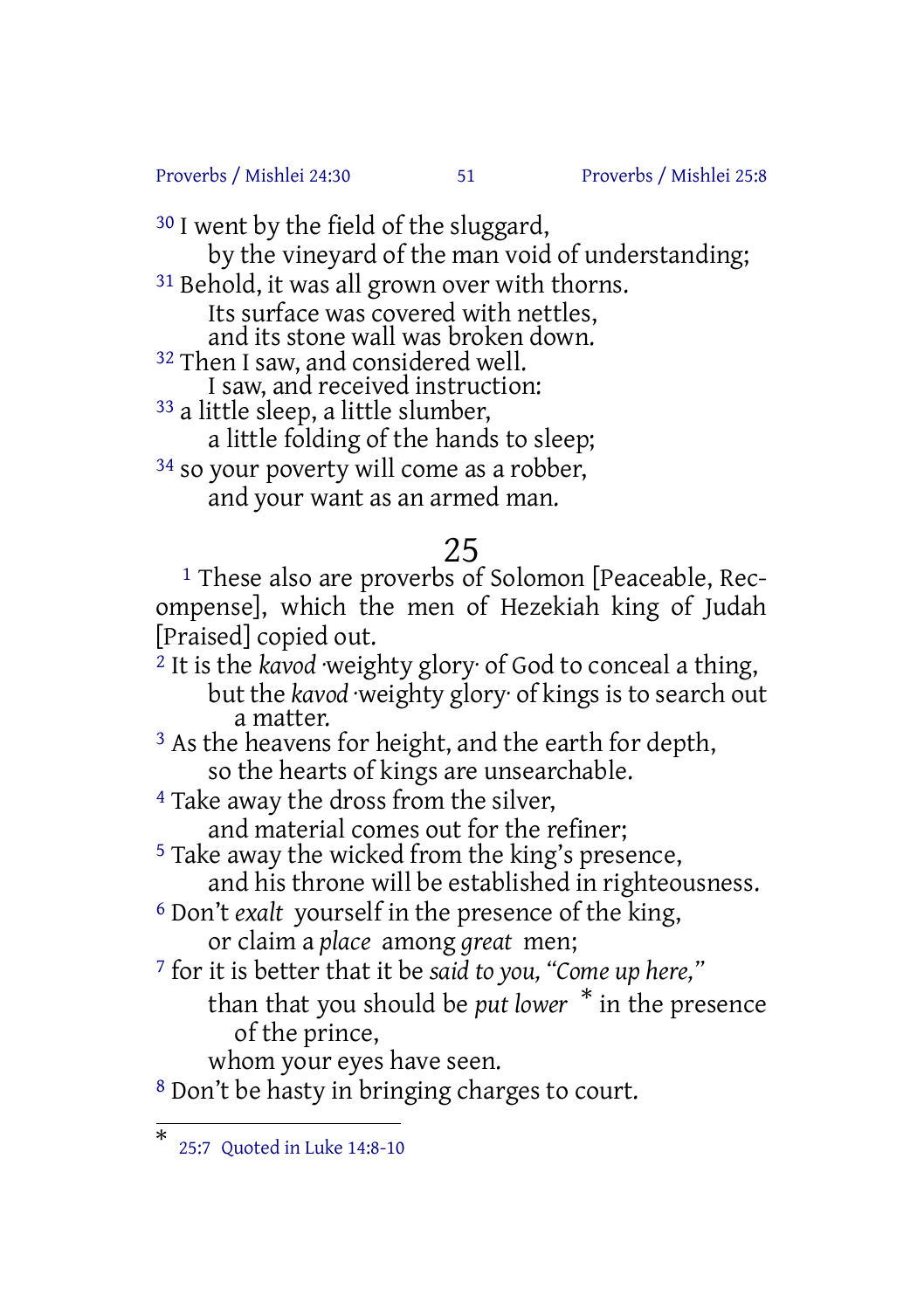What will you do in the end when your neighbor shames you?

9 Debate your case with your neighbor,

and don't betray the confidence of another;

- 10 lest one who *sh'ma* ·hears obeys· it put you to shame,
- and your bad reputation never depart.
- 11 A word fitly spoken

is like apples of gold in settings of silver.

12 As an earring of gold, and an ornament of fine gold, so is the reproof of the wise to an *sh'ma* ·hearing obedient· ear.

13 As the cold of snow in the time of harvest, so is a faithful messenger to those who send him; for he refreshes the soul of his masters.

<sup>14</sup> As clouds and wind without rain, so is he who boasts of gifts deceptively.

<sup>15</sup> By patience a ruler is persuaded.

A soft tongue breaks the bone.

16 Have you found honey?

Eat as much as is sufficient for you,

lest you eat too much, and vomit it.

- <sup>17</sup> Let your foot be seldom in your neighbor's house, lest he be weary of you, and hate you.
- 18 A man who gives false testimony against his neighbor is like a club, a sword, or a sharp arrow.
- 19 Confidence in someone unfaithful in time of trouble is like a bad tooth, or a lame foot.
- 20 As one who takes away a garment in cold weather, or vinegar on soda,

so is one who sings songs to a heavy heart.

21 *If your enemy is hungry, give him food to eat. If he is thirsty, give him water to drink:*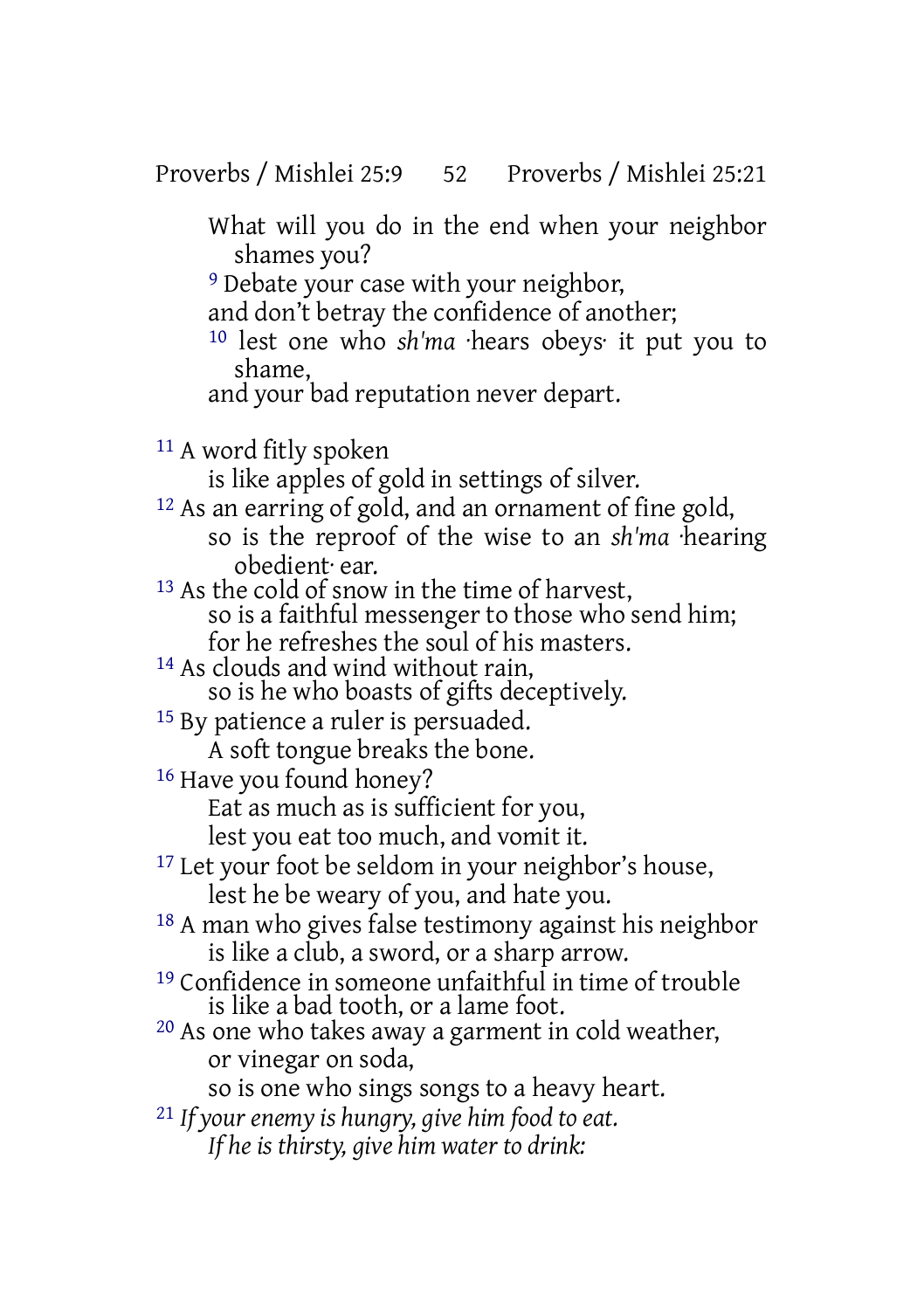Proverbs / Mishlei 25:22 53 Proverbs / Mishlei 26:7

<sup>22</sup> *for you will heap burning coals [of shame] on his head,* † and ADONAI will reward you.

23 The north wind produces rain: so a backbiting tongue brings an angry face. 24 It is better to dwell in the corner of the housetop, than to share a house with a contentious woman. 25 Like cold water to a thirsty soul,

so is good news from a far country. 26 Like a muddied spring, and a polluted well, so is a upright man who gives way before the wicked.

<sup>27</sup> It is not good to eat much honey; nor is it kavod weighty glory to seek one's own kavod ·weighty glory·.

28 Like a city that is broken down and without walls is a man whose spirit is without restraint.

#### 26

<sup>1</sup> Like snow in summer, and as rain in harvest, so *kavod* ·weighty glory· is not fitting for a fool. 2 Like a fluttering sparrow, like a darting swallow, so the undeserved curse does not come to rest. <sup>3</sup> A whip is for the horse, a bridle for the donkey, and a rod for the back of fools! 4 Don't answer a fool according to his folly, lest you also be like him. 5 Answer a fool according to his folly, lest he be wise in his own eyes. 6 One who sends a message by the hand of a fool is cutting off feet and drinking violence. 7 Like the legs of the lame that hang loose:

so is a parable in the mouth of fools.

<sup>†</sup> 25:22 Quoted in Rom 12:20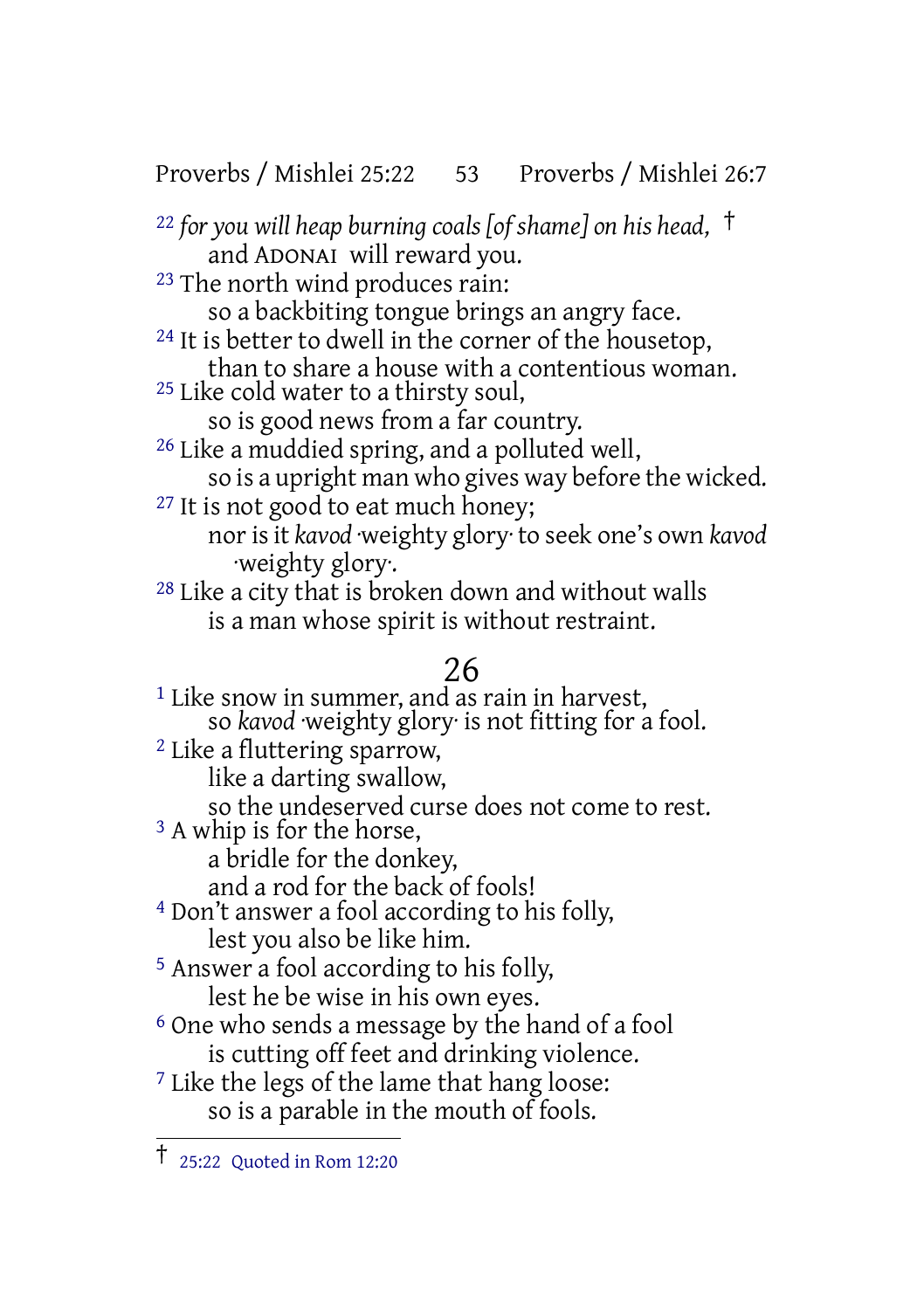Proverbs / Mishlei 26:8 54 Proverbs / Mishlei 26:22

8 As one who binds a stone in a sling, so is he who gives *kavod* ·weighty glory· to a fool.

9 Like a thorn bush that goes into the hand of a drunkard, so is a parable in the mouth of fools.

10 As an archer who wounds all,

so is he who hires a fool

or he who hires those who pass by.

11 As *a dog* that makes *teshuvah ·completely returns· to his vomit,* \*

so is a fool who repeats his folly.

12 Do you see a man wise in his own eyes?

There is more hope for a fool than for him. <sup>13</sup> The sluggard says, "There is a lion in the road!

A fierce lion roams the streets!"

<sup>14</sup> As the door turns on its hinges,

so does the sluggard on his bed.

<sup>15</sup> The sluggard buries his hand in the dish.

He is too lazy to bring it back to his mouth.

16 The sluggard is wiser in his own eyes

than seven men who answer with discretion.

17 Like one who grabs a dog's ears

is one who passes by and meddlesin a quarrel not his own.

- <sup>18</sup> Like a madman who shoots torches, arrows, and death, <sup>19</sup> is the man who deceives his neighbor and says, "Am I not joking?"
- 20 For lack of wood a fire goes out.
	- Without gossip, a quarrel dies down.
- 21 As coals are to hot embers,
	- and wood to fire,

so is a contentious man to kindling strife.

22 The words of a whisperer are as dainty morsels,

they go down into the innermost parts.

<sup>\*</sup> 26:11 Quoted in 2 Pet 2:22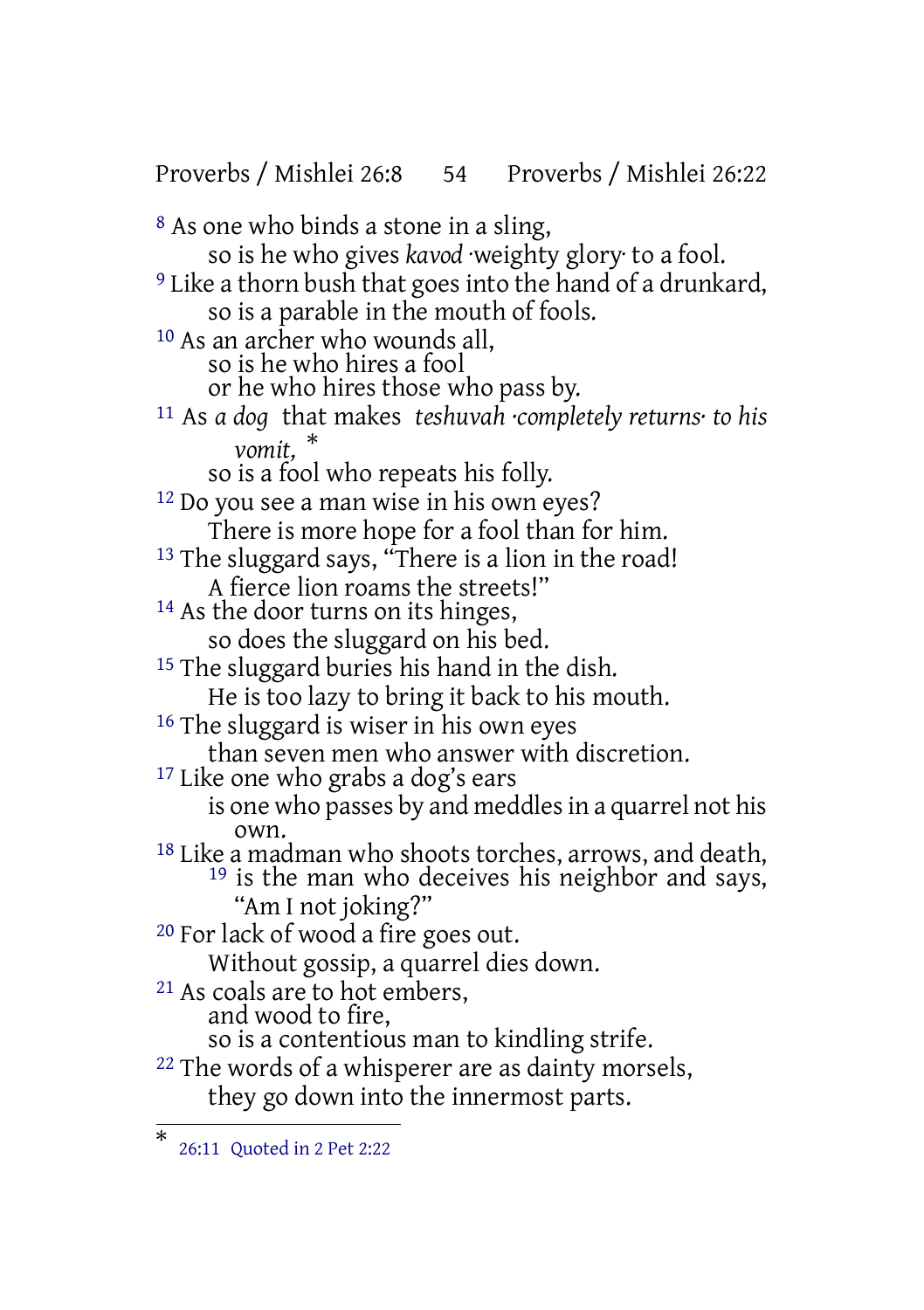Proverbs / Mishlei 26:23 55 Proverbs / Mishlei 27:9

- 23 Like silver dross on an earthen vessel are the lips of a fervent one with an evil heart.
- 24 A malicious man disguises himself with his lips, but he harbors evil in his heart.
- <sup>25</sup> When his speech is pleasant, don't believe him; for there are seven abominations in his heart.
- <sup>26</sup> His malice may be concealed by deception, but his wickedness will be exposed in the assembly.
- 27 Whoever digs a pit shall fall into it. Whoever rolls a stone, it will come back on him.
- 28 A lying tongue hates those it hurts; and a flattering mouth works ruin.

# 27

1 Don't boast about tomorrow; for you don't know what a day may bring. 2 Let another man praise you, and not your own mouth; a stranger, and not your own lips. <sup>3</sup> A stone is heavy, and sand is a burden; but a fool's provocation is heavier than both. 4 Wrath is cruel, and anger is overwhelming; but who is able to stand before jealousy? 5 Better is open rebuke than hidden love. 6 Faithful are the wounds of a *'ahav* ·affectionate lover, friend·; although the kisses of an enemy are profuse. 7 A full soul loathes a honeycomb; but to a hungry soul, every bitter thing is sweet. 8 As a bird that wanders from her nest,

so is a man who wanders from his home. 9 Perfume and incense bring joy to the heart;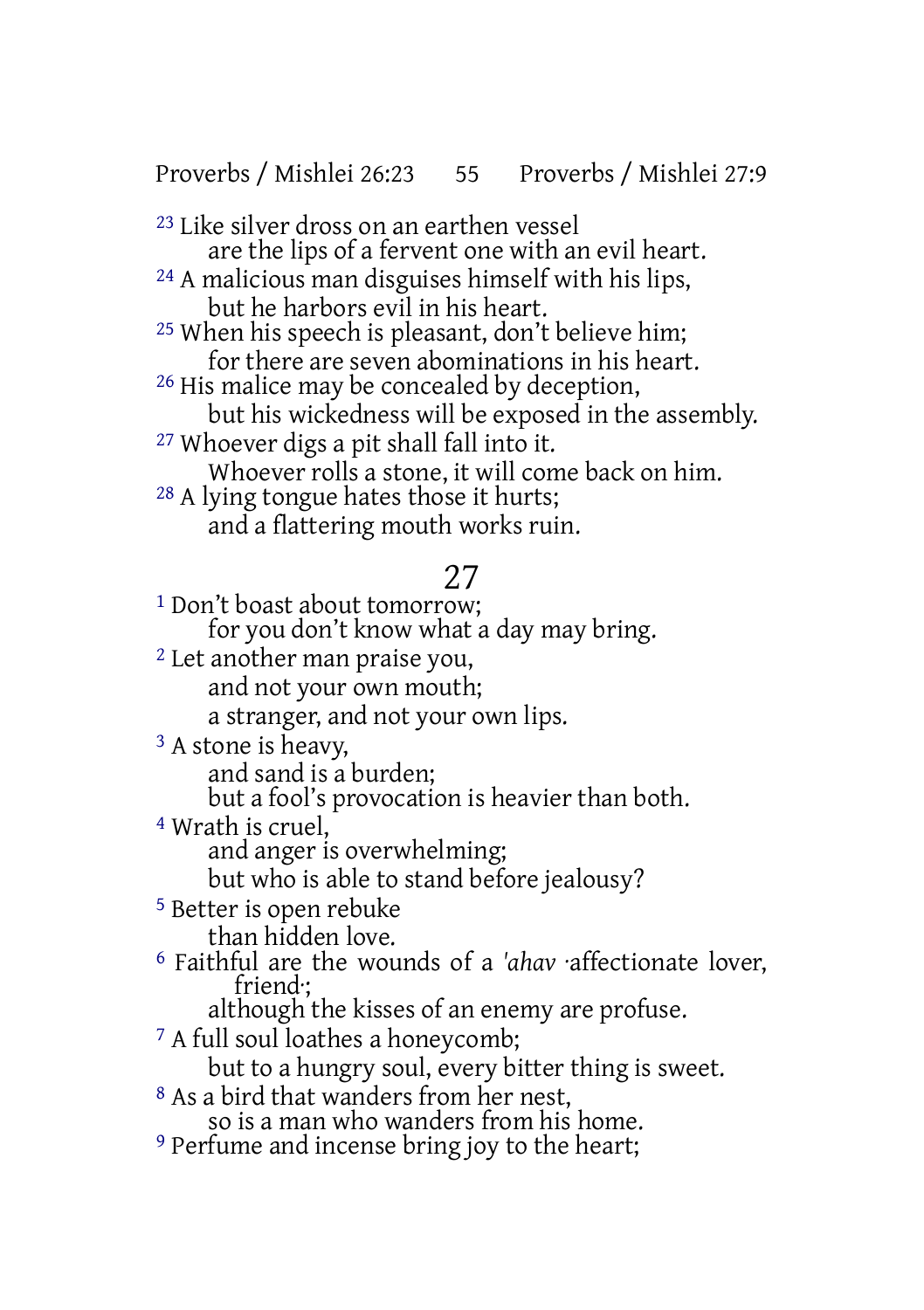so does earnest counsel from a man's friend.

10 Don't forsake your friend and your father's friend.

Don't go to your brother's house in the day of your disaster:

better is a neighbor who is near than a distant brother.

11 Be wise, my son,

and bring joy to my heart,

then I can answer my critics.

12 A prudent man sees danger and takes refuge; but the simple pass on, and suffer for it.

13 Take his garment when he puts up collateral for a stranger.

Hold it for a wayward woman!

14 He who blesses his neighbor with a loud voice early in the morning,

it will be taken as a curse by him.

- 15 A continual dropping on a rainy day and a contentious wife are alike:
- 16 restraining her is like restraining the wind, or like grasping oil in his right hand.

17 Iron sharpens iron;

so a man sharpens his friend's countenance.

18 Whoever tends the fig tree shall eat its fruit.

He who looks after his master shall be honored.

19 Like water reflects a face,

so a man's heart reflects the man.

20 *Sheol* ·Place of the dead· and *Abaddon* ·bottomless pit· are never satisfied;

and a man's eyes are never satisfied.

21 The crucible is for silver,

and the furnace for gold;

but man is refined by his praise.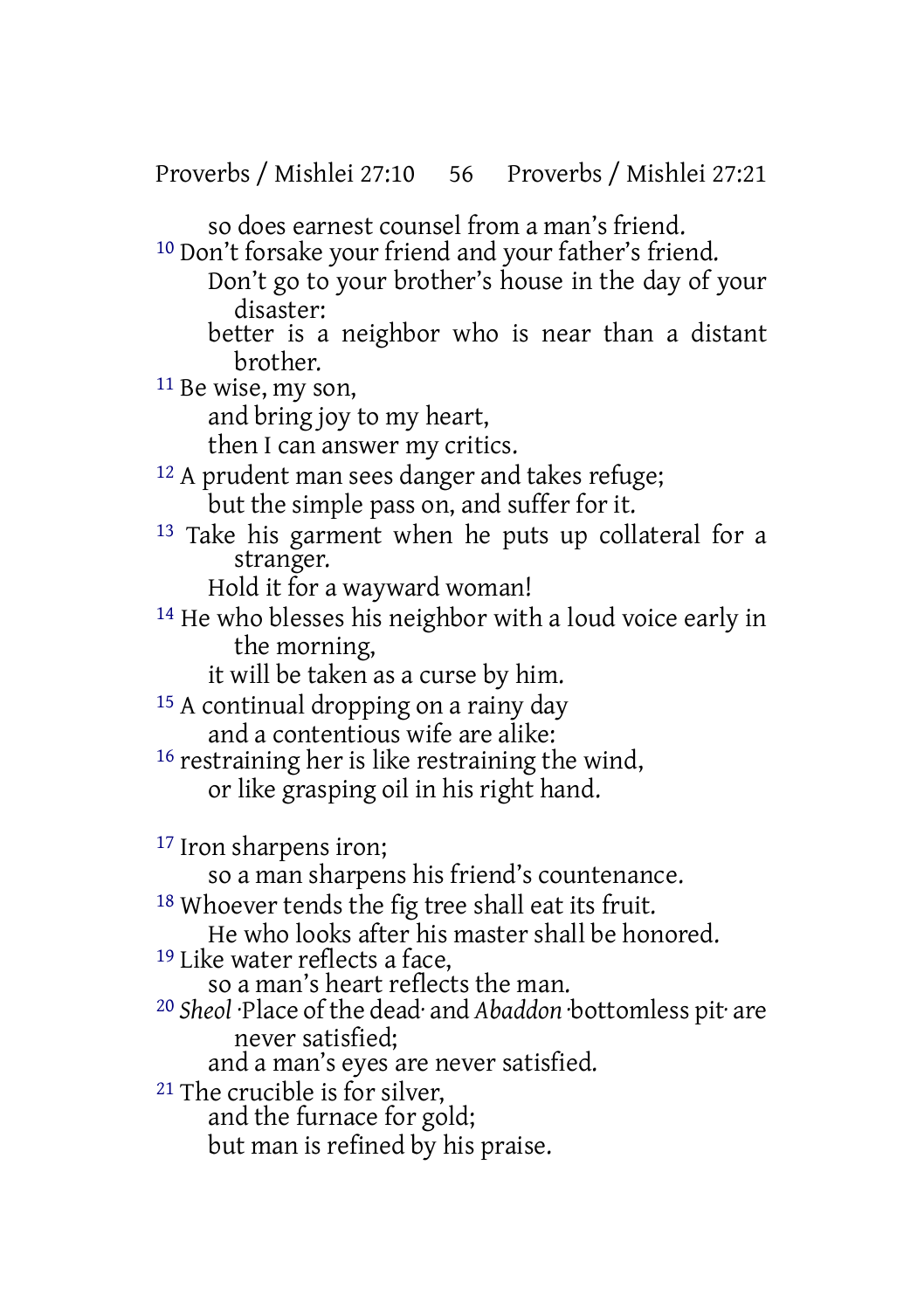Proverbs / Mishlei 27:22 57 Proverbs / Mishlei 28:7

22 Though you grind a fool in a mortar with a pestle along with grain, yet his foolishness will not be removed from him.

23 Know well the state of your flocks, and pay attention to your herds:

<sup>24</sup> for riches are not forever, nor does even the crown endure to all generations.

<sup>25</sup> The hay is removed, and the new growth appears, the grasses of the hills are gathered in.

<sup>26</sup> The lambs are for your clothing, and the goats are the price of a field.

27 There will be plenty of goats' milk for your food, for your family's food, and for the nourishment of your servant girls.

### 28

<sup>1</sup> The wicked flee when no one pursues; but the upright are as bold as a lion. 2 In rebellion, a land has many rulers, but order is maintained by a man of understanding and knowledge. 3 A needy man who oppresses the poor is like a driving rain which leaves no crops. 4 Those who forsake the *Torah* ·Teaching· praise the wicked; but those who keep the *Torah* ·Teaching· contend with them. 5 Evil men don't understand *mishpat* ·justice·; but those who seek ADONAI understand it fully. 6 Better is the poor who walks in his integrity, than he who is perverse in his ways, and he is rich. 7 Whoever keeps the *Torah* ·Teaching· is a wise son;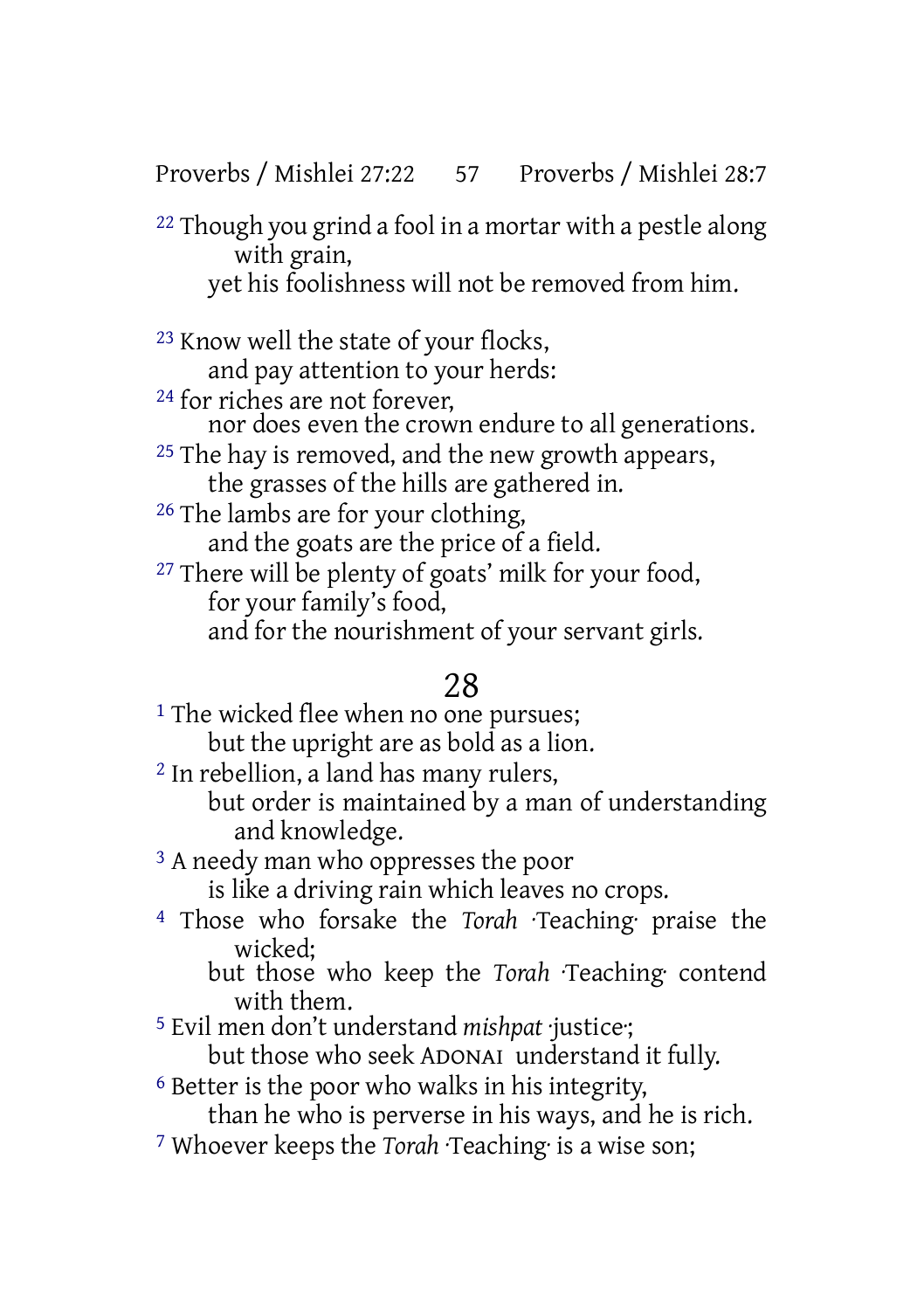but he who is a companion of gluttons shames his father.

8 He who increases his wealth by excessive interest gathers it for one who has pity on the poor.

- 9 He who turns away his ear from *sh'ma* ·hearing obeying· the Torah Teaching;
	- even his prayer is an abomination.

10 Whoever causes the upright to go astray in an evil way, he will fall into his own trap;

but the blameless will inherit good.

<sup>11</sup> The rich man is wise in his own eyes;

but the poor who has understanding sees through him.

<sup>12</sup> When the upright triumph, there is great glory; but when the wicked rise, men hide themselves.

13 He who conceals his sins does not prosper,

but whoever *yadah* ·extend hands in confession· and forsake renounces them finds *racham* ·merciful love·.

<sup>14</sup> Blessed is the man who always fears:

but one who hardens his heart falls into trouble.

15 As a roaring lion or a charging bear,

so is a wicked ruler over helpless people.

16 A tyrannical ruler lacks judgment.

One who hates ill-gotten gain will have long days.

17 A man who is tormented by life-blood will be a fugitive until the pit (of *Abbadon*, the unrighteous side of *Sheol*);

no one will support him.

18 Whoever walks blamelessly is kept safe;

but one with perverse ways will fall suddenly.

19 One who works hisland will have an abundance of food; but one who chases fantasies will have his fill of poverty.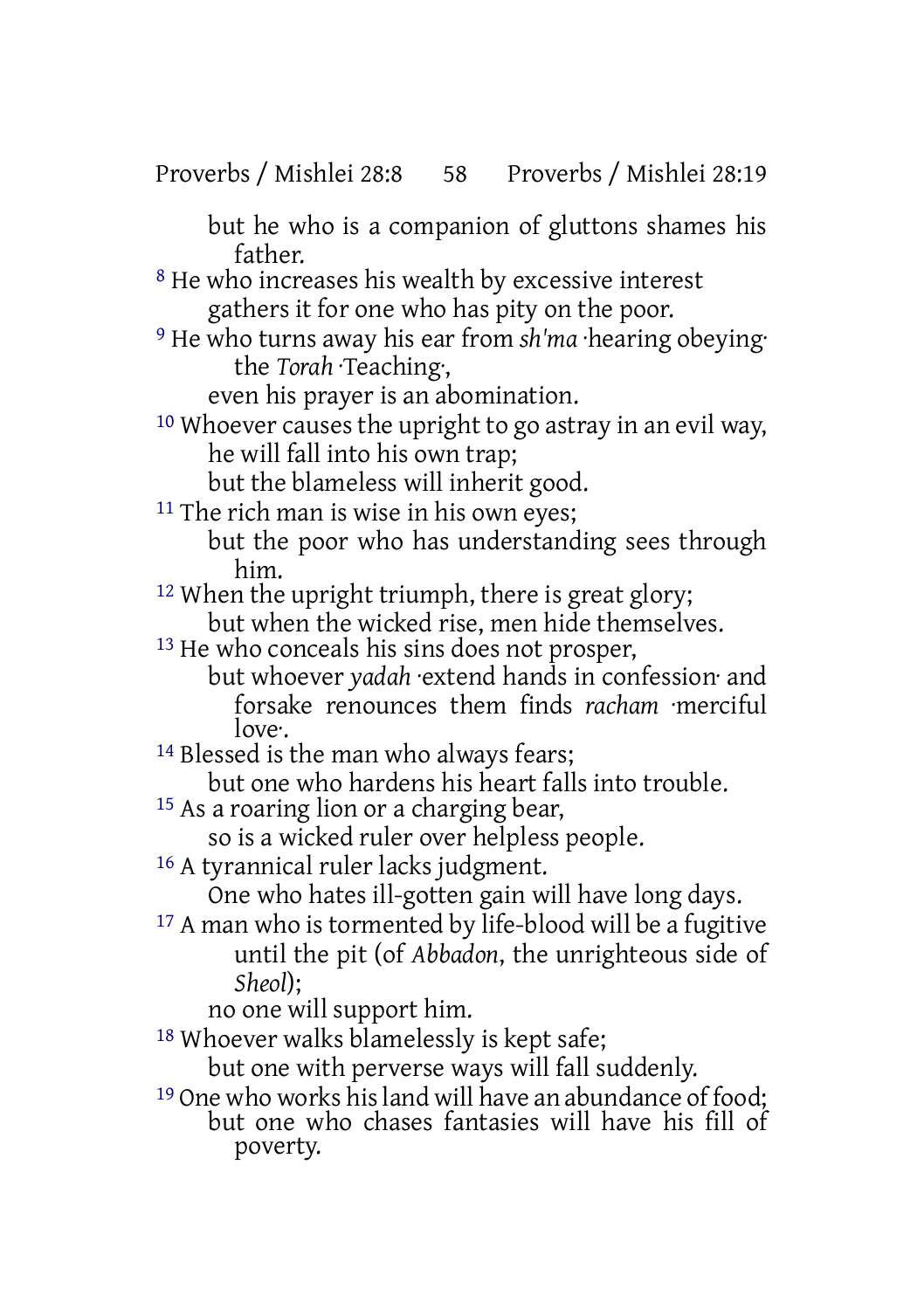Proverbs / Mishlei 28:20 59 Proverbs / Mishlei 29:5

- 20 A faithful man is rich with blessings; but one who is eager to be rich will not go unpunished. 21 To show partiality is not good; yet a man will do wrong for a piece of bread.
- 22 A stingy man hurries after riches,
	- and does not know that poverty waits for him.
- 23 One who rebukes a man will afterward find more *chen* ·grace·

than one who flatters with the tongue.

24 Whoever robs his father or his mother, and says, "It's not wrong."

He is a partner with a destroyer.

<sup>25</sup> One who is greedy stirs up strife;

but one who trusts in ADONAI will prosper.

26 One who trusts in himself is a fool;

but one who walks in wisdom is kept safe.

27 One who gives to the poor has no lack;

but one who closes his eyes will have many curses.

28 When the wicked rise, men hide themselves; but when they perish, the upright thrive.

### 29

<sup>1</sup> He who is often rebuked and stiffens his neck will be destroyed suddenly, with no remedy.

2 When the upright thrive, the people rejoice; but when the wicked rule, the people groan.

- 3 Whoever *'ahav* ·affectionately loves· wisdom brings joy to his father;
	- but a companion of prostitutes squanders his wealth.
- 4 The king by *mishpat* ·justice· makes the land stable, but he who takes bribes tears it down.
- 5 A man who flatters his neighbor spreads a net for his feet.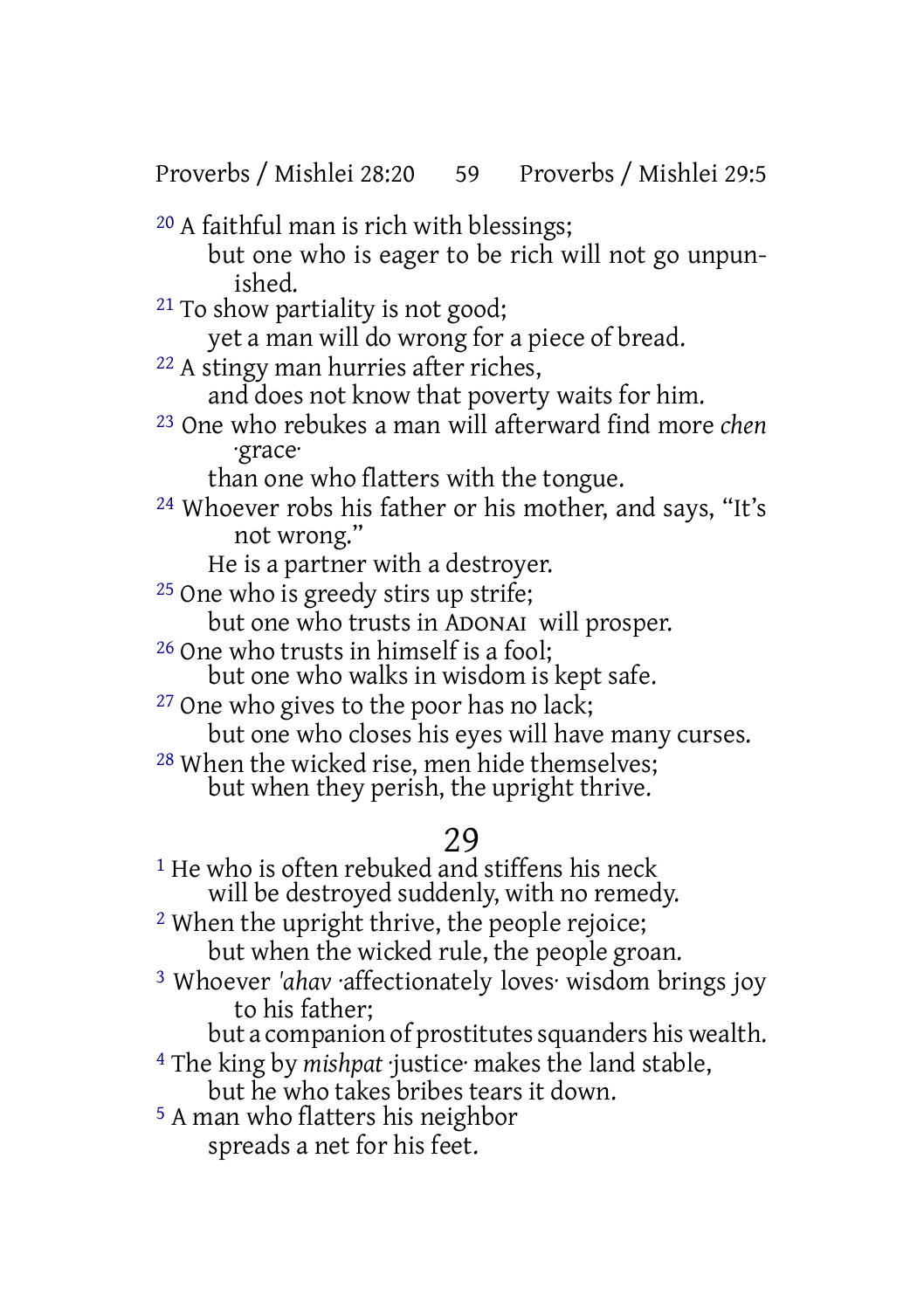Proverbs / Mishlei 29:6 60 Proverbs / Mishlei 29:22

6 An evil man is snared by his sin, but the upright can sing and be glad. <sup>7</sup> The upright care about justice for the poor. The wicked are not concerned about knowledge. 8 Mockers stir up a city, but wise men turn away anger. <sup>9</sup> If a wise man goes to court with a foolish man, the fool rages or scoffs, and there is no peace. <sup>10</sup> The bloodthirsty hate a man of integrity; and they seek the life of the upright. 11 A fool vents all of his anger, but a wise man brings himself under control. 12 If a ruler listens to lies, all of his officials are wicked. <sup>13</sup> The poor man and the oppressor have this in common:

ADONAI gives sight to the eyes of both.

<sup>14</sup> The king who fairly judges the poor,

his throne shall be established forever.

<sup>15</sup> The rod of correction gives wisdom,

but a child left to himself causes shame to his mother.

- <sup>16</sup> When the wicked increase, sin increases; but the upright will see their downfall.
- <sup>17</sup> Correct your son, and he will give you peace; yes, he will bring delight to your soul.
- 18 Where there is no revelation, the people cast off restraint;
	- but one who keeps the *Torah* ·Teaching· is blessed.
- 19 A servant can't be corrected by words.

Though he understands, yet he will not respond.

- 20 Do you see a man who is hasty in his words? There is more hope for a fool than for him.
- 21 He who pampers his servant from youth
	- will have him become a son in the end.
- 22 An angry man stirs up strife,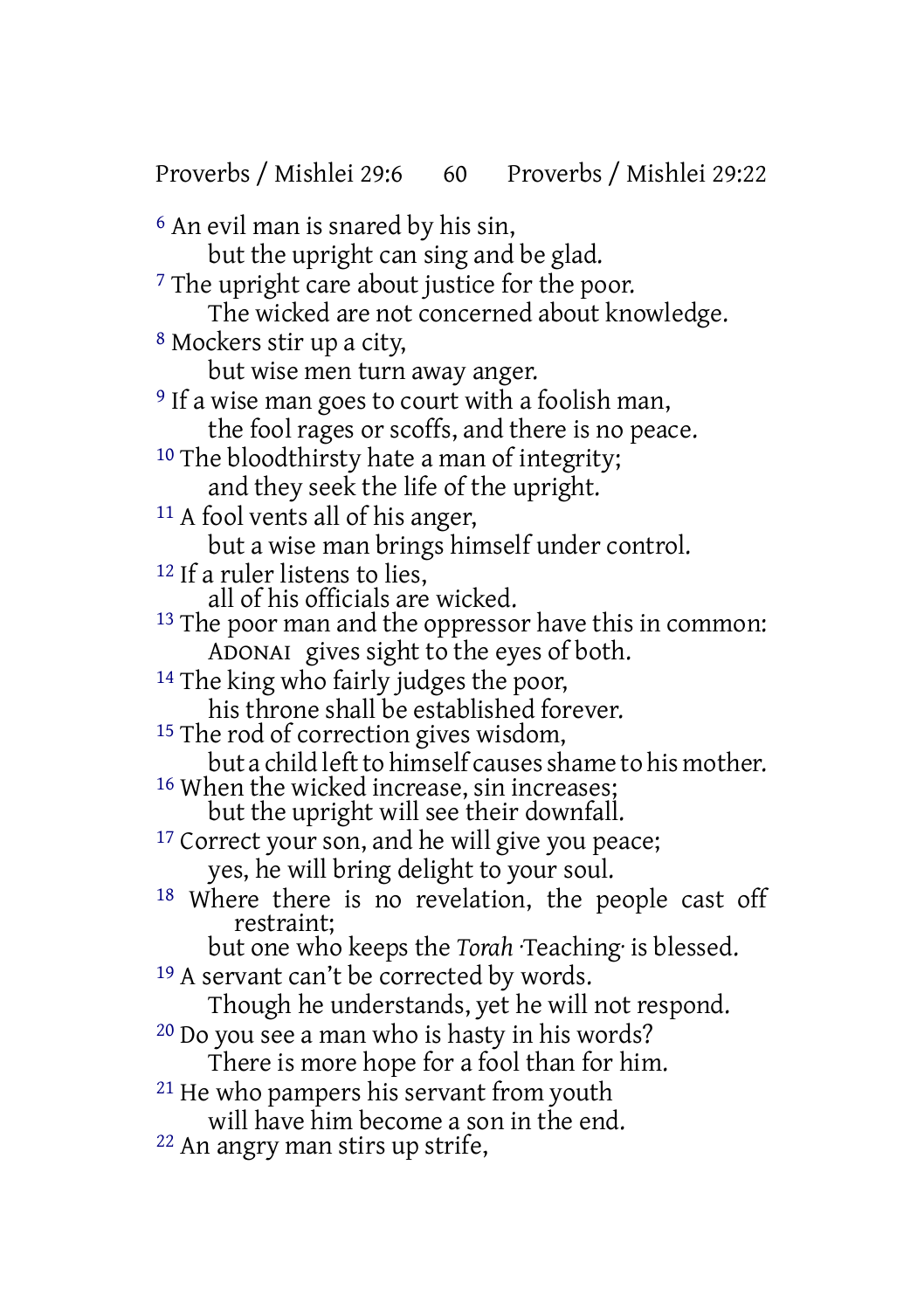Proverbs / Mishlei 29:23 61 Proverbs / Mishlei 30:5

and a wrathful man abounds in sin.

23 A man's pride brings him low,

but one of lowly spirit gains *kavod* ·weighty glory·.

24 Whoever is an accomplice of a thief is an enemy of his own soul.

He *sh'ma* ·hears obeys· an oath, but dares not testify. <sup>25</sup> The fear of man proves to be a snare,

but whoever puts his trust in ADONAI is kept safe. 26 Many seek the ruler's favor,

but a man's *mishpat* ·justice· comes from ADONAI .

27 A dishonest man detests the upright,

and the upright in their ways detest the wicked.

#### 30

1 The words of Agur the son of Jakeh, the revelation: the man says to Ithiel,

to Ithiel and Ucal:

2 "Surely I am the most ignorant man,

and don't have a man's understanding.

3 I have not learned wisdom, neither do I have the knowledge of the Holy One.

4 Who has ascended up into heaven, and descended? Who has gathered the wind in his fists?

Who has bound the waters in his garment?

Who has established all the ends of the earth?

What is his name, and what is his son's name, if you know?

5 "Every *d'var Elohim* ·word of God· is flawless. He is a shield to those who take refuge in him.

<sup>\*</sup> 30:4 MP: Statement and question, what is the name of "Son" of God. Consider in connection with (Ps 2:6-7) God's King has become God's son and (Ps 2:12) kiss the son / give reverence to the son lest he be angry and you perish. (Matt 3:16-17; John 3:13-15, 5:43 (context 5:14-47); 1 John 2:22-24)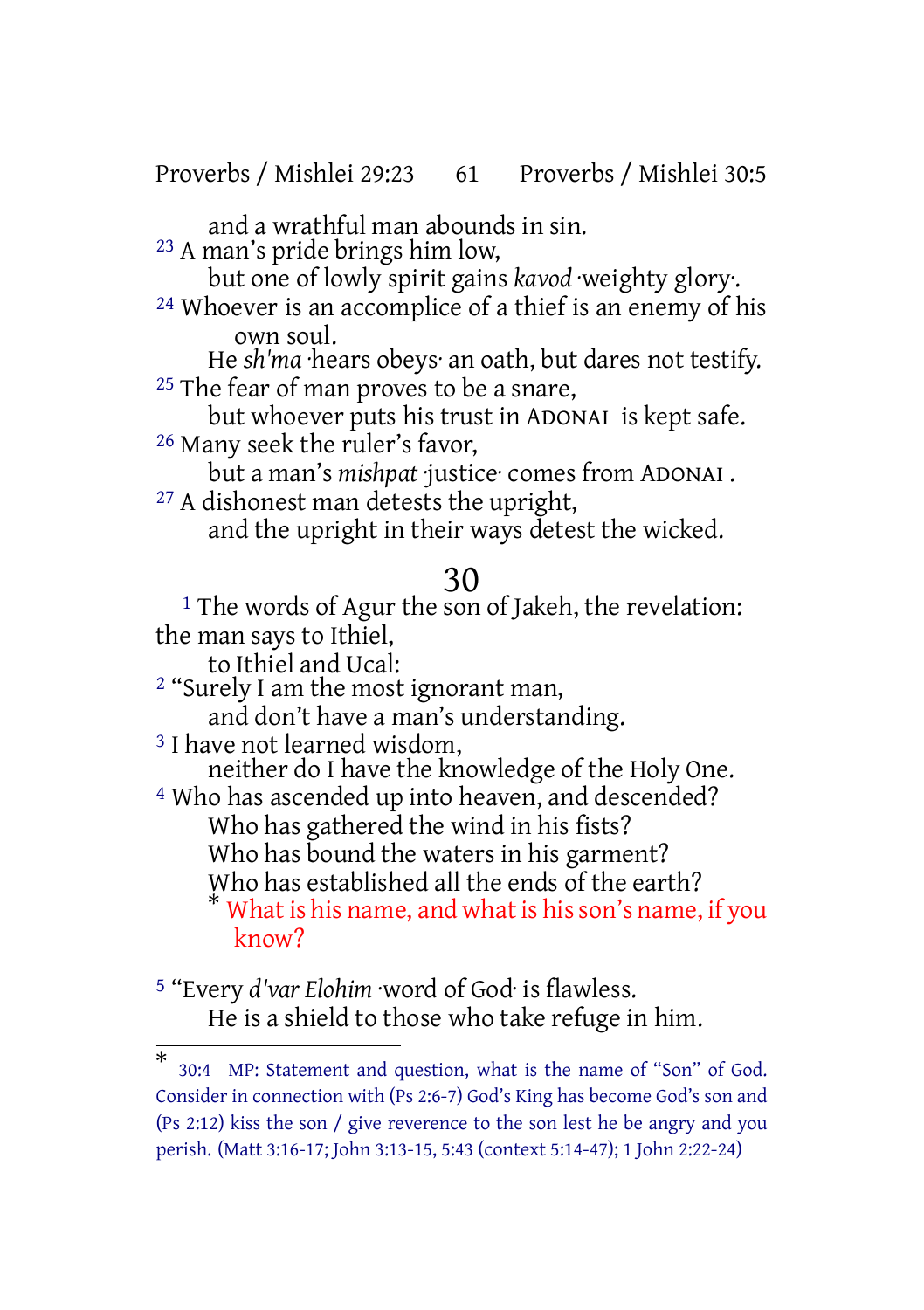#### Proverbs / Mishlei 30:6 62 Proverbs / Mishlei 30:16

6 Don't you add to his words, lest he reprove you, and you be found a liar.

7 "Two things I have asked of you; don't deny me before I die:

8 Remove far from me falsehood and lies. Give me neither poverty nor riches. Feed me with the food that is *chok* ·portioned, needful· for me;

9 lest I be full, deny you, and say, 'Who is ADONAI ?' or lest I be poor, and steal, and so dishonor the name of my God.

10 "Don't slander a servant to his master, lest he curse you, and you be held guilty.

- <sup>11</sup> There is a generation that curses their father, and does not bless their mother.
- <sup>12</sup> There is a generation that is pure in their own eyes, yet are not washed from their filthiness.
- <sup>13</sup> There is a generation, oh how lofty are their eyes! Their eyelids are lifted up.
- <sup>14</sup> There is a generation whose teeth are like swords, and their jaws like knives,

to devour the poor from the earth, and the needy from among men.

<sup>15</sup> "The leach has two daughters: they cry, 'Give, give.'

"There are three things that are never satisfied; four that don't say, 'Enough:' 16 *Sheol* ·Place of the dead·, the barren *racham* ·womb, bowels of compassion: the earth that is not satisfied with water;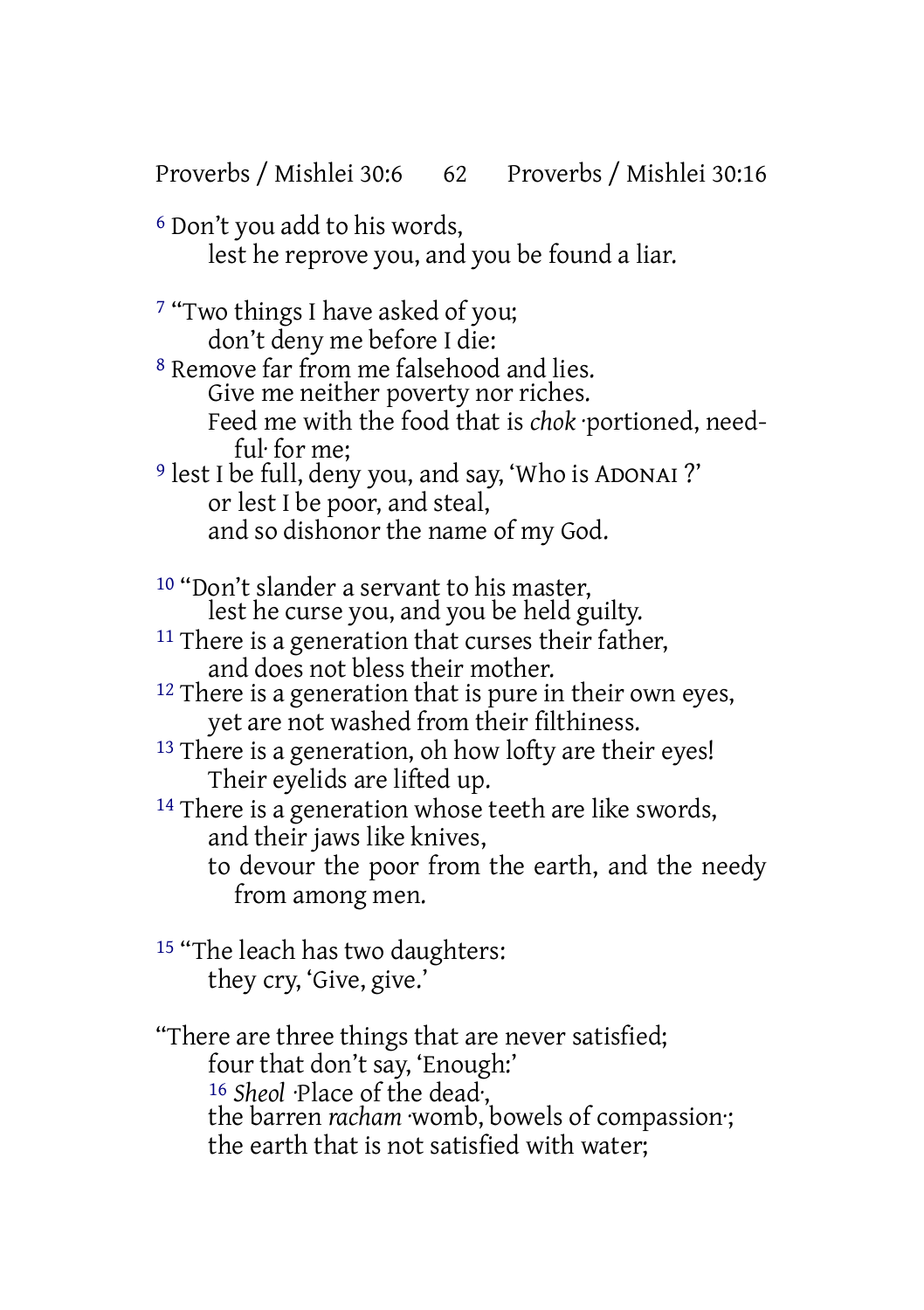Proverbs / Mishlei 30:17 63 Proverbs / Mishlei 30:27

and the fire that does not say, 'Enough.'

<sup>17</sup> "The eye that mocks at his father, and scorns obedience to his mother: the ravens of the valley shall pick it out, the young eagles shall eat it.

18 "There are three things which are too amazing for me, four which I don't understand: <sup>19</sup> The way of an eagle in the air; the way of a serpent on a rock; the way of a ship in the middle of the sea; and the way of a man with a maiden.

20 "So is the way of an adulterous woman: she eats and wipes her mouth, and says, 'I have done nothing wrong.'

21 "For three things the earth tremble, and under four, it can't bear up: 22 For a servant when he is king; a fool when he is filled with food; 23 for an unloved (wife) when her husband takes her (back); and a servant who is heir to her mistress.

<sup>24</sup> "There are four things which are little on the earth, but they are exceedingly wise: <sup>25</sup> the ants are not a strong people, yet they provide their food in the summer. <sup>26</sup> The conies are but a feeble folk, yet make they their houses in the rocks. 27 The locusts have no king, yet they advance in ranks.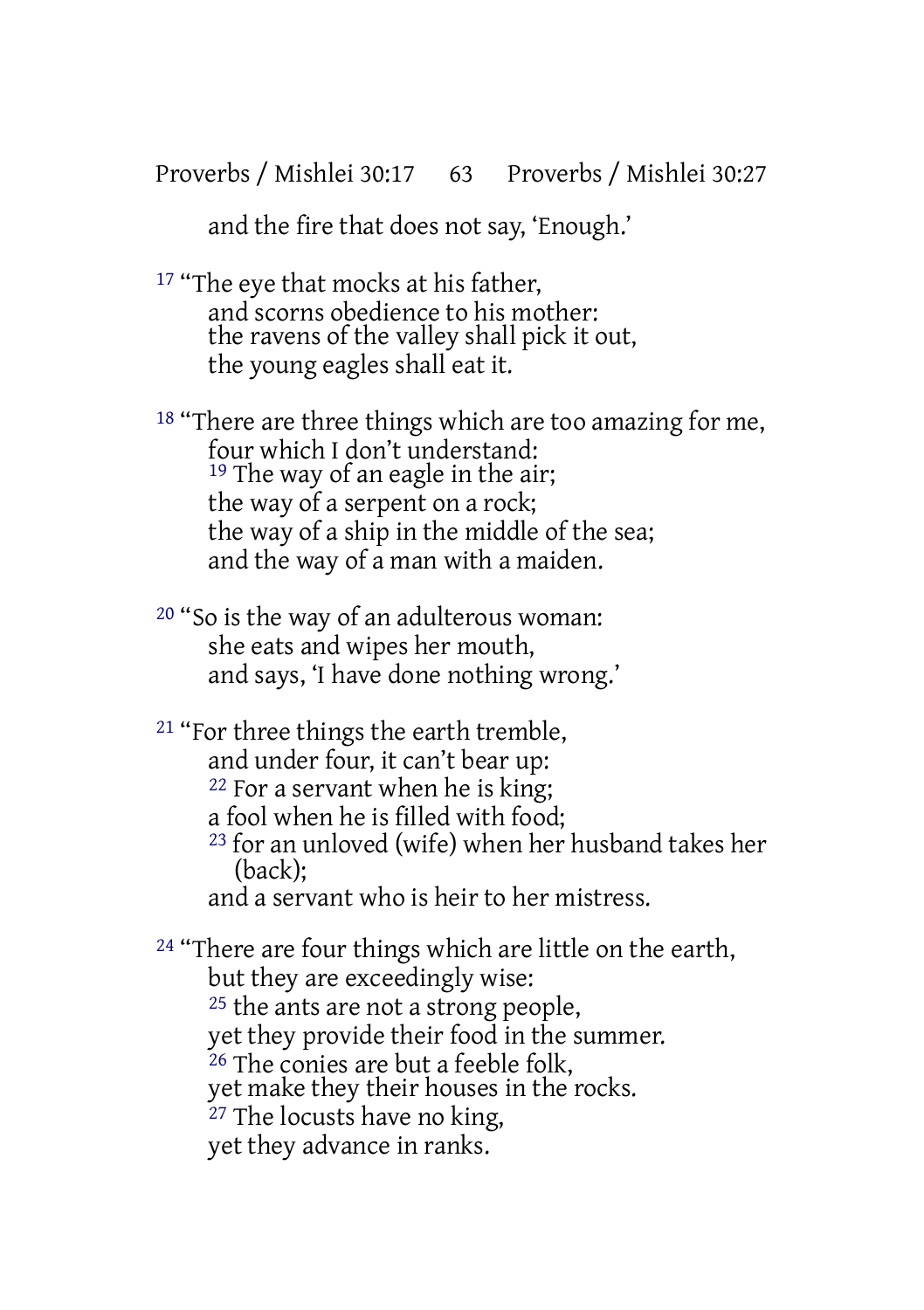Proverbs / Mishlei 30:28 64 Proverbs / Mishlei 31:5

28 You can catch a lizard with your hands, yet it is in kings' palaces.

<sup>29</sup> "There are three things which are stately in their march, four which are stately in going: 30 The lion, which is mightiest among animals, and does not turn away for any; <sup>31</sup> the greyhound, the billy-goat and the king when his army is with him.

32 "If you have done foolishly in lifting up yourself, or if you have thought evil,

put your hand over your mouth.

<sup>33</sup> For as the churning of milk produces butter, and the wringing of the nose produces blood; so the forcing of wrath produces strife."

#### 31

<sup>1</sup> The words of king Lemuel; the revelation which his mother taught him.

2 "Oh, my son!

Oh, son of my womb!

Oh, son of my vows!

<sup>3</sup> Don't give your strength to women,

nor your ways to that which destroys kings.

4 It is not for kings, Lemuel;

it is not for kings to drink wine;

nor for princes to say, 'Where is strong drink?'

5 lest they drink, and forget the law,

and pervert the justice due to anyone who is afflicted.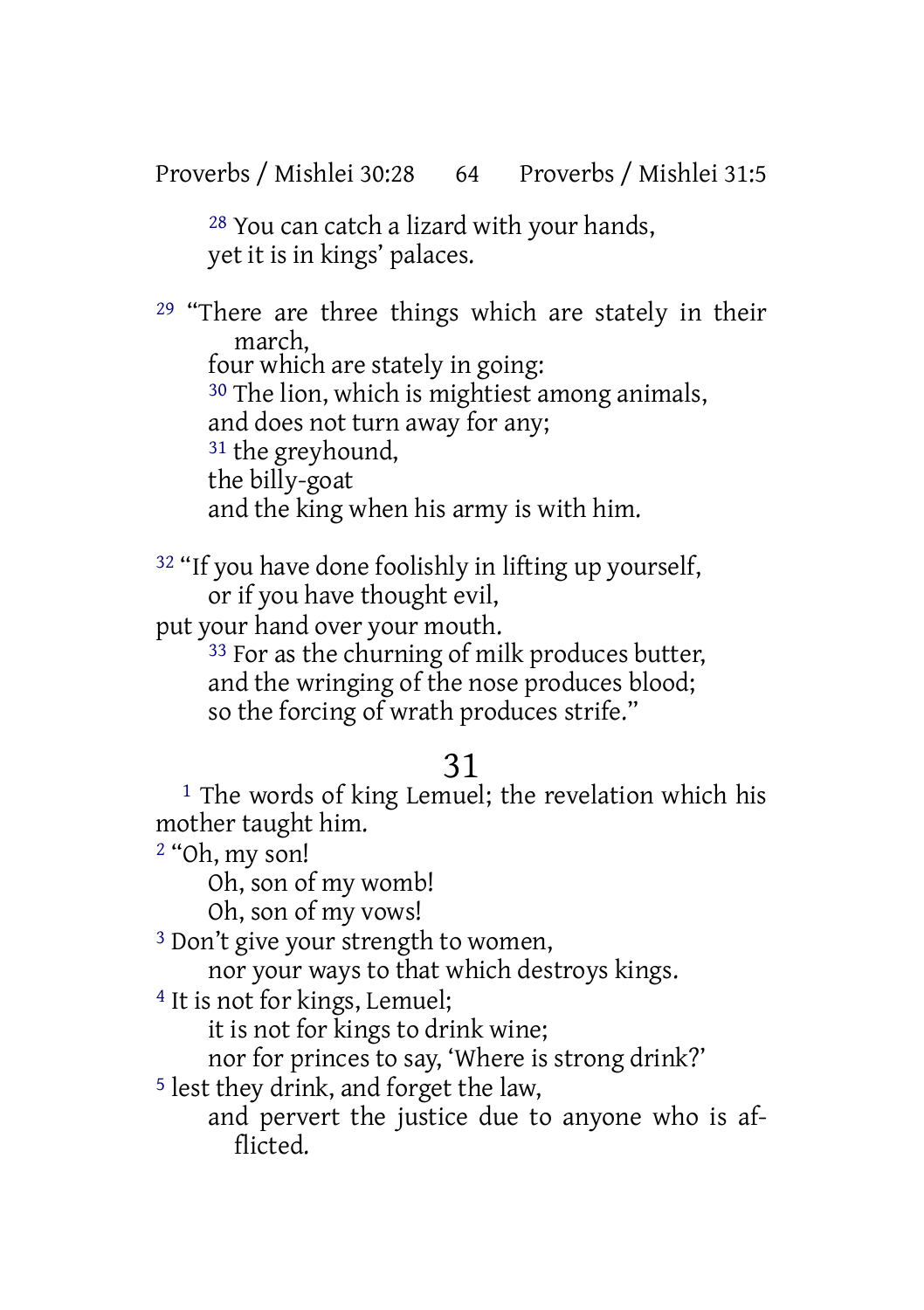Proverbs / Mishlei 31:6 65 Proverbs / Mishlei 31:19

<sup>6</sup> Give strong drink to him who is ready to perish; and wine to the bitter in soul: <sup>7</sup> Let him drink, and forget his poverty, and remember his misery no more. 8 Open your mouth for the mute, in the cause of all who are left desolate. 9 Open your mouth, judge righteously, and serve justice to the poor and needy."

#### *Acrostic Psalm*

<sup>10</sup> \* Who can find a worthy woman? For her price is far above rubies. 11 Her husband trusts in her from his heart, and she will prove a great asset to him. 12 She does him good, and not harm, all the days of her life. 13 She seeks wool and flax, and works eagerly with her hands. 14 She is like the merchant ships. She brings her bread from afar. <sup>15</sup> She rises also while it is yet night, gives food to her household, and *chokim* ·portions· for her servant girls. 16 She considers a field, and buys it. With the fruit of her hands, she plants a vineyard. 17 She arms her waist with strength, and makes her arms strong. 18 She perceives that her merchandise is profitable. Her lamp does not go out by night. 19 She lays her hands to the distaff, and her hands hold the spindle.

<sup>\*</sup> 31:10 Hebrew Tradition teaches, the Proverbs 31 Woman of Valor was originally written by Abraham about his wife Sarah (Midrash Tanhuma on Gen 23).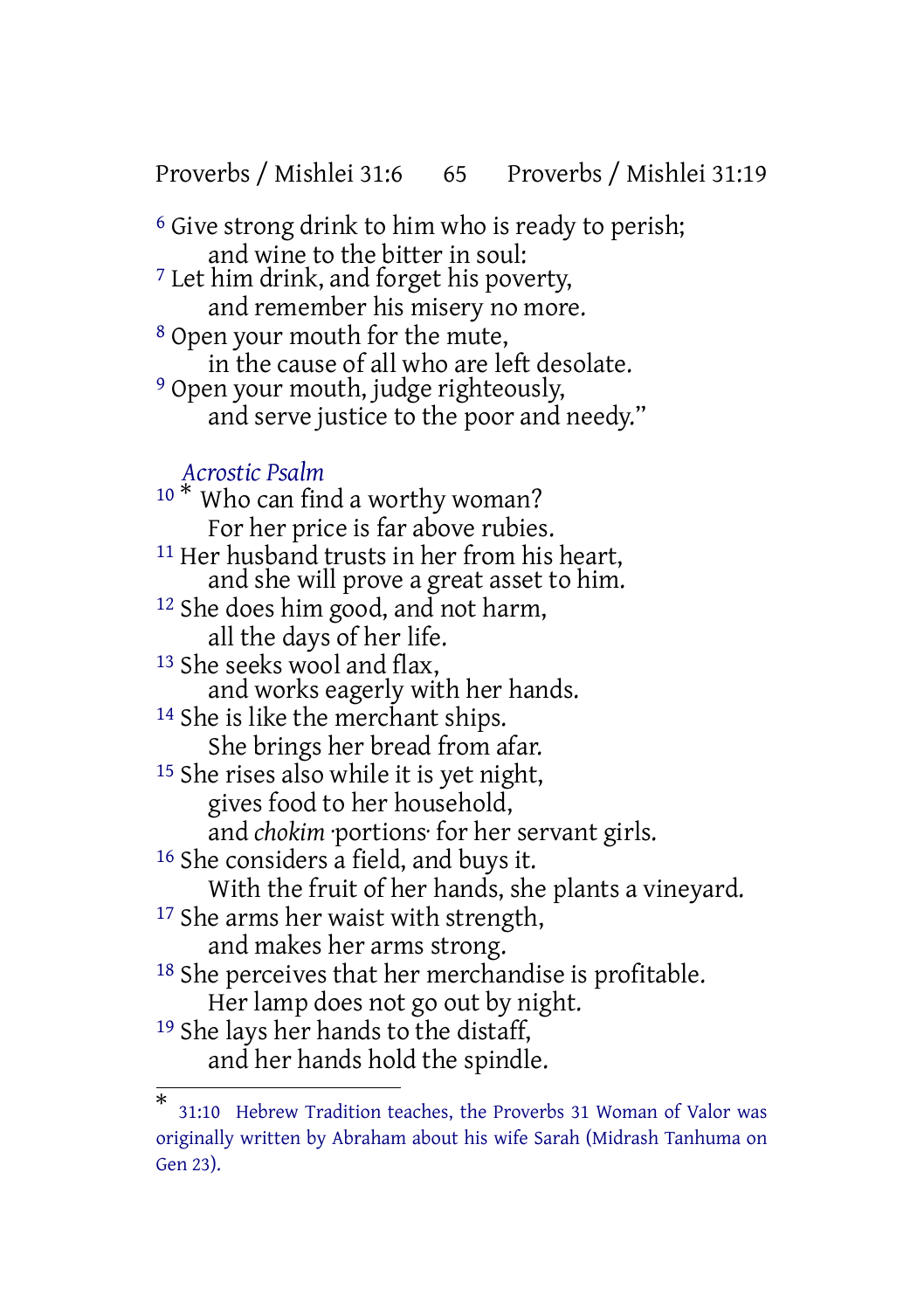Proverbs / Mishlei 31:20 66 Proverbs / Mishlei 31:31

20 She opens her arms to the poor; yes, she extends her hands to the needy. 21 She is not afraid of the snow for her household; for all her household are clothed with scarlet. 22 She makes for herself carpets of tapestry. Her clothing is fine linen and purple. 23 Her husband is respected in the gates, when he sits among the elders of the land. 24 She makes linen garments and sells them, and delivers sashes to the merchant. <sup>25</sup> Strength and dignity are her clothing. She laughs at the time to come. 26 She opens her mouth with wisdom. Instructions of *cheshed* ·loving-kindness· is on her tongue. 27 She looks well to the ways of her household, and does not eat the bread of idleness. 28 Her children rise up and call her blessed. Her husband too, as he praises her: <sup>29</sup> "Many women have done noble things, but you excel them all." 30 *Chen* ·Charm, Grace· is deceitful, and beauty is vain; but a woman who fears ADONAI, she shall be praised. <sup>31</sup> Give her of the fruit of her hands! Let her works speak her praise at the city gates!